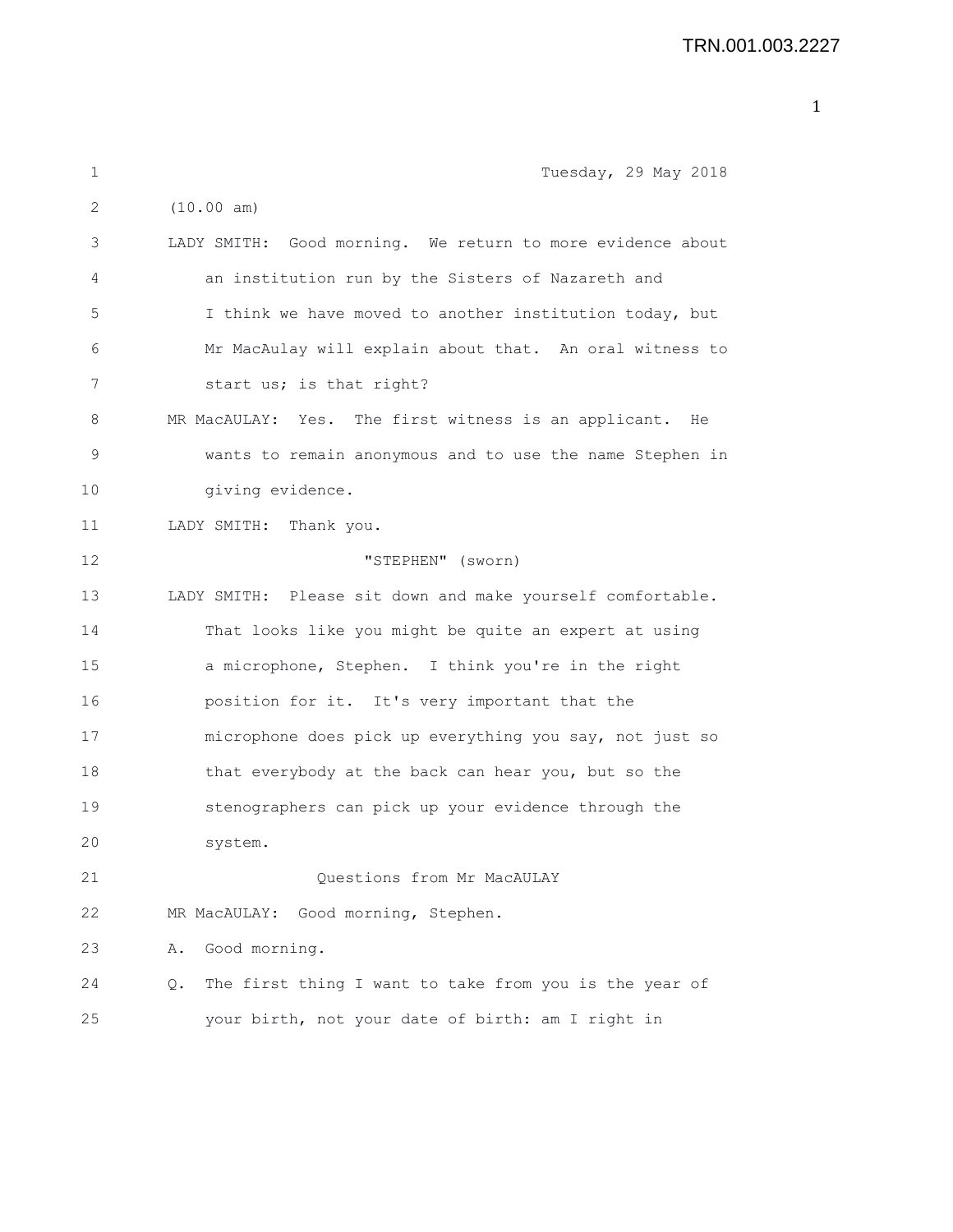| $\mathbf 1$ |               | thinking you were born in 1959?                          |
|-------------|---------------|----------------------------------------------------------|
| 2           | Α.            | That's correct.                                          |
| 3           | Q.            | In the red folder in front of you, you'll find your      |
| 4           |               | statement. That's the statement you've already given to  |
| 5           |               | the inquiry. The reference for the stenographers is      |
| 6           |               | WIT.001.001.4210. Could I ask you to go to the last      |
| 7           |               | page? That's page 4228.                                  |
| 8           |               | Can you confirm to me that you have signed the           |
| 9           |               | statement?                                               |
| 10          | Α.            | Yes, I can.                                              |
| 11          | О.            | Do you say in the last paragraph of the statement:       |
| 12          |               | "I have no objection to my witness statement being       |
| 13          |               | published as part of the evidence to the inquiry"?       |
| 14          |               | Is that right?                                           |
| 15          | Α.            | That's correct.                                          |
| 16          | $\circ$ .     | Do you also go on to say:                                |
| 17          |               | "I believe the facts stated in this witness              |
| 18          |               | statement are true"?                                     |
| 19          |               | Is that right?                                           |
| 20          | Α.            | Yes.                                                     |
| 21          | $Q_{\bullet}$ | I think I'm right in saying, Stephen, that in the course |
| 22          |               | of your childhood you were in a number of different care |
| 23          |               | institutions; is that right?                             |
| 24          | Α.            | Yes.                                                     |
| 25          | Q.            | But one of the places that you went to was               |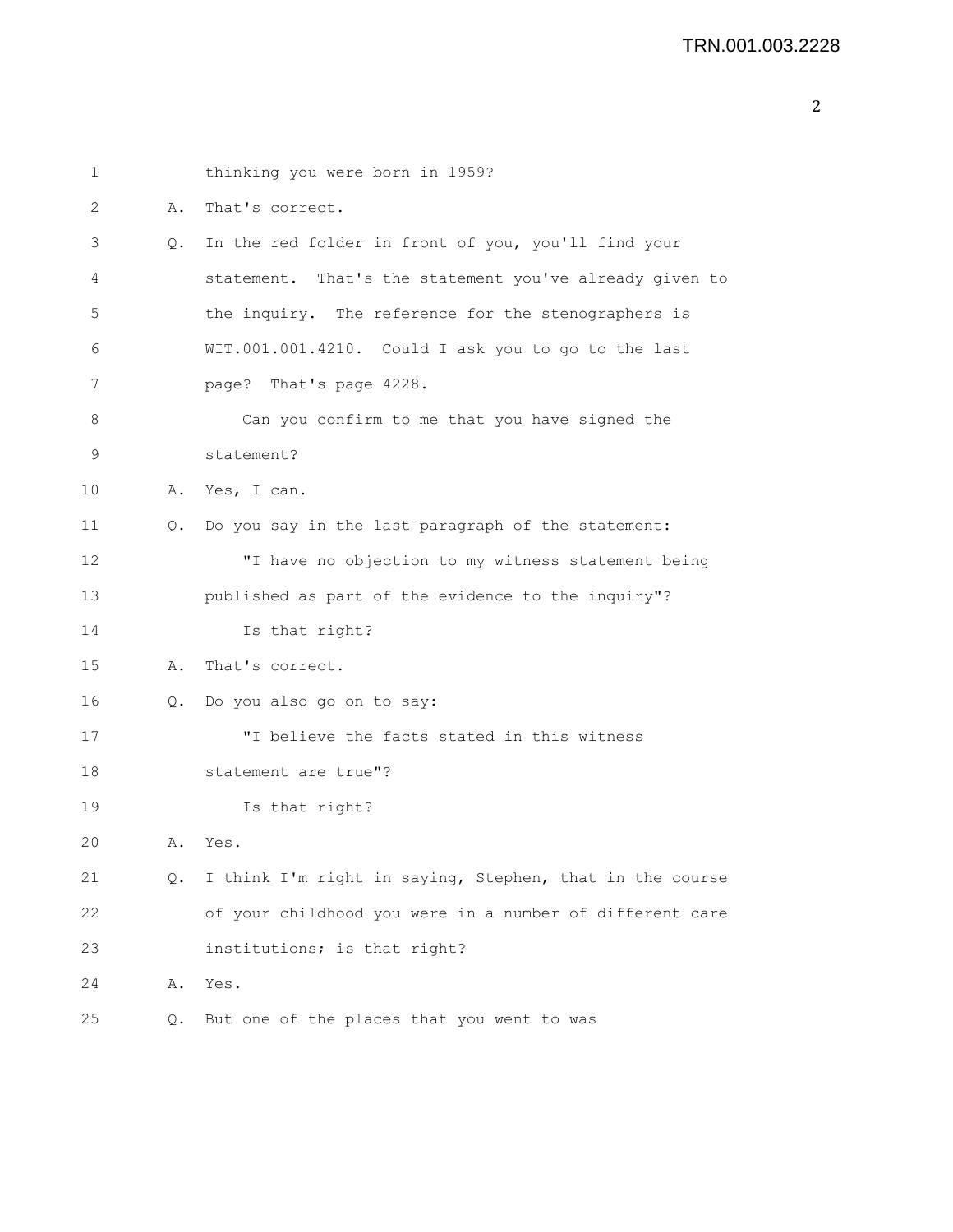| 1  |           | Nazareth House in Kilmarnock?                            |
|----|-----------|----------------------------------------------------------|
| 2  | Α.        | That's correct.                                          |
| 3  | $\circ$ . | Before that, I think you went to a place called Ardeer   |
| 4  |           | Children's Home; is that right?                          |
| 5  | Α.        | Yes.                                                     |
| 6  | Q.        | Was that the first place you went to that you can        |
| 7  |           | remember?                                                |
| 8  | Α.        | That's the first memory I have, yes.                     |
| 9  | Q.        | From there did you go on to Nazareth House Kilmarnock?   |
| 10 | Α.        | I believe it would have been, yes.                       |
| 11 | Q.        | Was that because an unhappy family environment developed |
| 12 |           | and you had to be taken into care?                       |
| 13 | Α.        | Yes.                                                     |
| 14 | Q.        | I understand from what you've said in your statement     |
| 15 |           | that because you were in different places, you may not   |
| 16 |           | be particularly accurate in relation to dates; is that   |
| 17 |           | correct?                                                 |
| 18 | Α.        | Dates are not my forte.                                  |
| 19 | Q.        | Can I say this to you, if I ask you a question           |
| 20 |           | particularly about dates and you can't remember, just    |
| 21 |           | say you can't remember.                                  |
| 22 | Α.        | Okay.                                                    |
| 23 | Q.        | Likewise, of course, if something comes to mind when I'm |
| 24 |           | asking questions and you think it's relevant to us, then |
| 25 |           | feel free to tell us about it; do you understand that?   |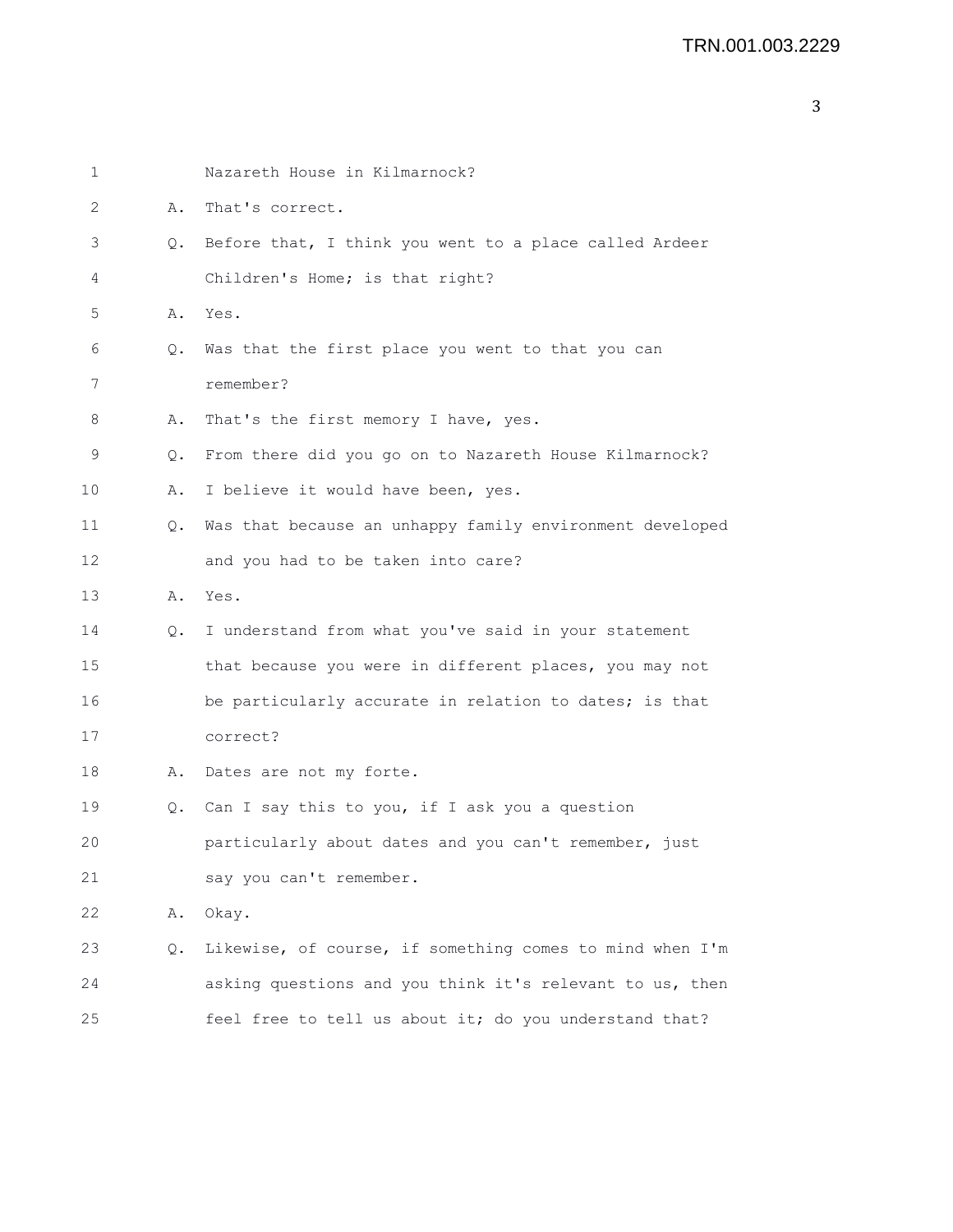| 1  | Α.        | Yes.                                                   |
|----|-----------|--------------------------------------------------------|
| 2  | $\circ$ . | So far as Nazareth House Kilmarnock was concerned, did |
| 3  |           | you go there with other members of your family?        |
| 4  | Α.        | My other two siblings.                                 |
| 5  | Q.        | Were they younger than you?                            |
| 6  | Α.        | Yes.                                                   |
| 7  | Q.        | Without giving their names, one of them was about      |
| 8  |           | two years younger and the other four years younger;    |
| 9  |           | is that about right?                                   |
| 10 | Α.        | No, one was two years younger and one was a year       |
| 11 |           | younger.                                               |
| 12 | Q.        | So far as Nazareth House was concerned, and so far as  |
| 13 |           | the records show, you were admitted to Nazareth House  |
| 14 |           | Kilmarnock on<br>1968, when you'd be aged              |
| 15 |           | about 8; would that be approximately right?            |
| 16 | Α.        | Yes.                                                   |
| 17 |           | Q. And you left, according to the records, on          |
| 18 |           | 1970 when you'd be about 11 years of age.              |
| 19 | Α.        | That's probably correct, yes.                          |
| 20 | Q.        | So you were there for over two years in all?           |
| 21 | Α.        | Yes.                                                   |
| 22 | Q.        | When you came to leave, and we'll look at why that     |
| 23 |           | happened in a moment, did your brothers remain in      |
| 24 |           | Nazareth House?                                        |
| 25 | Α.        | moved to Milngavie --<br>As far as I was told,<br>No.  |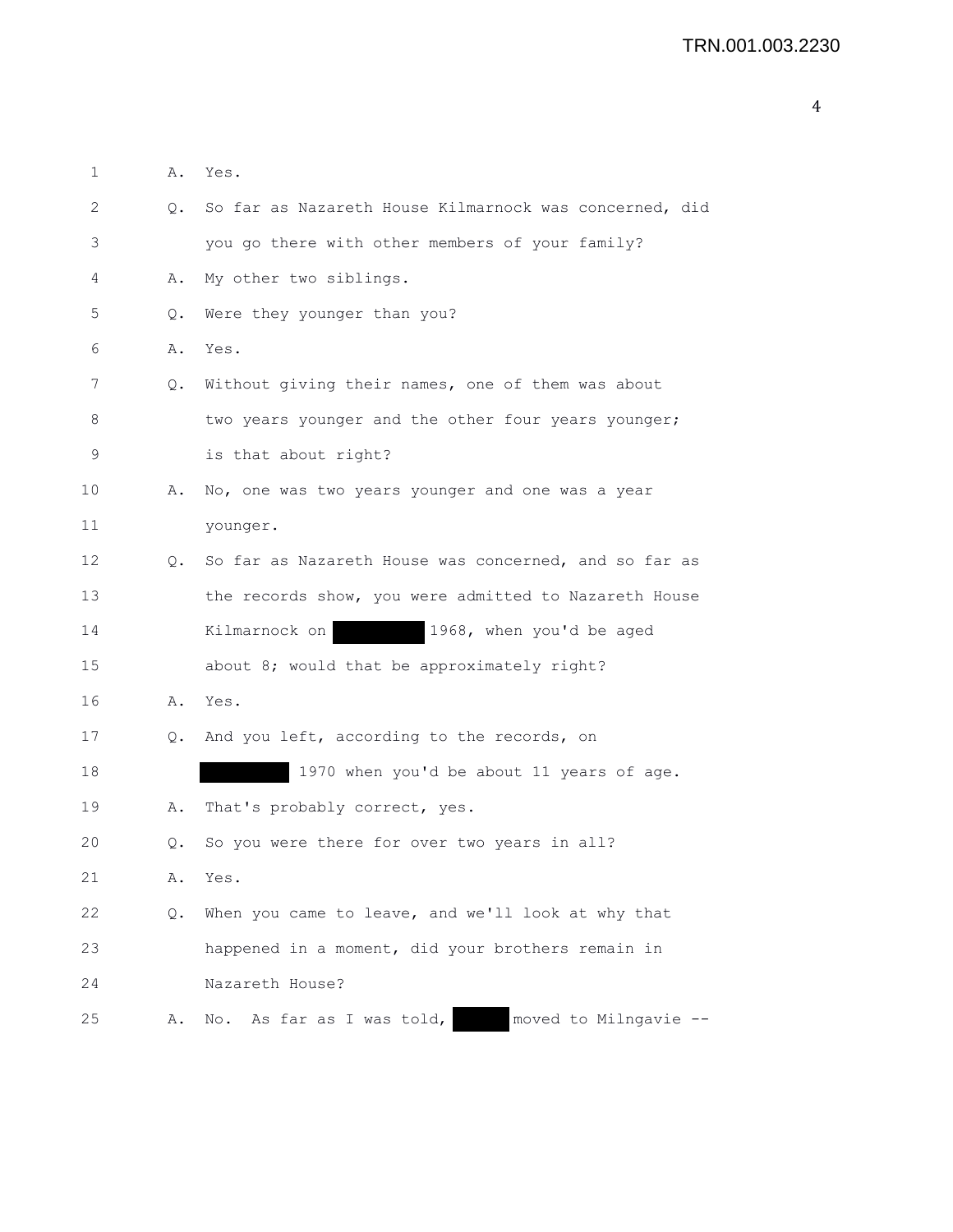| 1  |    | Mugdock or Milngavie.                                    |
|----|----|----------------------------------------------------------|
| 2  |    | Q. But what I was getting at was you were separated from |
| 3  |    | them?                                                    |
| 4  | Α. | Yes, we were separated.                                  |
| 5  | 0. | And I'll look at that in a moment.                       |
| 6  |    | What you tell us in your statement is that although      |
| 7  |    | you know the home was run by the Sisters of Nazareth,    |
| 8  |    | you can't remember any of the names of the sisters that  |
| 9  |    | you were involved with.                                  |
| 10 | Α. | I do not, no, unfortunately.                             |
| 11 | Q. | Can you remember what the general set-up was when you    |
| 12 |    | got there? By that I mean was there a particular sister  |
| 13 |    | who was in charge of you?                                |
| 14 | Α. | I just remember one sister: she was the Mother Superior  |
| 15 |    | and she was very strict and very stern. All I can        |
| 16 |    | remember is just her white knuckles -- her hands were    |
| 17 |    | white -- and getting slapped a few times with them.      |
| 18 | Q. | Again I'll look at that. So far as you and your          |
| 19 |    | brothers were concerned, were you kept together when you |
| 20 |    | were there?                                              |
| 21 | Α. | Yes, yes.                                                |
| 22 | Q. | If we look at the sleeping arrangements, what do you     |
| 23 |    | remember?                                                |
| 24 | Α. | A small wee dormitory thing, areas.                      |
| 25 | Q. | Were you in the same area as your brothers or not?       |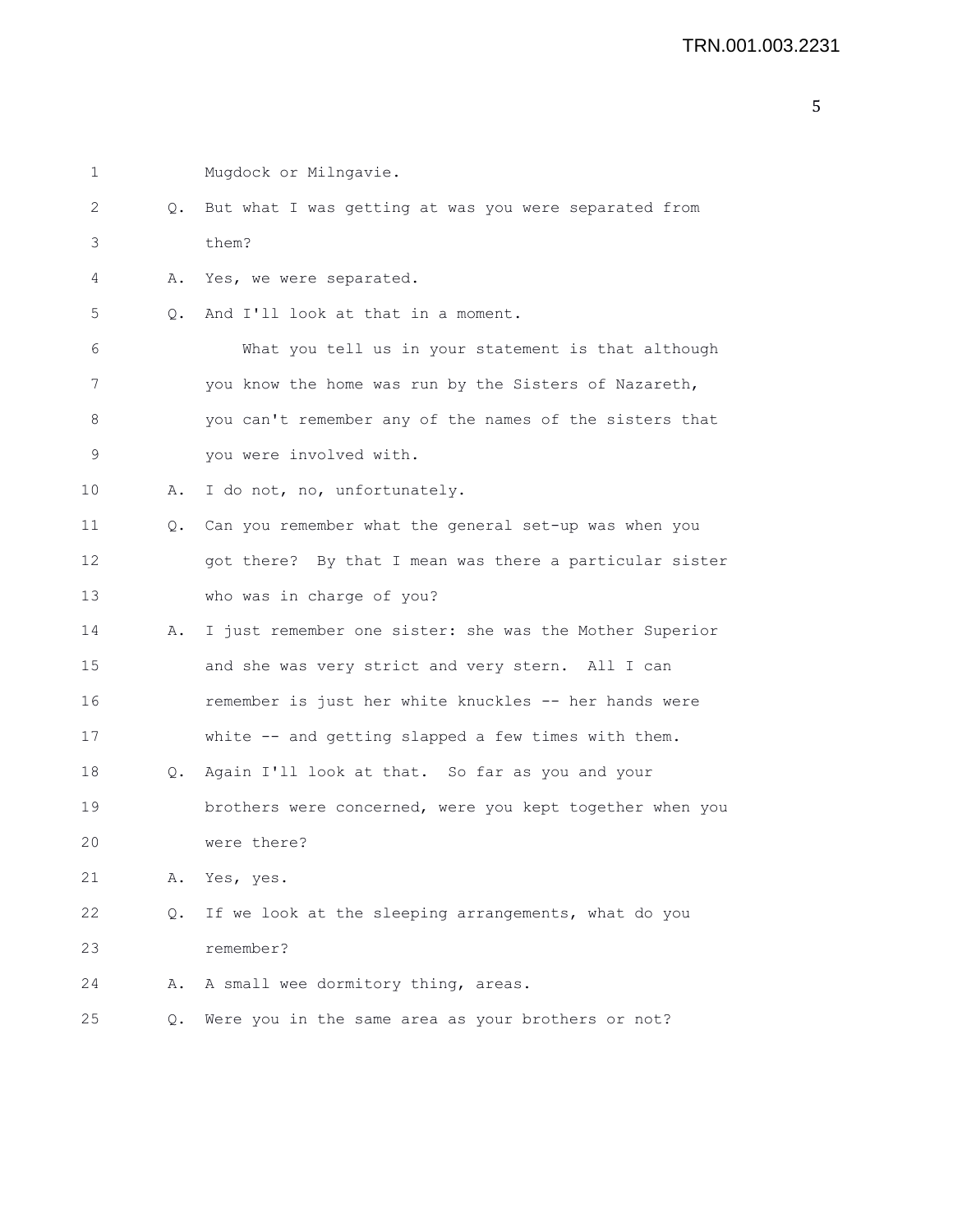```
6
```

```
1 A. I don't think so; I think there was another with older
2 children.
3 Q. Do you remember if you were in a group of children?
4 A. Yes, it was a group of children, yes.
5 Q. And was it mixed, boys and girls?
6 A. No, no, it was just boys.
7 Q. Can you remember the number of children?
8 A. It was probably about five or six in the same wee sort
9 of dormitory areas.
10 Q. Do you have any sense now of how many children there
11 were in Nazareth House Kilmarnock at that time?
12 A. Probably there must have been 30 or 40 children at
13 least.
14 Q. Do you have a recollection of seeing girls there?
15 A. Yes, I seen girls there as well, yes.
16 Q. We do have some figures that have been provided to us by
17 the Sisters of Nazareth. I'll just show these to you;
18 that is at NAZ.001.001.0265.
19 (Pause)
20 It's a bit slow, but it'll turn up.
21 A. It's okay.
22 (Pause)
23 Q. The way this is set up is you can see at the top there's
24 a reference to the different Nazareth Houses: Aberdeen,
25 Kilmarnock, Glasgow and Edinburgh. If we focus on
```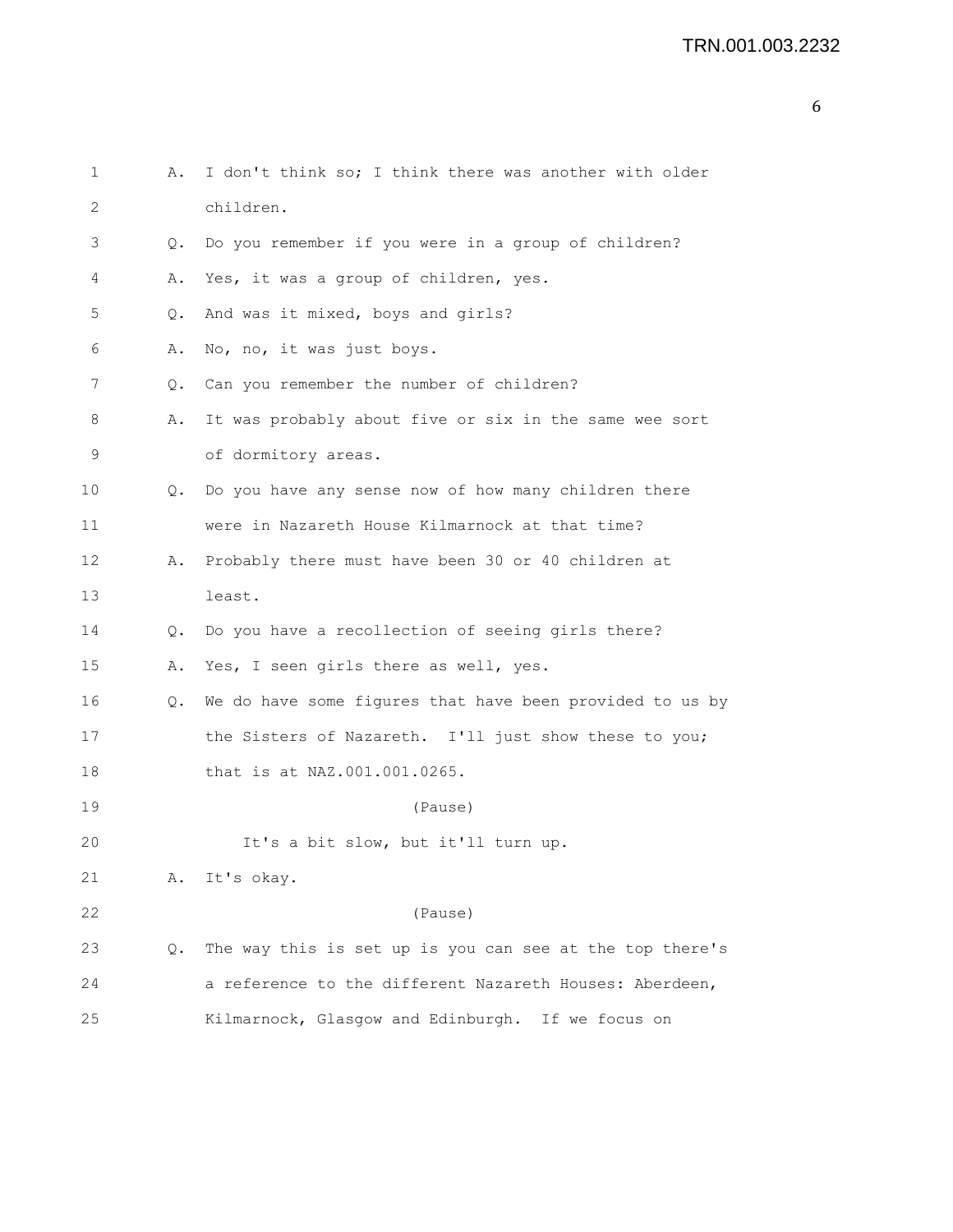| $\mathbf 1$     |               | Kilmarnock and move towards the bottom, that sets out     |
|-----------------|---------------|-----------------------------------------------------------|
| $\mathbf{2}$    |               | the period of the 1960s and into the 1970s when you were  |
| 3               |               | there. Can you see in that column for Kilmarnock,         |
| 4               |               | according to this, in 1968 there were 18 boys and         |
| 5               |               | 29 girls; do you see that?                                |
| 6               |               | A. Yes, I do.                                             |
| 7               | Q.            | Again in 1969, 15 boys and 30 girls. So you were          |
| 8               |               | talking about 40?                                         |
| 9               | Α.            | Yes, roughly.                                             |
| 10              | Q.            | You seem to have been about right.                        |
| 11              | Α.            | Yes.                                                      |
| 12 <sup>°</sup> | $Q_{\bullet}$ | More girls than boys, according to these figures.         |
| 13              | Α.            | I can't remember; I just remember it was mixed.           |
| 14              |               | Q. Okay. Were girls and boys together in a group or were  |
| 15              |               | you kept separate?                                        |
| 16              | Α.            | We were in groups when we went into recreation areas.     |
| 17              | Q.            | So you mixed with girls?                                  |
| 18              | Α.            | We did mix, yes.                                          |
| 19              | Q.            | What about at mealtimes, would you mix?                   |
| 20              | Α.            | Yes, we did.                                              |
| 21              | Q.            | You were asked when you gave the statement about food.    |
| 22              |               | You tell us that, so far as you were concerned,           |
| 23              |               | breakfast was either cereal or porridge --                |
| 24              | Α.            | Yes.                                                      |
| 25              |               | Q. -- and the evening meal was okay. So the food was fine |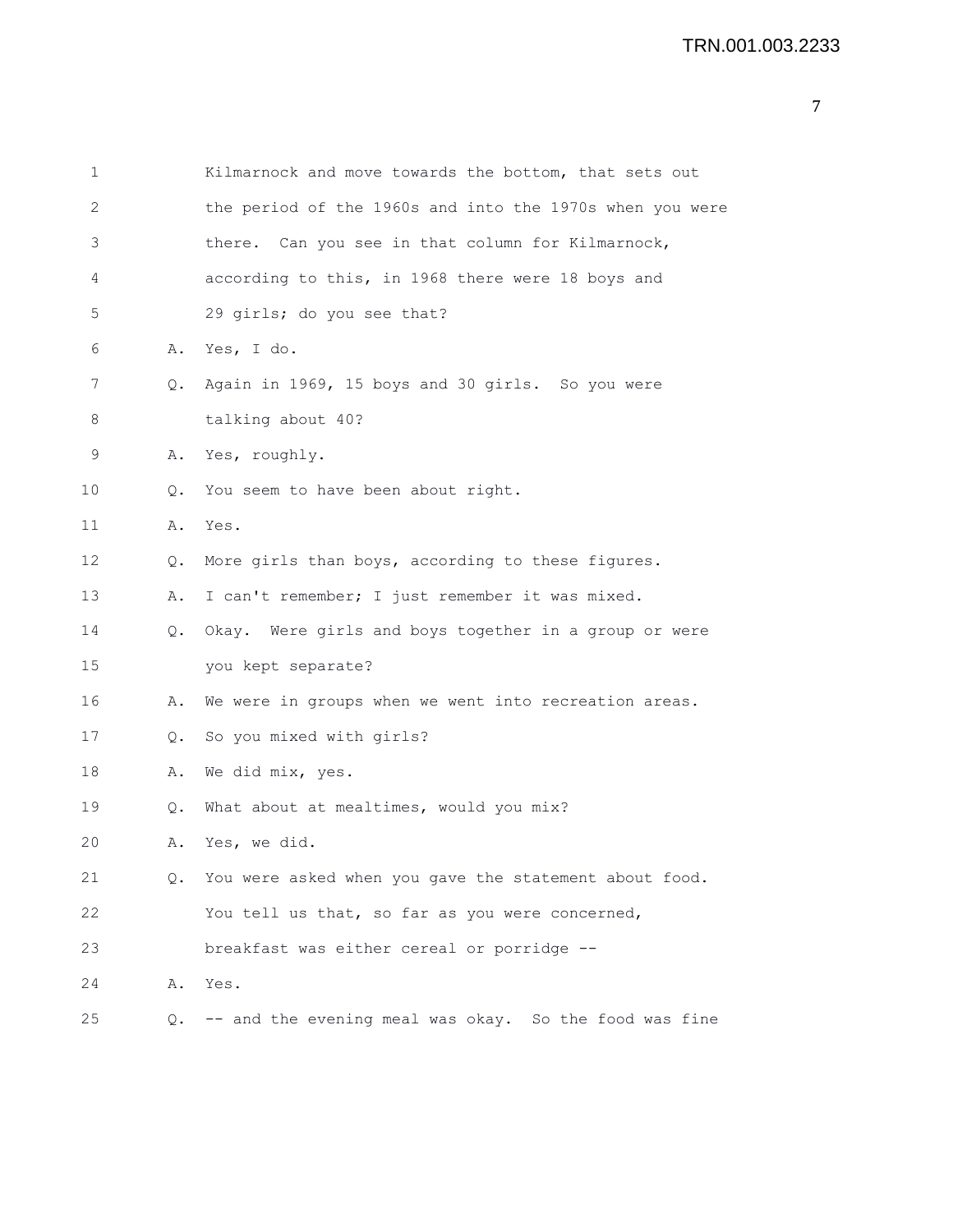```
1 from your perspective?
2 A. Yes.
3 Q. And you go on to say:
4 "We were never force-fed or anything like that."
5 A. Not to my recollection, no.
6 Q. But did anything happen if you didn't eat all your food?
7 A. Probably the younger ones were getting messed about,
8 yeah.
9 Q. What do you mean by that?
10 A. Well, the nuns had a habit of they'd just grab you
11 anywhere and just pull you and push you. It's not
12 a case of they'd call you over or anything; they'd just
13 grab you.
14 Q. Did you see anything happen at mealtimes?
15 A. Not to my memory. My memory's only stuck on what -- the
16 situation that happened with me.
17 Q. Okay. Generally then, did you think the quality of the
18 food was acceptable?
19 A. It was acceptable.
20 Q. The other thing I perhaps should ask you at this point
21 in time. You have mentioned that your brothers were
22 in the same group as yourself; did you play with your
23 brothers?
24 A. Yes, we did.
25 Q. I think you tell us that your recollection is that there
```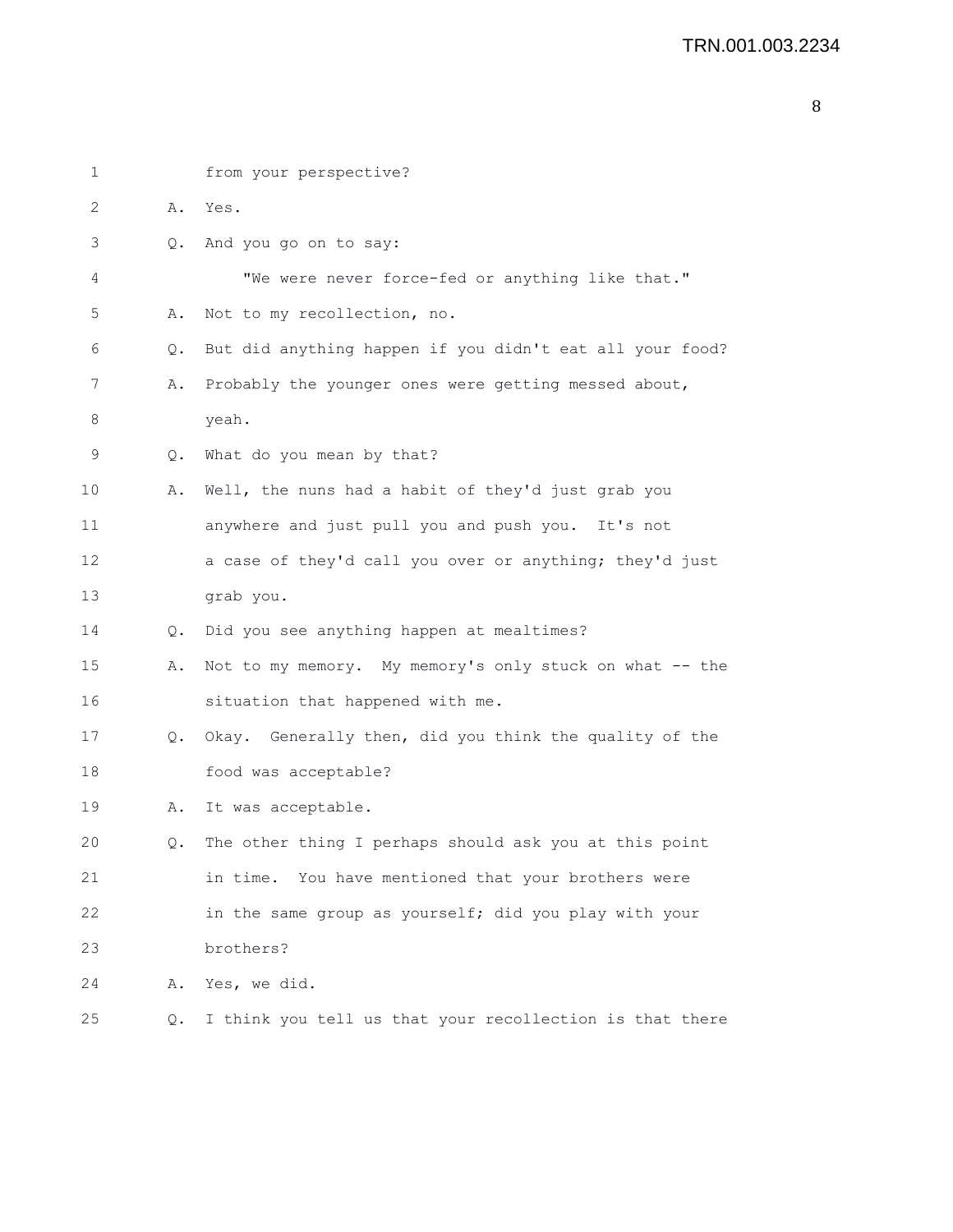| $\mathbf 1$ |           | were showers at Kilmarnock.                             |
|-------------|-----------|---------------------------------------------------------|
| 2           | Α.        | Yes.                                                    |
| 3           | Q.        | Did you have any difficulty in having showers?          |
| 4           | Α.        | Not to my recollection, no.                             |
| 5           | 0.        | So far as leisure or recreation is concerned, you can   |
| 6           |           | picture a recreation room where you could go and play.  |
| 7           | Α.        | Yes, I do.                                              |
| 8           | Q.        | And you were also shown films there?                    |
| 9           | Α.        | That's correct.                                         |
| 10          | Q.        | How often did that happen?                              |
| 11          | Α.        | I think about once a month.                             |
| 12          | О.        | One thing you tell us is that is the Variety Club and   |
| 13          |           | the Round Table would visit to entertain the children;  |
| 14          |           | how often did that happen?                              |
| 15          | Α.        | That was about once a month.                            |
| 16          | $\circ$ . | You also tell us that birthdays were celebrated.        |
| 17          | Α.        | Yes.                                                    |
| 18          |           | O. How was that done?                                   |
| 19          | Α.        | We were just given a cake and then they'd sing "Happy   |
| 20          |           | Birthday" and that was it.                              |
| 21          | Q.        | Did you receive presents on your birthday that you can  |
| 22          |           | remember?                                               |
| 23          | Α.        | I can't remember, no.                                   |
| 24          | О.        | What about Christmas? Was Christmas celebrated?         |
| 25          | Α.        | Christmas was meagre, to say the word, you know. It was |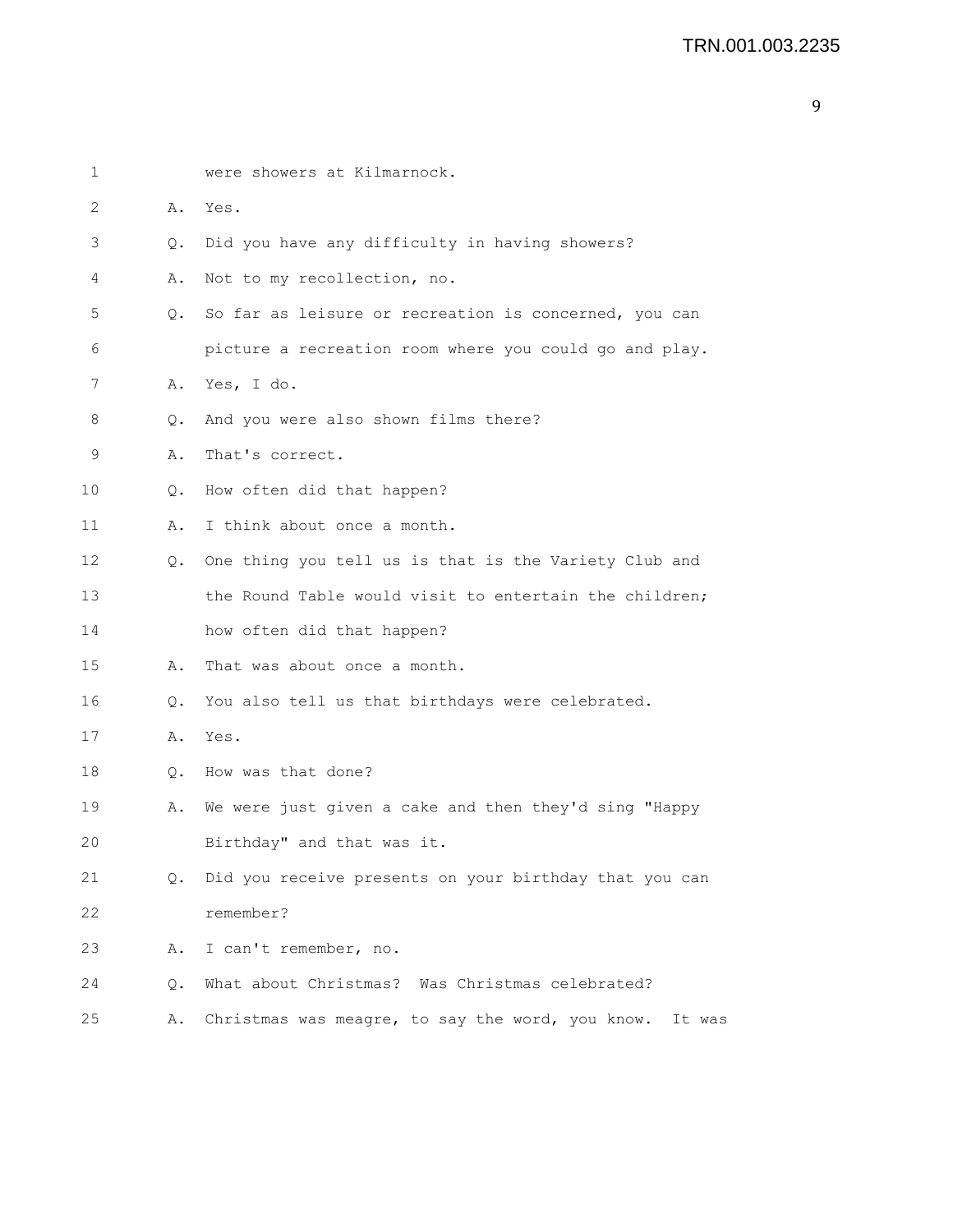| 1  |    | celebrated but it wasn't celebrated --                   |
|----|----|----------------------------------------------------------|
| 2  | Q. | Did you have a Christmas meal?                           |
| 3  | Α. | They had a Christmas meal, yes. They'd bring the Round   |
| 4  |    | Table round again and they'd entertain us for about      |
| 5  |    | two hours and then they would leave.                     |
| 6  | Q. | Did you receive presents at Christmas?                   |
| 7  | Α. | I think we did.                                          |
| 8  | Q. | Can you remember what sort of presents?                  |
| 9  | Α. | I think wee things like Action Men, Barbie dolls or      |
| 10 |    | something.                                               |
| 11 | Q. | Religion was important though, was it, in                |
| 12 |    | Nazareth House?                                          |
| 13 |    | A. Seriously.                                            |
| 14 |    | Q. Can you explain that?                                 |
| 15 | Α. | If you done anything wrong, you were immediately told to |
| 16 |    | recite some of the verses or whatever in penitence,      |
| 17 |    | penance. That was after that; you got a slap or a kick   |
| 18 |    | or a hit or a hit with the cane.                         |
| 19 | Q. | And what sort of things might you do wrong to lead to    |
| 20 |    | that sort of treatment?                                  |
| 21 | Α. | I just think chat back to the nuns, if you answered back |
| 22 |    | or anything. It was just total discipline that was       |
| 23 |    | instilled. So if you chatted back to them, then you      |
| 24 |    | were getting it.                                         |
| 25 | Q. | Can I ask you about some things that you do say in your  |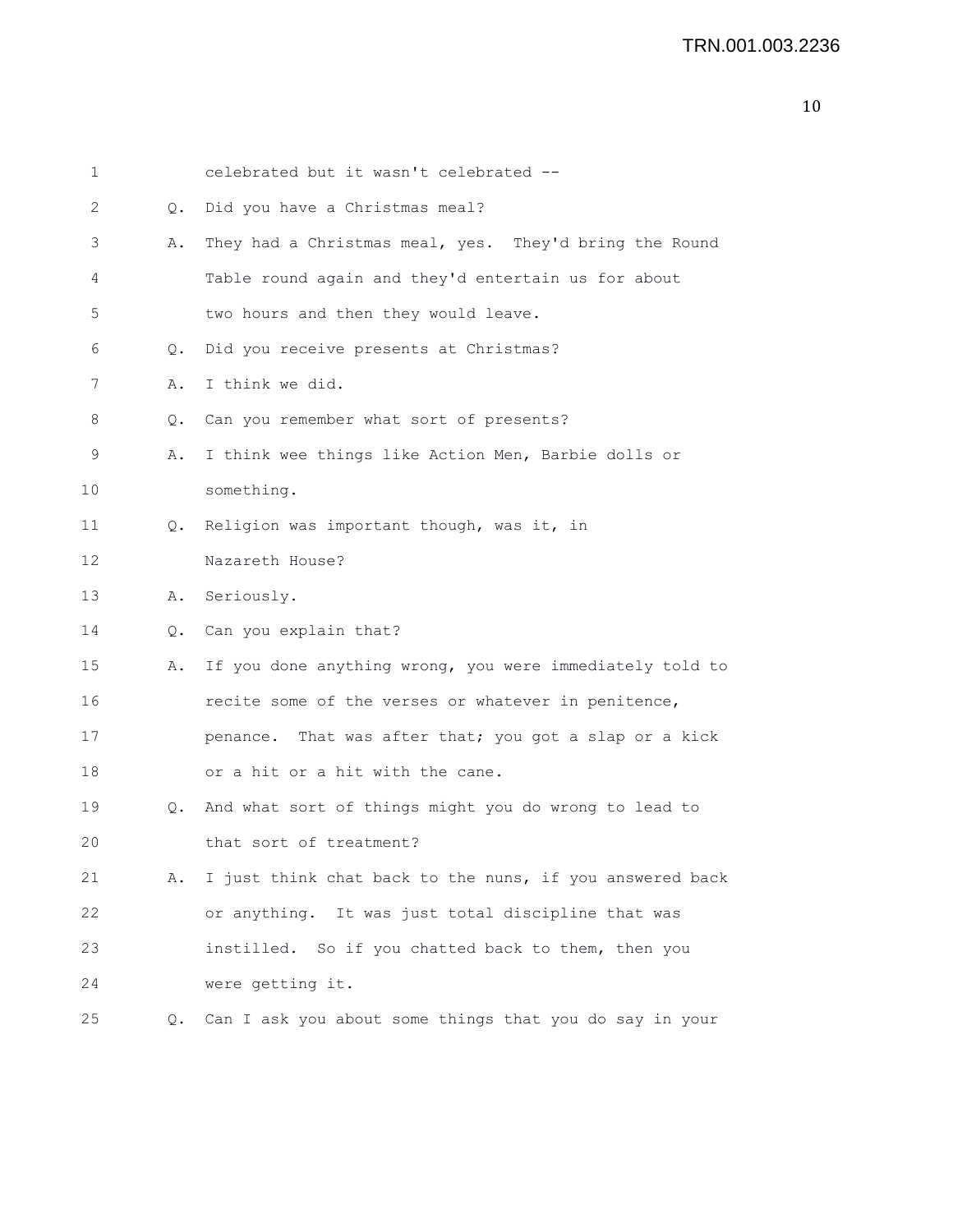| 1  |    | statement about how you were treated. You do focus on      |
|----|----|------------------------------------------------------------|
| 2  |    | the Mother Superior in relation to one particular          |
| 3  |    | episode, because I think you tell us that when you         |
| 4  |    | arrived there, you were hen-toed; is that right?           |
| 5  | Α. | Yes.                                                       |
| 6  | Q. | What did that lead to, as far as you were concerned?       |
| 7  | Α. | The nuns thought -- to my recollection is that when they   |
| 8  |    | seen that my toes were going in the way, they              |
| 9  |    | automatically made me switch my shoes and made me walk     |
| 10 |    | up and down the large hallway on my tiptoes. If my         |
| 11 |    | heels touched the ground, I'd get whacked with a cane.     |
| 12 |    | So that happened for, I don't know, probably a few         |
| 13 |    | months. I don't know if they rectified my toes, but        |
| 14 |    | I still think I'm hen-toed.                                |
| 15 |    | Q. No, no, it's okay --                                    |
| 16 |    | LADY SMITH: That actually helps, if you're that close to   |
| 17 |    | the microphone, as we can hear you very well.              |
| 18 | Α. | Is that better?                                            |
| 19 |    | LADY SMITH: Just to be clear, I take it when you say       |
| 20 |    | hen-toed, you mean your toes were pointing in towards      |
| 21 |    | each other?                                                |
| 22 | Α. | Yes, towards each other, yes.                              |
| 23 |    | LADY SMITH: Are you telling me that the nuns made you wear |
| 24 |    | your right shoe on your left foot and your left shoe on    |
| 25 |    | your right foot.                                           |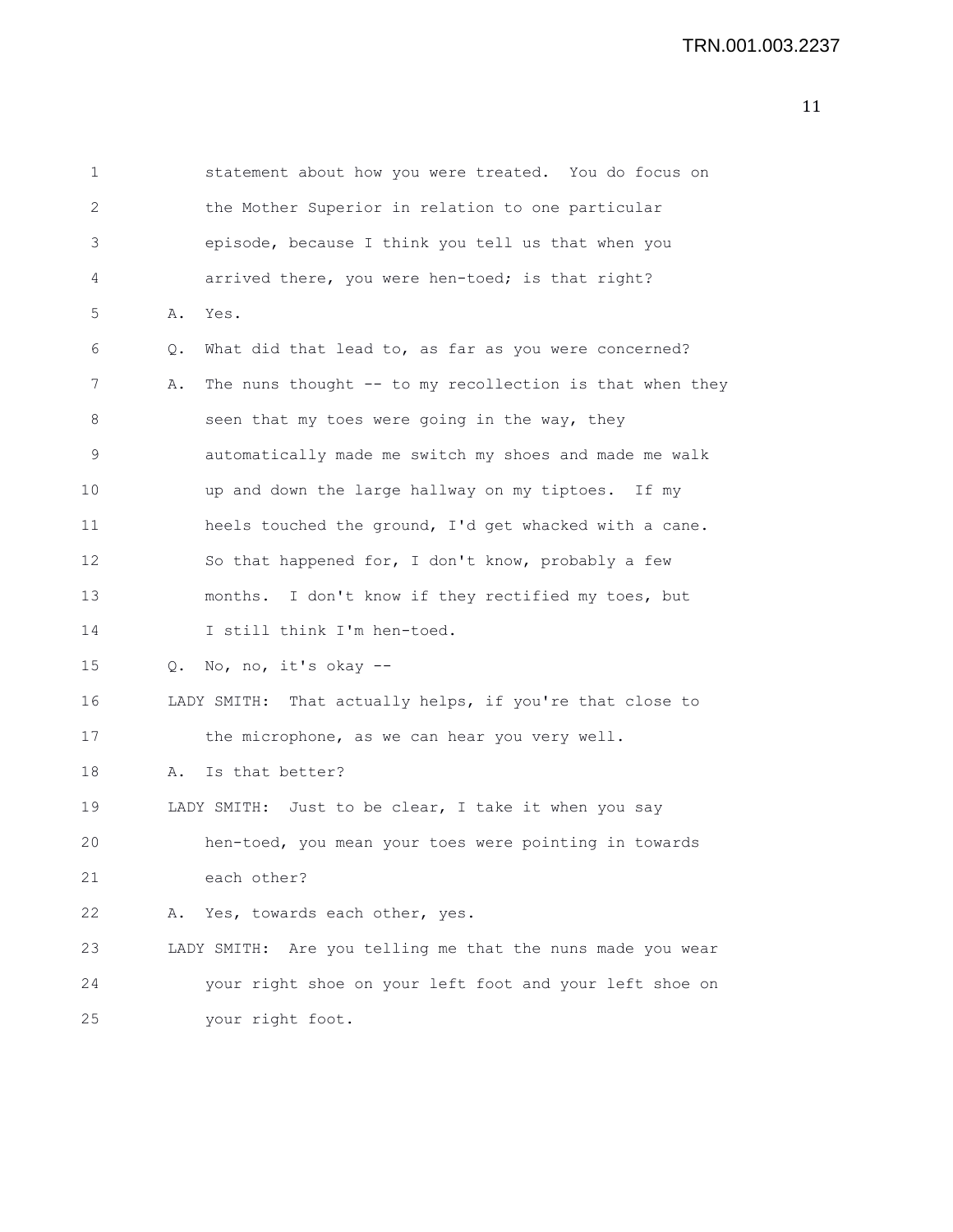| ł |  |
|---|--|
|   |  |

| $\mathbf 1$ | Α.        | That's correct, yes. They made me walk up and down the  |
|-------------|-----------|---------------------------------------------------------|
| 2           |           | hall with my hands on my hips, on my tiptoes, up and    |
| 3           |           | The minute my feet touched the ground, I'd get<br>down. |
| 4           |           | whacked.                                                |
| 5           |           | MR MacAULAY: Who would whack you?                       |
| 6           | Α.        | The Mother Superior.                                    |
| 7           | Q.        | Where would you be whacked?                             |
| 8           | Α.        | Because my heels touched the ground.                    |
| 9           | Q.        | Where would she hit?                                    |
| 10          | Α.        | Just anywhere on my back, the bottom, the back of my    |
| 11          |           | legs, the back of my thighs.                            |
| 12          | $\circ$ . | You say this was a cane?                                |
| 13          | Α.        | Yes, a long cane.                                       |
| 14          | $Q$ .     | I take it this did hurt you?                            |
| 15          | Α.        | Obviously it hurt me, yes.                              |
| 16          | $Q$ .     | Would you be upset though?                              |
| 17          | Α.        | I wouldn't show it.                                     |
| 18          | Q.        | You wouldn't show it?                                   |
| 19          | Α.        | No, I never showed my fear.<br>Never.                   |
| 20          | Q.        | Were you ever crying because of anything that happened  |
| 21          |           | to you?                                                 |
| 22          | Α.        | Probably crying of pain, but that was all. But very     |
| 23          |           | seldom I'd cry. I don't cry.                            |
| 24          | Q.        | How long do you say this process of trying to cure your |
| 25          |           | hen-toedness lasted?                                    |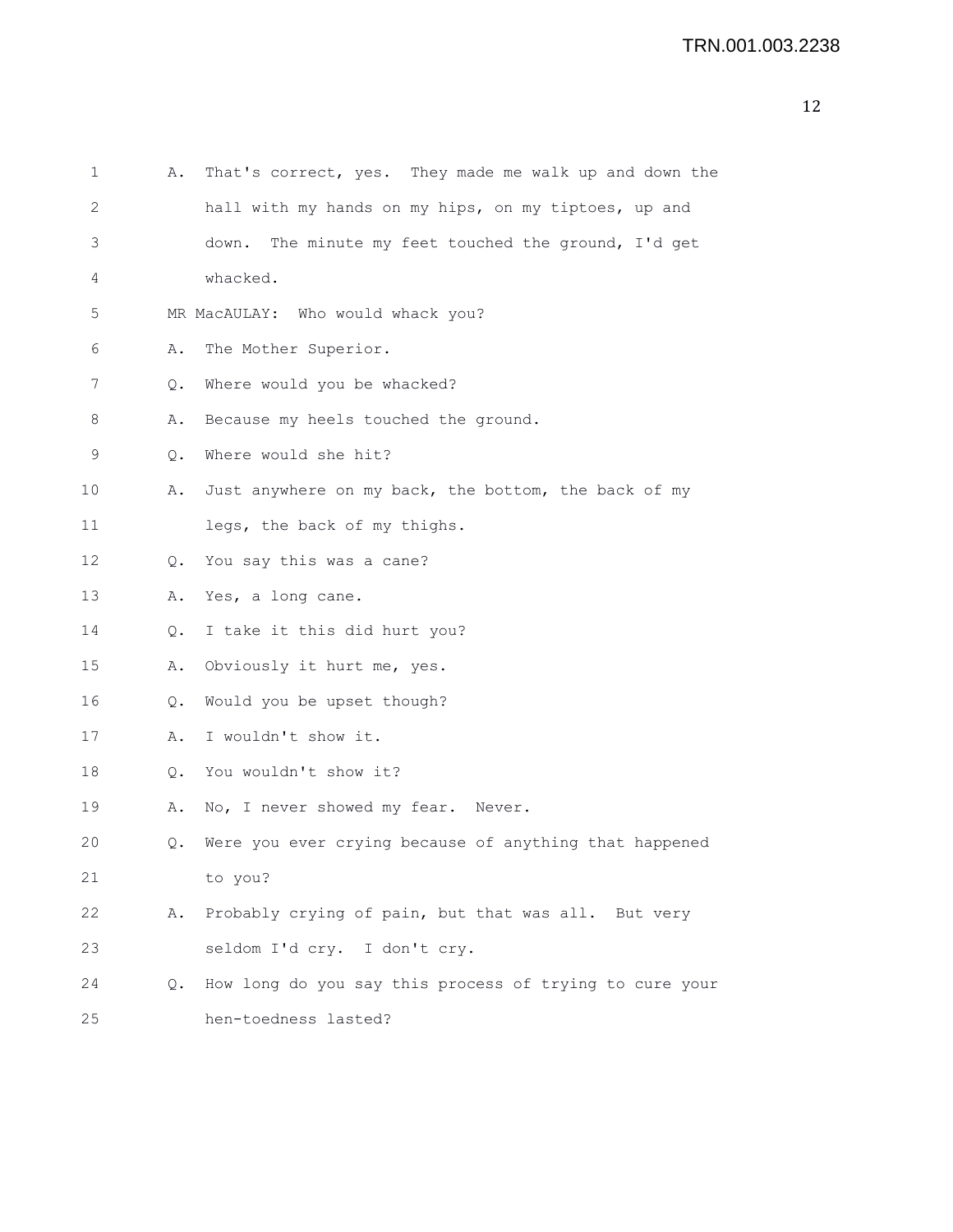| Α.        | I think as long as I was there. To me -- it was a long, |
|-----------|---------------------------------------------------------|
|           | long time ago, but I always have just got this vivid    |
|           | memory of walking up and down this hall and being       |
|           | whacked.                                                |
| Q.        | Who else would be there apart from --                   |
| Α.        | There would be a wee fat nun there as well -- sorry,    |
|           | I shouldn't say fat, but obese.                         |
| Q.        | But she would not be involved in the whacking?          |
| Α.        | No, she'd just be standing watching and she'd be        |
|           | encouraging me to keep my feet up.                      |
| Q.        | Do I take it the picture you are presenting is that     |
|           | there'd be the two nuns, the Mother Superior --         |
| Α.        | Occasionally, but most of the time the Mother Superior  |
|           | would just take me out for 20 minutes or something and  |
|           | make me do this.                                        |
| Q.        | Would other children be there?                          |
| Α.        | Yes, they'd see it. They'd be passing up and down the   |
|           | hall or going in and out of different rooms.            |
| Q.        | One thing you touch upon also in your statement is      |
|           | bed-wetting. I think you tell us that you did not wet   |
|           | the bed.                                                |
| Α.        | No.                                                     |
| О.        | But were there children who did?                        |
| Α.        | Yes, there were.                                        |
| $\circ$ . | And can you say what happened?                          |
|           |                                                         |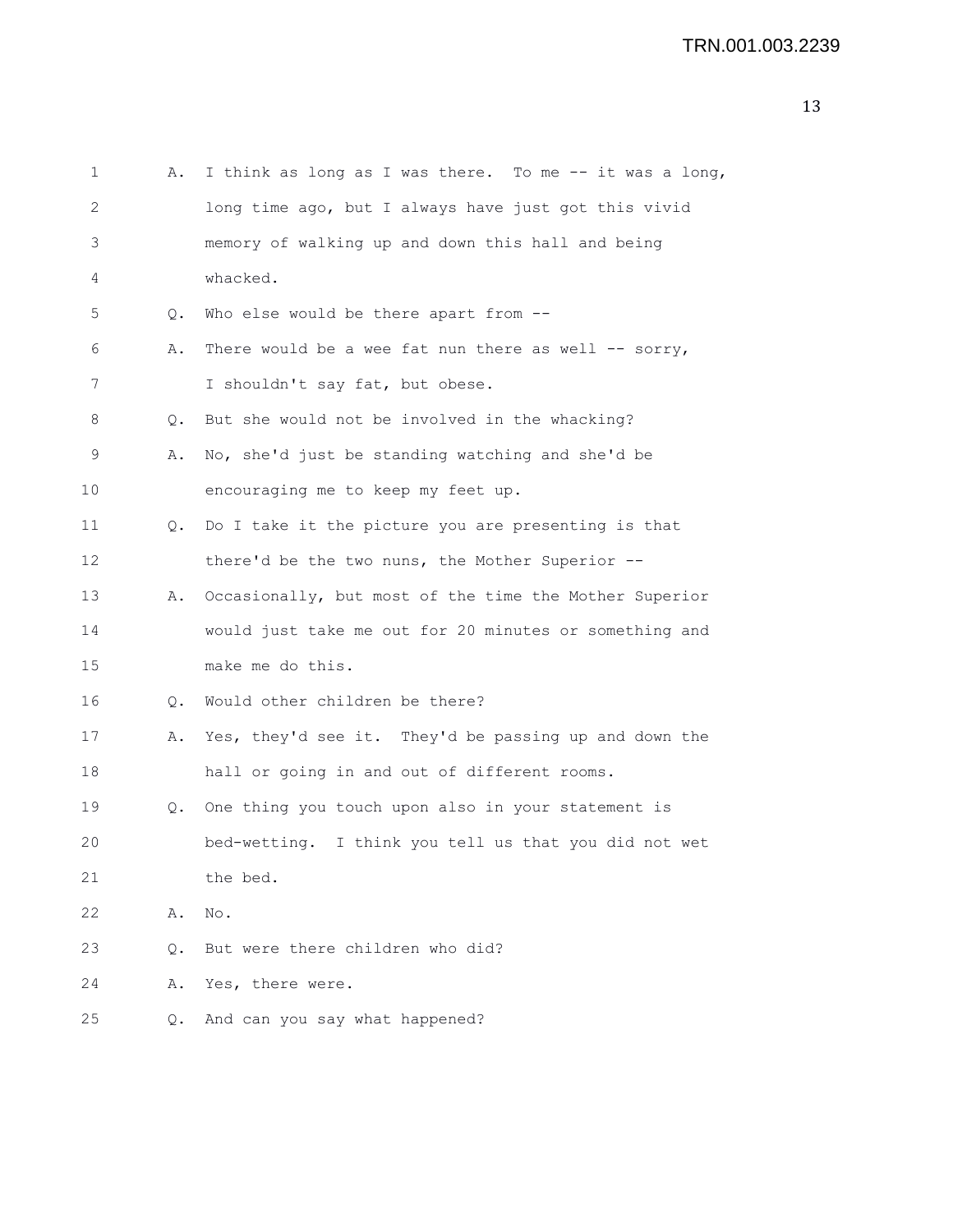| 1  | Α.            | They were spanked and slapped. They were kicked, they    |
|----|---------------|----------------------------------------------------------|
| 2  |               | were pushed, they were pulled.                           |
| 3  | Q.            | What age of children are we talking about?               |
| 4  | Α.            | Very young: I'm talking about 3, 4, 5, 6, whatever.      |
| 5  | Q.            | What about your own brothers, did either of them --      |
| 6  | Α.            | To my knowledge, they were okay, they didn't have any    |
| 7  |               | bed-wetting.                                             |
| 8  | О.            | So far as the children that were targeted in the way     |
| 9  |               | you've described, would they be upset?                   |
| 10 | Α.            | Of course they would, yes.                               |
| 11 | Q.            | How would they --                                        |
| 12 | Α.            | They'd be crying, they'd be squealing.                   |
| 13 | Q.            | How would they be hit?                                   |
| 14 | Α.            | Just obviously they'd pull them, my memory is, and then  |
| 15 |               | they'd smack them on the bottom, and if that didn't work |
| 16 |               | they'd put them in the shower and make them shower down, |
| 17 |               | then they'd smack them with a cane. That's what          |
| 18 |               | I remember.                                              |
| 19 | Q.            | Did you see anything happening to the sheets?            |
| 20 | Α.            | Not to my recollection, no.                              |
| 21 | $Q_{\bullet}$ | You tell us in your statement that it was a strict       |
| 22 |               | discipline.                                              |
| 23 | Α.            | Yes, very strict.                                        |
| 24 | Q.            | Can you elaborate upon how that worked on a day-to-day   |
| 25 |               | basis?                                                   |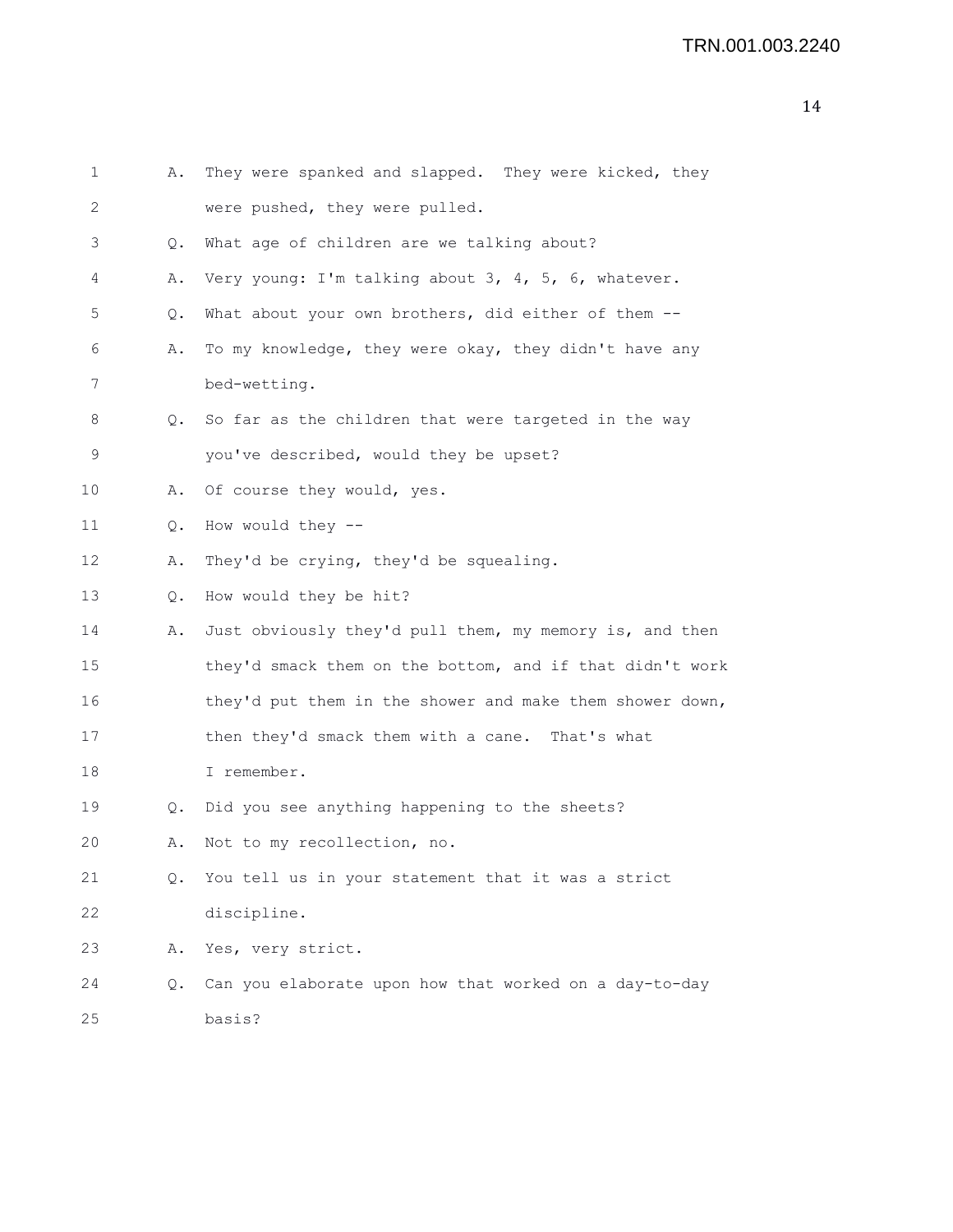| 1  | Α.        | Well, if you were out of line in any way whatsoever, you |
|----|-----------|----------------------------------------------------------|
| 2  |           | were reprimanded for it, you know. Just silly things     |
| 3  |           | like if you didn't keep walking in that line, if you     |
| 4  |           | came out of the line, they'd grab you and they'd hit you |
| 5  |           | and then put you back in the line.                       |
| 6  | Q.        | Who's the "they" you're talking about?                   |
| 7  | Α.        | Just four or five different nuns. They used to walk us   |
| 8  |           | from the Nazareth House to a school in Kilmarnock -- we  |
| 9  |           | used to go to a local school there -- and it was like    |
| 10 |           | a big train going down, all the kids. Obviously you'd    |
| 11 |           | see them getting hit. They'd even hit them out in the    |
| 12 |           | street.                                                  |
| 13 | Q.        | Did that happen to you?                                  |
| 14 | Α.        | A couple of times.                                       |
| 15 | Q.        | Did you see it happen to other children?                 |
| 16 | Α.        | Yes, I've seen it happen.                                |
| 17 | Q.        | Were there any particular parts of the body that would   |
| 18 |           | be hit?                                                  |
| 19 | Α.        | Just basically the back of the legs, the thigh and the   |
| 20 |           | back.                                                    |
| 21 | $\circ$ . | And what was used for that?                              |
| 22 | Α.        | A cane again.                                            |
| 23 | $\circ$ . | You've told us about the Mother Superior having          |
| 24 |           | a cane --                                                |
| 25 | Α.        | There's a few of the nuns who had canes, yes.            |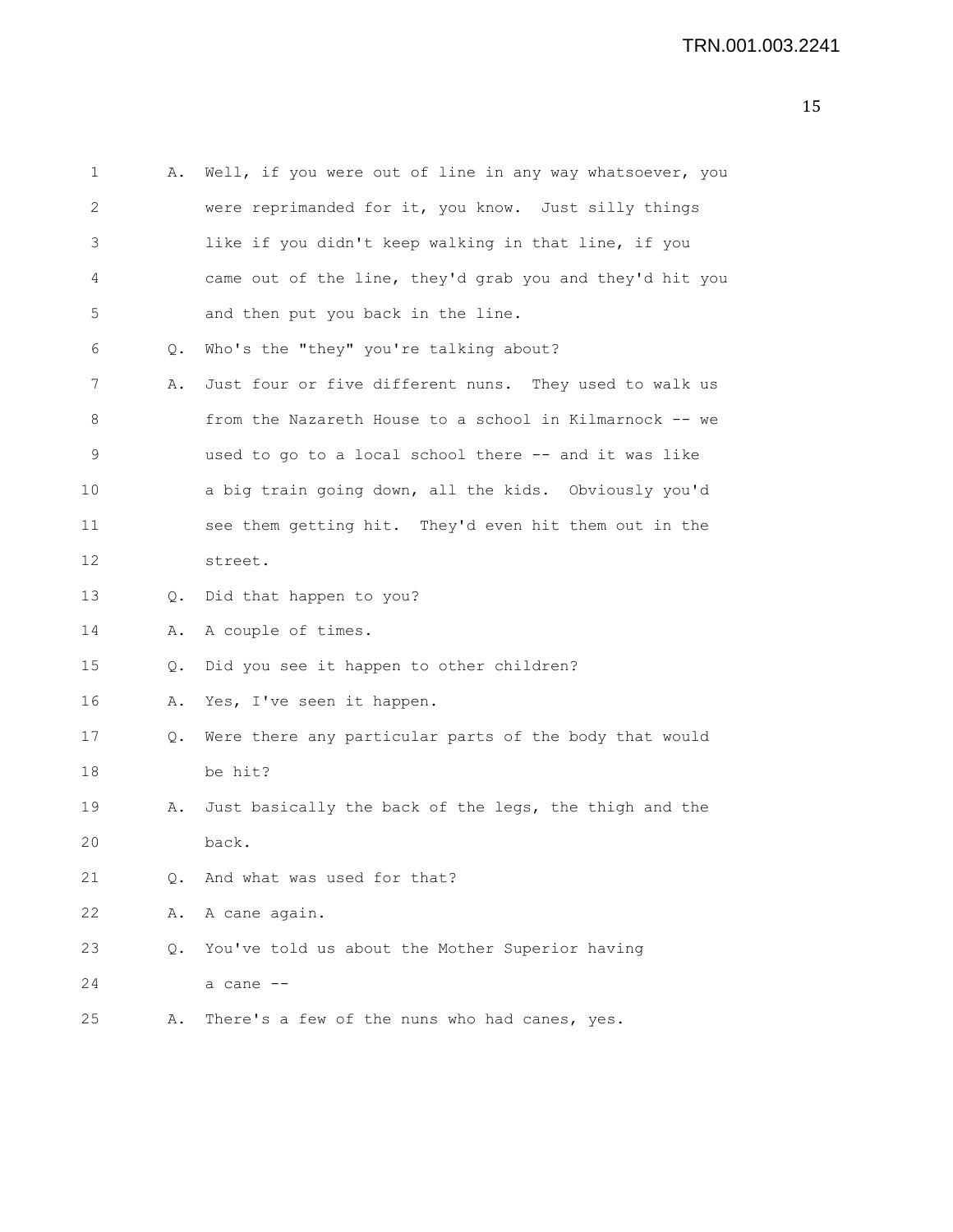| 1  |               | Q. What's your recollection as to how many nuns were                   |
|----|---------------|------------------------------------------------------------------------|
| 2  |               | involved with the children?                                            |
| 3  | Α.            | It was different episodes at different times, you know.                |
| 4  |               | I wasn't keeping my eye on everything that happened to                 |
| 5  |               | them; I was more concerned about my two brothers and                   |
| 6  |               | myself. As long as they were okay and I was okay, it's                 |
| 7  |               | kind of selfish, but that was fine with me.                            |
| 8  | Q.            | Did you see yourself as a sort of protector for your                   |
| 9  |               | brothers?                                                              |
| 10 | Α.            | Most certainly, yes.                                                   |
| 11 | Q.            | You do tell us about an incident where one of your                     |
| 12 |               | younger brothers smashed a bottle over a nun's face.                   |
| 13 | Α.            | It didn't actually smash it over the face: he threw it                 |
| 14 |               | in the air but it hit her on the nose.                                 |
| 15 | $\circ$ .     | Did the bottle break?                                                  |
| 16 | Α.            | Yes, it broke and she drew blood.                                      |
| 17 | $Q_{\bullet}$ | Did something happen?                                                  |
| 18 | Α.            | -- sorry, I shouldn't have mentioned his name --                       |
| 19 |               | my middle brother, he got taken in, and I believe he got               |
| 20 |               | a good beating -- not in front of us, but he came back                 |
| 21 |               | out and he was in tears and he looked red.                             |
| 22 | О.            | Was there an incident where you decided to intervene and               |
| 23 |               | start to try and protect your brother or brothers?                     |
| 24 | Α.            | This happened when -- you could call him the                           |
| 25 |               | Are you talking about the nuns?<br>Obviously<br><b>LXC</b><br>$\cdots$ |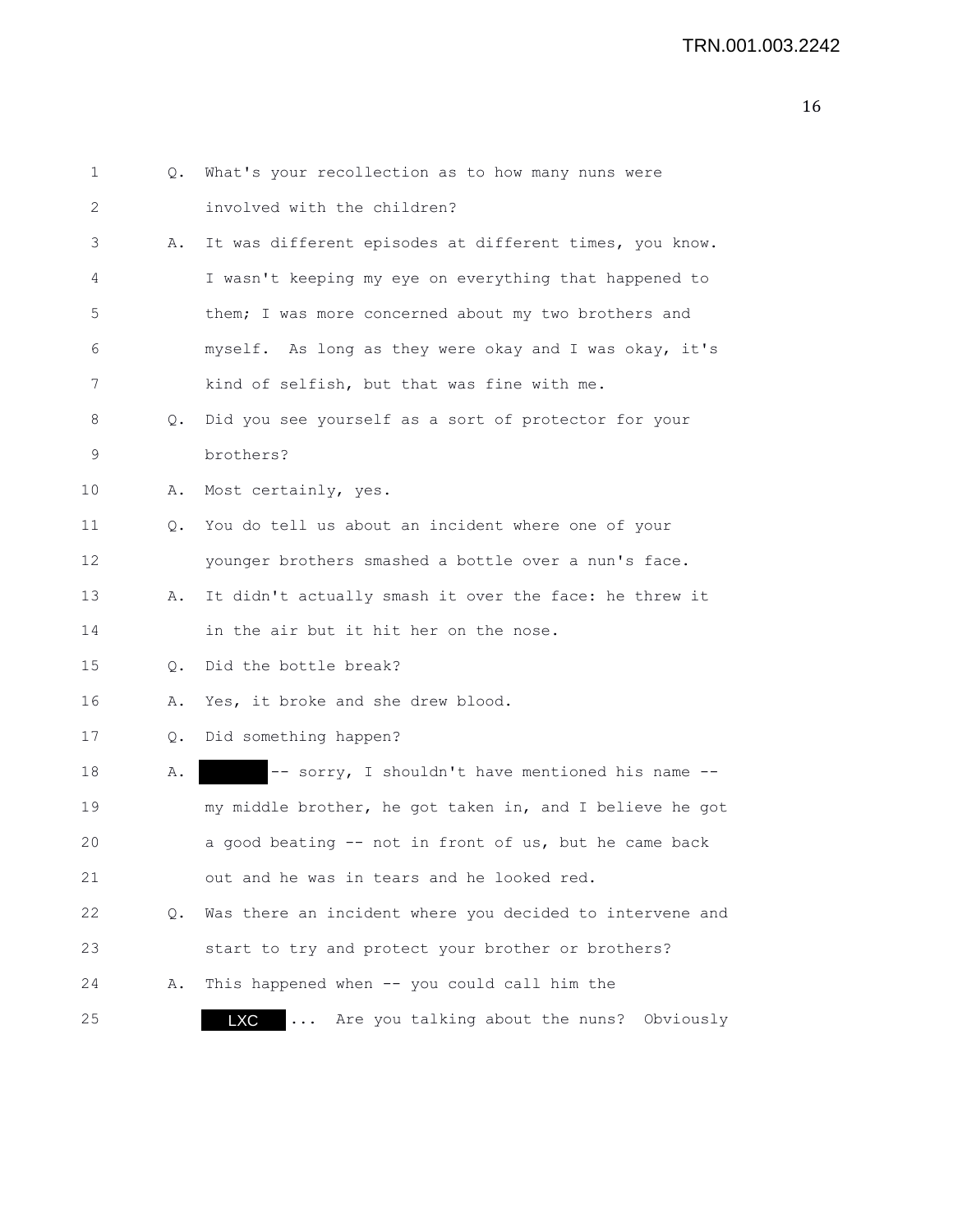| 1  |    | I ran over and I tried to protect my brothers and they   |
|----|----|----------------------------------------------------------|
| 2  |    | took the -- I believe they took and then they            |
| 3  |    | accused him of throwing the bottle, but it wasn't, it    |
| 4  |    | was up in the air.                                       |
| 5  | Q. | Was he playing with the bottle?                          |
| 6  | Α. | Playing with the bottle, yes.                            |
| 7  | Q. | You joined in, you got involved, did you?                |
| 8  | Α. | Yes, I got involved as soon as the nuns went for any of  |
| 9  |    | them, I went in and tried to stop them.                  |
| 10 | Q. | How many nuns were involved?                             |
| 11 | Α. | Four or five. We were in a play area and we were being   |
| 12 |    | monitored all the time.                                  |
| 13 | Q. | What was happening when these nuns went to your brother? |
| 14 | Α. | Just everybody stopped because it was that obvious       |
| 15 |    | something had happened.                                  |
| 16 | Q. | What age were you at this time? You were 8 or            |
| 17 |    | thereabouts when you went in and about 11 when you left. |
| 18 | Α. | When that happened, probably just before 11 years of     |
| 19 |    | age.                                                     |
| 20 | О. | So your brother would be younger than that?              |
| 21 | Α. | Yes.                                                     |
| 22 | Q. | At that time when you were outside, was anything done to |
| 23 |    | him that you could see or not?                           |
| 24 | Α. | No, just when he got back out, his face was red and his  |
| 25 |    | back was red as well.                                    |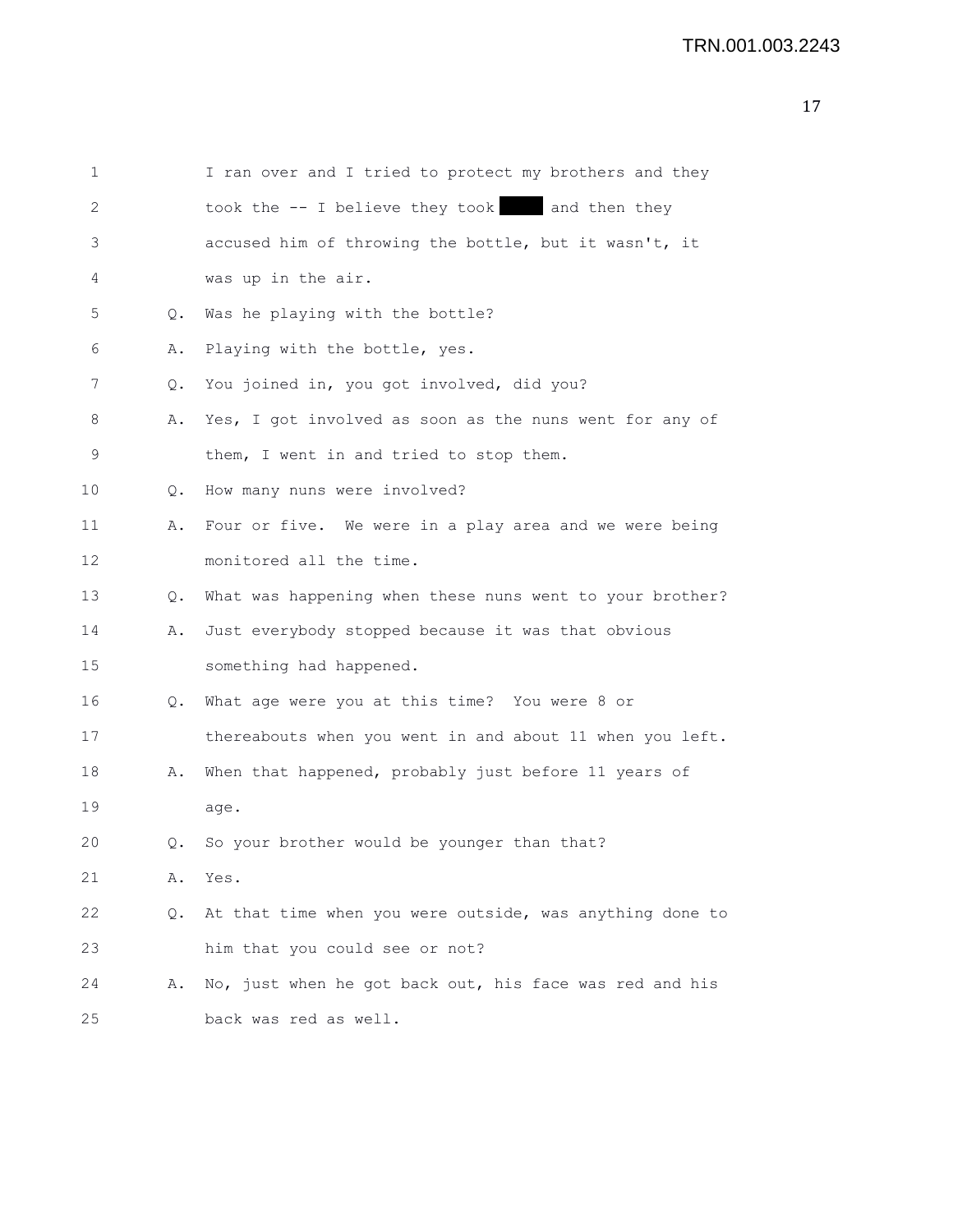| 1            | Q. | You were going to go on and talk about the              |
|--------------|----|---------------------------------------------------------|
| $\mathbf{2}$ |    | Did you have some difficulty with the<br><b>LXC</b>     |
| 3            | Α. | Most certainly, yes.                                    |
| 4            | Q. | Can I just ask you about him, first of all. When you    |
| 5            |    | say he was a $\Box$ , what was his job or jobs?         |
| 6            | Α. | Cleaning up the area and just tidying things around.    |
| 7            |    | Basically, that.                                        |
| 8            |    |                                                         |
| 9            |    |                                                         |
| 10           |    |                                                         |
| 11           | Q. |                                                         |
| 12           | Α. |                                                         |
| 13           | Q. | But he was doing a job there?                           |
| 14           | Α. | Yes.                                                    |
| 15           | Q. |                                                         |
| 16           | Α. |                                                         |
| 17           | Q. | Can you give me an idea as to what age you think this   |
| 18           |    | man was?                                                |
| 19           | Α. | I think he must have been about in his early 30s at the |
| 20           |    | time.                                                   |
| 21           | Q. | Did something happen then involving him to you?         |
| 22           | Α. | On one or two occasions he tried to make me do things   |
| 23           |    | with his penis.                                         |
| 24           | Q. | When you say he tried to make you, what $-$ -           |
| 25           | Α. | Tried to put it in my hand and tried to put my head     |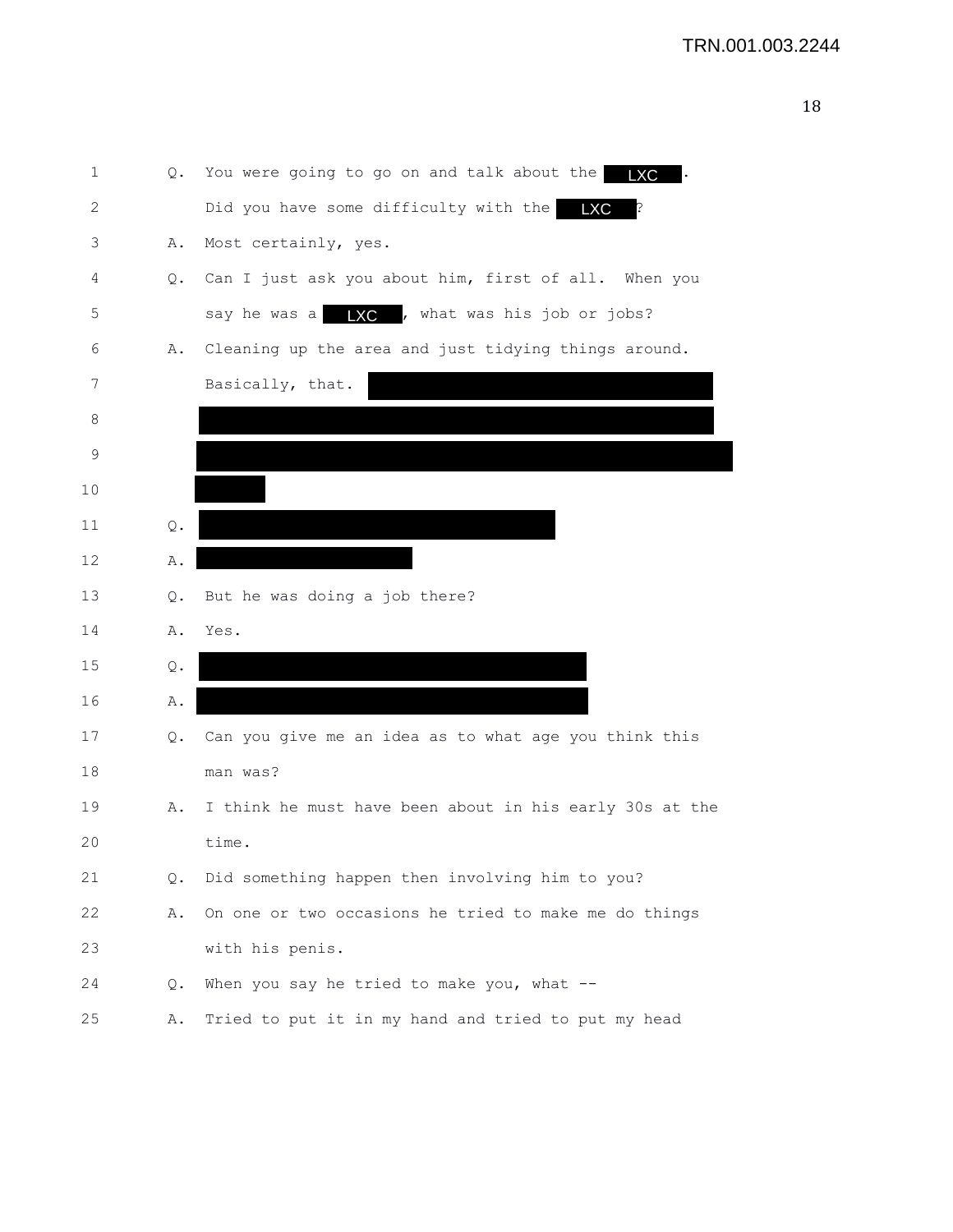| 1  |    | down.                                                    |
|----|----|----------------------------------------------------------|
| 2  | Q. | What age were you at that time?                          |
| 3  | Α. | Probably just before 11.                                 |
| 4  | Q. | Do you know if he tried to do that with any other        |
| 5  |    | children?                                                |
| 6  | Α. | He certainly did and that's when I intervened.           |
| 7  | Q. | When you say he certainly did, how do you know that?     |
| 8  | Α. | Because I seen it happening on a few occasions and       |
| 9  |    | I reported it to the nuns.                               |
| 10 | Q. | That's indeed what you tell us in your statement, that   |
| 11 |    | you did complain about the <b>LXC</b> to a sister.       |
| 12 | Α. | Yes, I was taken aside, I was given -- in no uncertain   |
| 13 |    | terms told not to repeat what I was saying, that they    |
| 14 |    | would deal with it, they would get the priest in to      |
| 15 |    | discuss it and they would deal with it.                  |
| 16 | Q. | Before we come to that, first of all, let's just         |
| 17 |    | identify the nuns that you spoke to. Did you speak to    |
| 18 |    | the Mother Superior about it?                            |
| 19 | Α. | Yes.                                                     |
| 20 | Q. | What did you tell her?                                   |
| 21 | Α. | I told her the man was pulling his thing out in front of |
| 22 |    | the kids and trying to get them to touch it. Some of     |
| 23 |    | the kids were very, very young. I seen that happen to    |
| 24 |    | some of them, that's why I got upset.                    |
| 25 | Q. | You saw it happen to younger children, but it also       |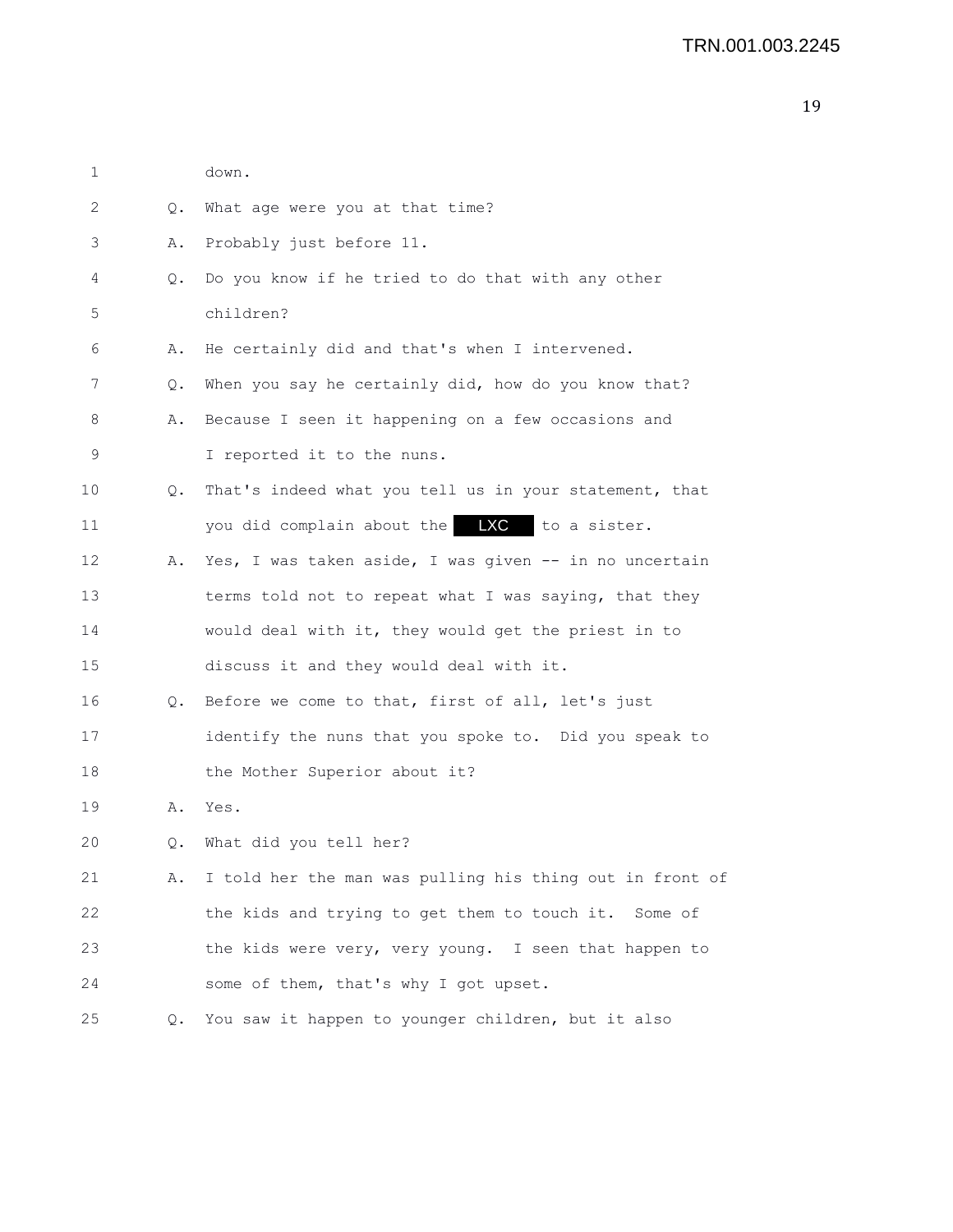| 1           |    | happened to you?                                         |
|-------------|----|----------------------------------------------------------|
| 2           | Α. | Yes.                                                     |
| 3           | Q. | And what did the Mother Superior say to you then about   |
| 4           |    | this?                                                    |
| 5           | Α. | She said -- if I remember correctly, I spoke to her and  |
| 6           |    | I said it's not the first time, and then she said to get |
| 7           |    | the priest to come over. The priest came over, he sat    |
| 8           |    | down, they had a verbal conversation, and basically it   |
| $\mathsf 9$ |    | was he would deal with it.                               |
| $10 \,$     | Q. | Who would deal with it?                                  |
| 11          | Α. | The priest.                                              |
| 12          | Q. | Were the police involved?                                |
| 13          | Α. | This is the reason I ended up in Newcastle.<br>No.       |
| 14          | Q. | I'm just about to come to that, Stephen. Was anything    |
| 15          |    | said to you about whether you should tell anyone else    |
| 16          |    | about this?                                              |
| 17          | Α. | All they said was, "Don't tell anyone else, we'll sort   |
| 18          |    | this out", and the priest reassured me that things would |
| 19          |    | be sorted.                                               |
| 20          | Q. | So far as the priest is concerned, can you remember the  |
| 21          |    | priest's name?                                           |
| 22          | Α. | I do not, sorry.                                         |
| 23          | Q. | Was this a priest, though, that had dealings with        |
| 24          |    | Nazareth House?                                          |
| 25          | Α. | Yes, he would always come in and see us as well; we'd go |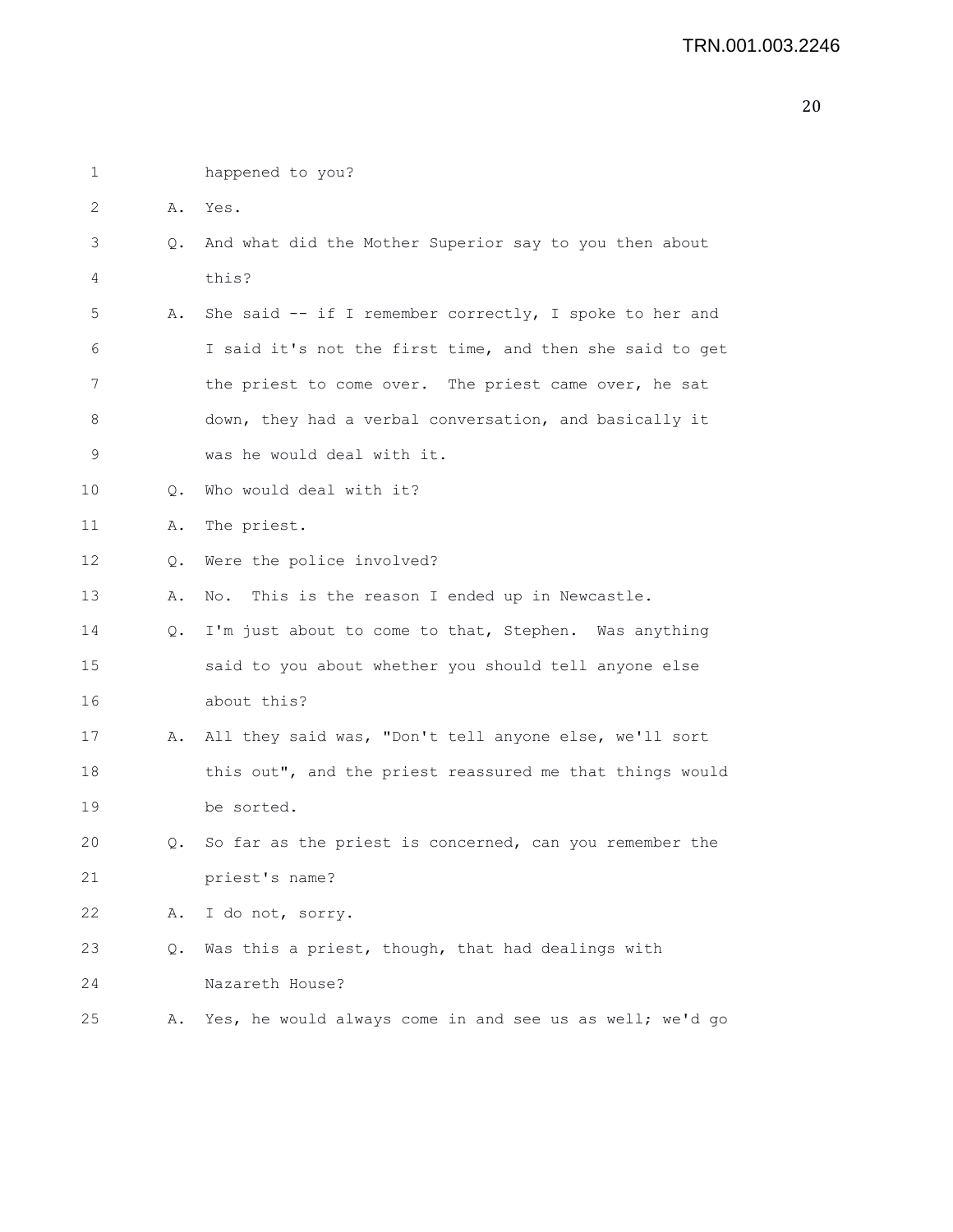| 1  |           | to confessions and whatever.                             |
|----|-----------|----------------------------------------------------------|
| 2  | $\circ$ . | So presumably he was some sort of local priest around at |
| 3  |           | about this time in the late 1960s?                       |
| 4  | Α.        | Yes.                                                     |
| 5  | Q.        | You were about to move on there, Stephen, to tell me     |
| 6  |           | what happened to you after this; what happened to you?   |
| 7  | Α.        | Shortly after I reported these things happening, I was   |
| 8  |           | told I was getting moved, but I wasn't told where I was  |
| 9  |           | going moved to.                                          |
| 10 | Q.        | Who told you were being moved?                           |
| 11 | Α.        | It was the priest.                                       |
| 12 | Q.        | I think you thought when you gave your statement that    |
| 13 |           | was two or three days afterwards?                        |
| 14 | Α.        | Yes, to my recollection, shortly after the second time   |
| 15 |           | I reported it. That was when I was getting moved.        |
| 16 | Q.        | When you say the second time, had you reported it more   |
| 17 |           | than once?                                               |
| 18 | Α.        | Yes, yes.                                                |
| 19 | Q.        | To the Mother Superior?                                  |
| 20 | Α.        | Yes, I did. The first time I reported it to the          |
| 21 |           | Mother Superior, she said she would deal with it, and    |
| 22 |           | then the second time the priest got involved, and that's |
| 23 |           | when I was shipped off.                                  |
| 24 | Q.        | What you tell us is you were moved to Newcastle?         |
| 25 | Α.        | I don't know why Newcastle.<br>Tell me why, you<br>Yes.  |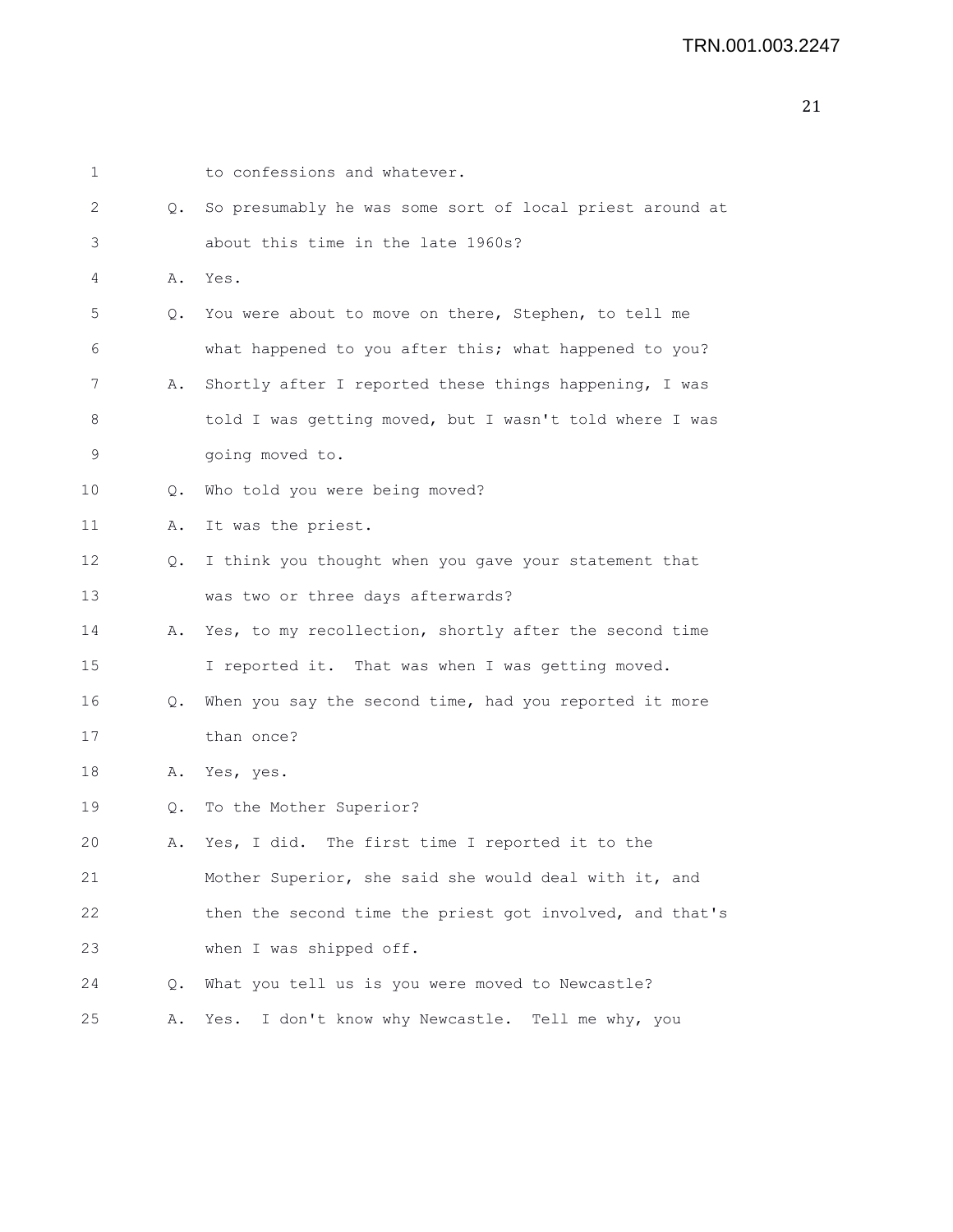| 1  |           | know.                                                   |
|----|-----------|---------------------------------------------------------|
| 2  |           | Q. So far as you were concerned, you were moved to      |
| 3  |           | Newcastle. What about the $\sqrt{C}$ ? Do you know what |
| 4  |           | happened to him?                                        |
| 5  | Α.        | I don't know what happened after that, but I believe my |
| 6  |           | brothers were moved to Milngavie shortly after that     |
| 7  |           | also.                                                   |
| 8  | Q.        | This was at a point in time when you became separated   |
| 9  |           | from your brothers; is that right?                      |
| 10 | Α.        | Yes, it changed my whole life.                          |
| 11 | Q.        | I'll come to that, but you went to Newcastle and they   |
| 12 |           | were moved elsewhere?                                   |
| 13 | Α.        | To Milngavie, yes, Mugdock Bank.                        |
| 14 | $\circ$ . | What you tell us in your statement is that you were     |
| 15 |           | taken to another place that was run by nuns in          |
| 16 |           | Newcastle?                                              |
| 17 | Α.        | That's correct.                                         |
| 18 | Q.        | Did you understand that they were the same order, the   |
| 19 |           | Sisters of Nazareth?                                    |
| 20 | Α.        | I believe they were the same order.                     |
| 21 | Q.        | They wore the same --                                   |
| 22 | Α.        | They wore the same uniform, the same tunics.            |
| 23 | Q.        | I think what you tell us in your statement is that      |
| 24 |           | nothing happened there although the discipline was      |
| 25 |           | strict.                                                 |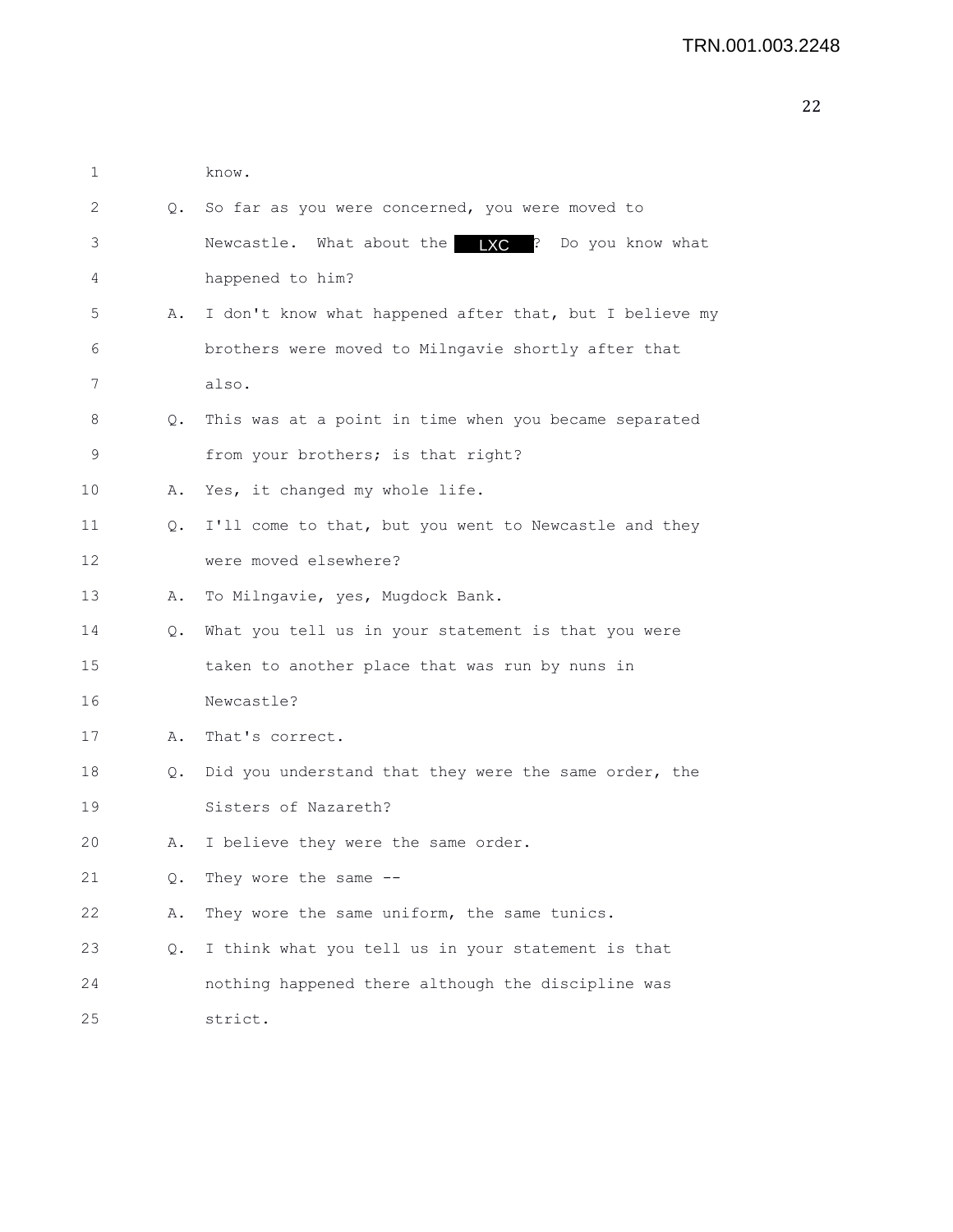| 1  | Α. | Yes. I was only there for about nine months, I believe.    |
|----|----|------------------------------------------------------------|
| 2  | Q. | After that, Stephen, you were moved to Cardross, which     |
| 3  |    | at the time was a children's home; is that correct?        |
| 4  | Α. | Yes, that's correct.                                       |
| 5  | Q. | Did you come across your brothers again at any of the      |
| 6  |    | homes you went to?                                         |
| 7  | Α. | Do you know, I really can't remember. I think, but my      |
| 8  |    | brothers -- I don't think my brothers were there at the    |
| 9  |    | same time as me in Cardross; they were in at a later       |
| 10 |    | stage.                                                     |
| 11 | Q. | I think you've been told that the focus today is on the    |
| 12 |    | Sisters of Nazareth --                                     |
| 13 |    | A. Yes.                                                    |
| 14 |    | Q. -- and although you tell us in some detail in your      |
| 15 |    | statement what happened after Cardross, that you then      |
| 16 |    | went to Bellfield Remand Home in Dumbarton, you then       |
| 17 |    | went to St Ninian's in Falkland, which was run by the      |
| 18 |    | Christian Brothers. I think you though it was the          |
| 19 |    | Jesuits but --                                             |
| 20 | Α. | I thought it was the Jesuits.                              |
| 21 |    | Q. But in any event by a religious order. You then went to |
| 22 |    | Redheugh Adolescent Unit in Kilburnie and then             |
| 23 |    | thereafter you went to St Mary's Kenmure?                  |
| 24 |    | A. That's correct.                                         |
|    |    |                                                            |

25 Q. So you were in quite a number of institutions over the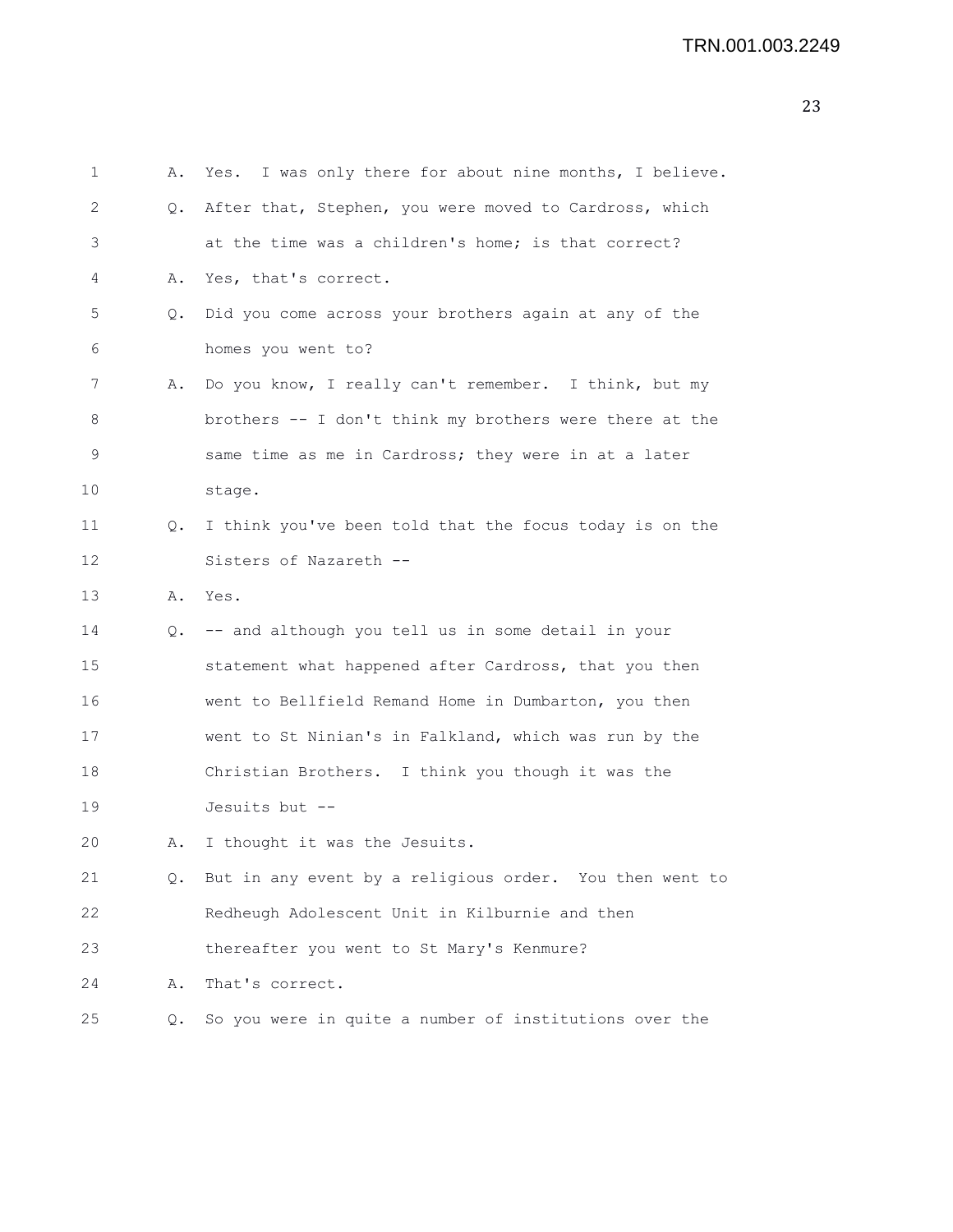| 1  |           | time?                                                    |
|----|-----------|----------------------------------------------------------|
| 2  | Α.        | Yes.                                                     |
| 3  | Q.        | Can I focus -- and I don't propose to look at the detail |
| 4  |           | of what happened in these places, but you've given us    |
| 5  |           | detail of what happened and that material will not be    |
| 6  |           | lost sight of because it's covered in your statement and |
| 7  |           | is in evidence.                                          |
| 8  |           | Can I then turn to the position of life after care,      |
| 9  |           | if I can just look at that. I think what you tell us,    |
| 10 |           | without going into the detail of it with you, is that    |
| 11 |           | you did spend quite some time living                     |
| 12 |           | I think, as put it in your statement; is that right?     |
| 13 | Α.        | Yes, I was in with the wrong crowd.                      |
| 14 | $\circ$ . | But the turning point, I think, came -- and I think we   |
| 15 |           | find this in a number of these cases -- when you met     |
| 16 |           | your wife and you got married; is that right?            |
| 17 | Α.        | That's correct.                                          |
| 18 | Q.        | And you were then, I think, in your 30s or thereabouts,  |
| 19 |           | $mid-30s$ ?                                              |
| 20 | Α.        | No, I was in my late 20s.                                |
| 21 |           | Q. Okay. Can I ask you then what impact you would say    |
| 22 |           | being in Nazareth House had on you? I think you've       |
| 23 |           | already touched on this because you did feel quite badly |
| 24 |           | the fact that you were separated from your two younger   |
| 25 |           | brothers?                                                |
|    |           |                                                          |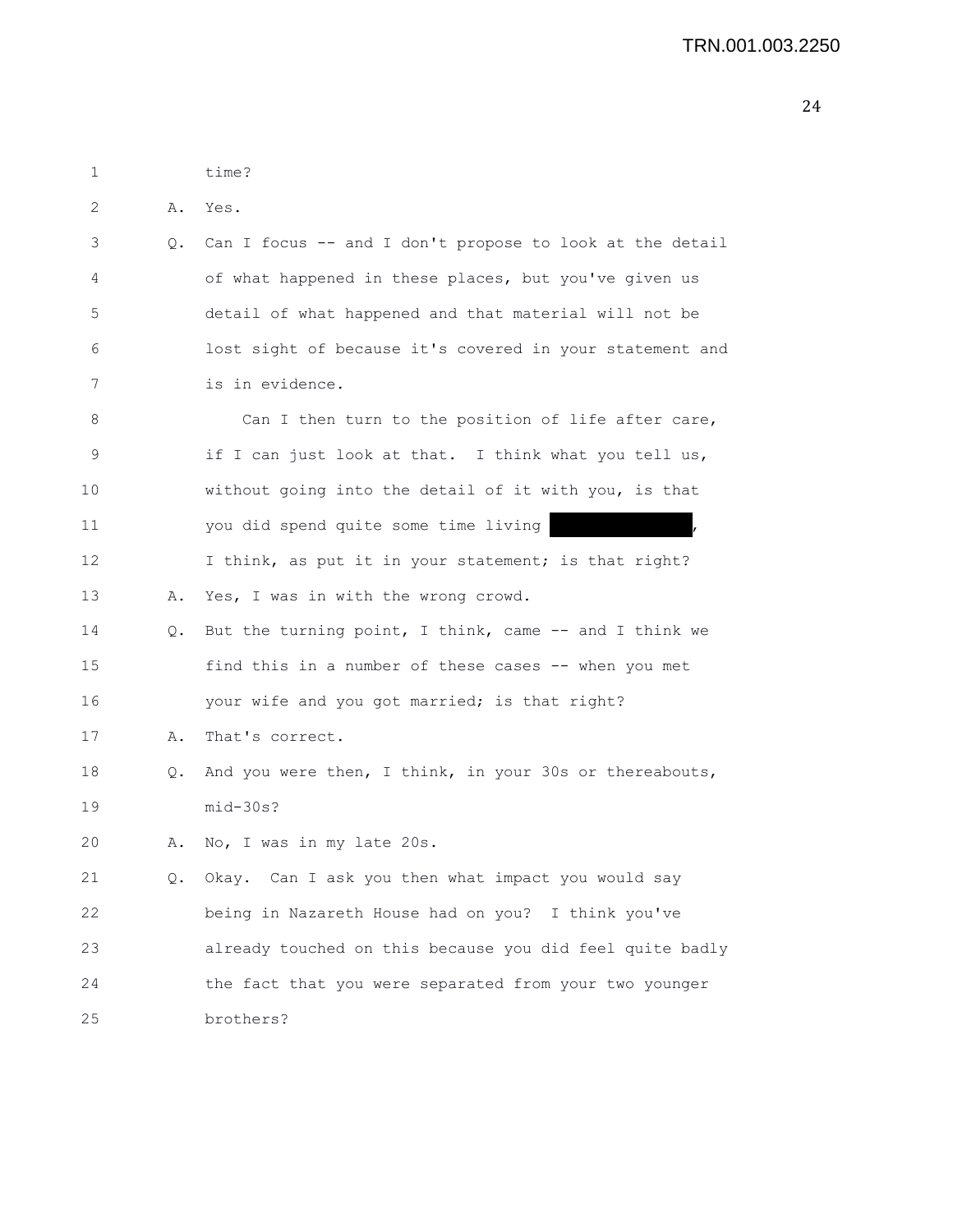| 1  | Α.        | Yes, I couldn't protect them.                                |
|----|-----------|--------------------------------------------------------------|
| 2  | Q.        | Was that your sense, that you weren't there to look          |
| 3  |           | after them?                                                  |
| 4  | Α.        | That's correct, yes.                                         |
| 5  | Q.        | And how did that impact on your life?                        |
| 6  | Α.        | Well, after Nazareth House and I went through the            |
| 7  |           | different establishments, by the time I got back to get      |
| 8  |           | my brothers, there was just hatred -- they hated me,         |
| 9  |           | they blamed me for everything. I was responsible.            |
| 10 |           | I was -- you know what I mean? It's my fault, anything       |
| 11 |           | happened to them, it was my fault.                           |
| 12 | Q.        | Is that because you left --                                  |
| 13 | Α.        | We were separated at Nazareth House -- I had no control      |
| 14 |           | on it then.                                                  |
| 15 | $\circ$ . | I think what you're telling us is that that separation       |
| 16 |           | really is what changed the family dynamics and has           |
| 17 |           | impacted upon your relationships now with your brothers?     |
| 18 | Α.        | We don't talk. I've had my whole teeth knocked out           |
| 19 |           | because of it as well from my brother. That's what he        |
| 20 |           | said: it's your fault everything's happened to us, and       |
| 21 |           | he attacked me. And since then I've not spoken to him.       |
| 22 | Q.        | Of course, you did at the time report what the<br><b>LXC</b> |
| 23 |           | was doing at Nazareth House. You did report that?            |
| 24 | Α.        | Twice.                                                       |
| 25 | Q.        | But as far as the other treatments you've been telling       |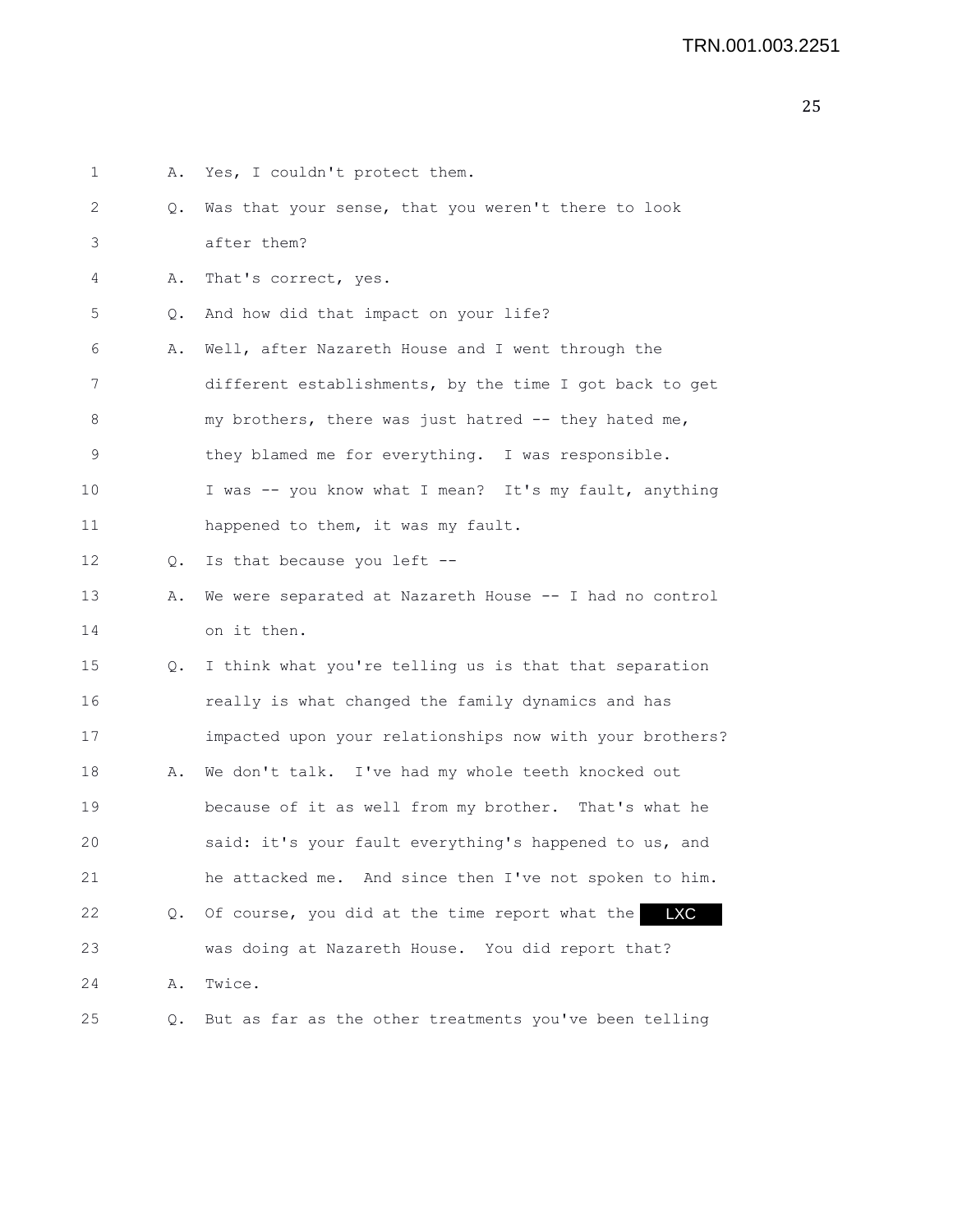| 1           |               | us about today, have you ever spoken to anybody else         |
|-------------|---------------|--------------------------------------------------------------|
| 2           |               | about that sort of treatment?                                |
| 3           | Α.            | Apart from<br>no.                                            |
| 4           | $Q_{\bullet}$ | And<br>is the Witness Support --                             |
| 5           |               | A. Yes.                                                      |
| 6           | Q.            | What about your partner, ex-partner?                         |
| 7           | Α.            | My ex-partner just now, I've discussed it, she was           |
| 8           |               | supposed to be here today but the trains have all been       |
| $\mathsf 9$ |               | delayed and cancelled. I've touched on it with her.          |
| 10          | $\circ$ .     | And of course you've told us, the inquiry.                   |
| 11          | Α.            | Yes. That's all. Just youse, my ex, and the inquiry.         |
| 12          |               | Nobody else.                                                 |
| 13          |               | MR MacAULAY: Thank you for doing that, Stephen. These are    |
| 14          |               | all the questions I have for you today. I think I've         |
| 15          |               | asked all the questions I've been asked to ask as well.      |
| 16          |               | LADY SMITH: Could I check whether there are any outstanding  |
| 17          |               | applications for questions of this witness?                  |
| 18          |               | Stephen, that's all the questions we have for you.           |
| 19          |               | Thank you very much for engaging with the inquiry --         |
| 20          |               | A. You're very welcome.                                      |
| 21          |               | LADY SMITH: -- both in giving your written statement and     |
| 22          |               | coming along today --                                        |
| 23          | Α.            | No problem.                                                  |
| 24          |               | Thank you. It has been of enormous assistance<br>LADY SMITH: |
| 25          |               | and I'm now able to let you go.                              |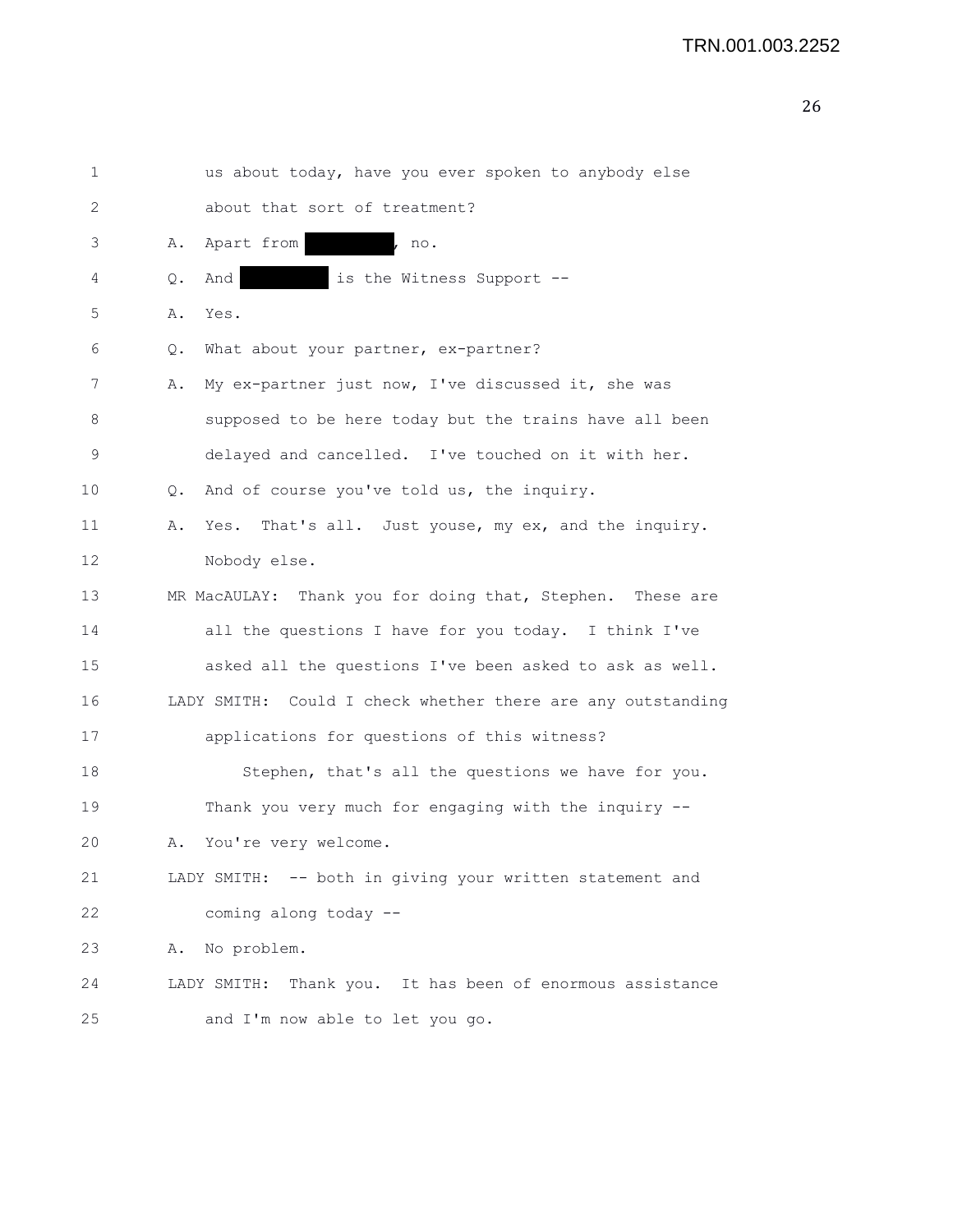1 A. Thank you very much. 2 (The witness withdrew) 3 LADY SMITH: Yes, Mr MacAulay. 4 MR MacAULAY: My Lady, we now have time to have a statement 5 read into the transcript. 6 LADY SMITH: Let's do that then. 7 Witness statement of "JANICE" (read) 8 MS RATTRAY: My Lady, this applicant wishes to remain 9 anonymous and to use the pseudonym "Janice". She's 10 unable to attend to give oral evidence due to ill 11 health. Her statement can be found at WIT.001.001.4849: 12 "My name is Janice. I was born in 1953. My contact 13 details are known to the inquiry." 14 At paragraphs 2 and 3, Janice tells us that she's 15 the oldest of her siblings who were taken into care 16 because her mother was unable to look after them 17 properly. Janice recalls that this was in 1961 when she 18 was aged 8. The Nazareth House register also records 19 Janice as being received into the Kilmarnock house in 20 1961. 21 Turning to paragraph 4 at the foot of the page: 22 "We were then to Castlemilk Children's Home, which 23 was like a holding place. We were there no time at all. 24 A big black car arrived and took us to Nazareth House in 25 Kilmarnock.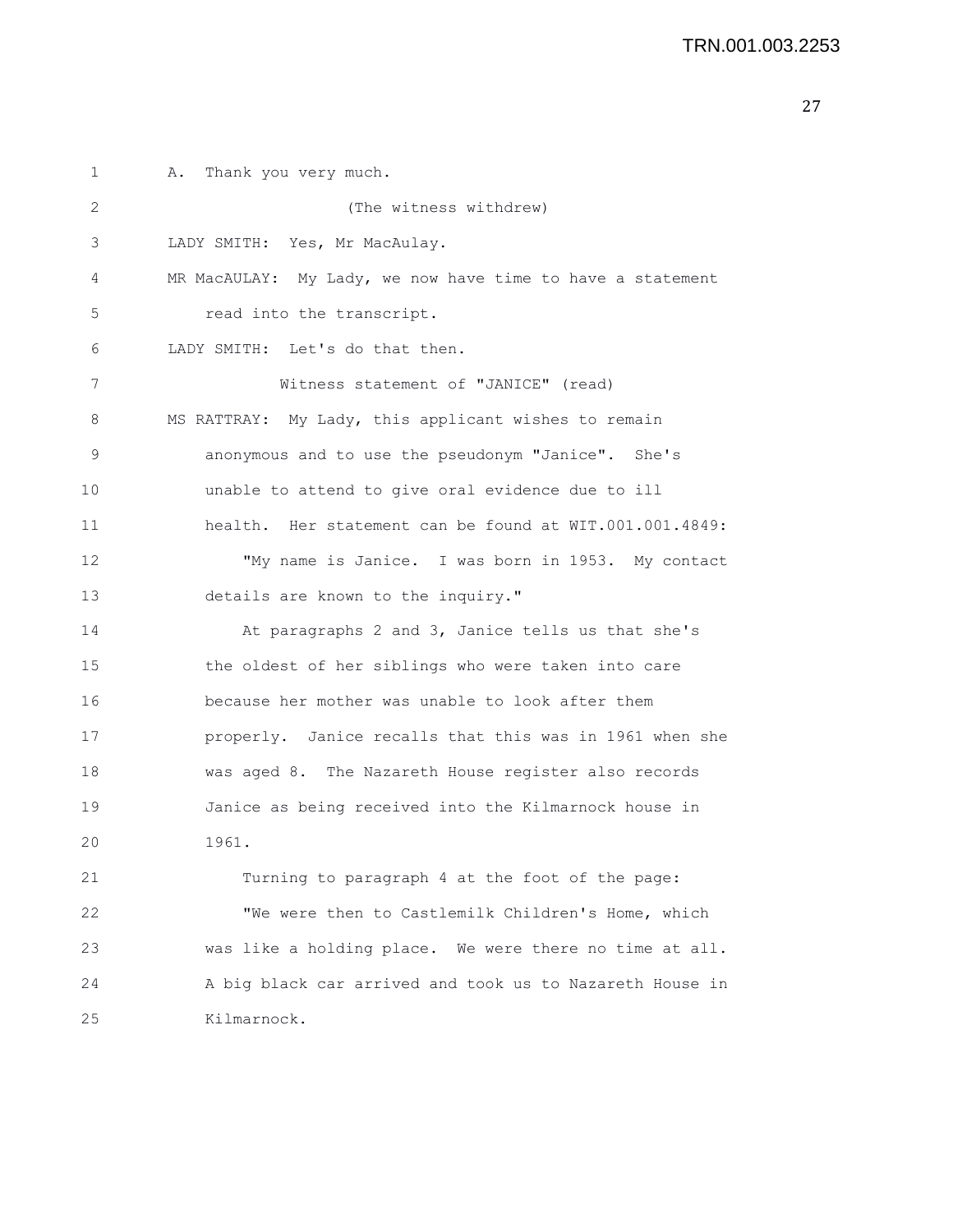| 1  | "Nazareth House was an old building run by the Poor     |
|----|---------------------------------------------------------|
| 2  | Sisters of Nazareth. It was very creepy like a haunted  |
| 3  | house. It was in its own grounds, which were very big.  |
| 4  | At the back of the house was a large playing area.      |
| 5  | There were also pigs in an area at the back of the      |
| 6  | house.                                                  |
| 7  | "When we arrived there, I think it was                  |
| 8  | Sister Kathleen who met us. Sister Kathleen was fine.   |
| 9  | We walked through a big hallway and then upstairs.      |
| 10 | There was a big hall and all the children were there.   |
| 11 | We had to take off our clothes and put on the clothes   |
| 12 | that the sisters gave us. They also gave us shoes, some |
| 13 | were too big or too small. I think we were given        |
| 14 | a bath. The Mother Superior was in overall charge of    |
| 15 | the convent.                                            |
| 16 | "As a family we were kept in the same group. There      |
| 17 | were separate dormitories for the boys and girls.       |
| 18 | "Sister THZ replaced Sister Kathleen a couple of        |
| 19 | weeks after we arrived. Sister HHZ was very cruel.      |
| 20 | She was tall and skinny                                 |
| 21 | Sister LHZ was at Nazareth House                        |
| 22 | until I left.                                           |
| 23 | "I'm not sure how many children were in                 |
| 24 | Nazareth House. There were some quite young children.   |
| 25 | I think my age group was the oldest. There were only    |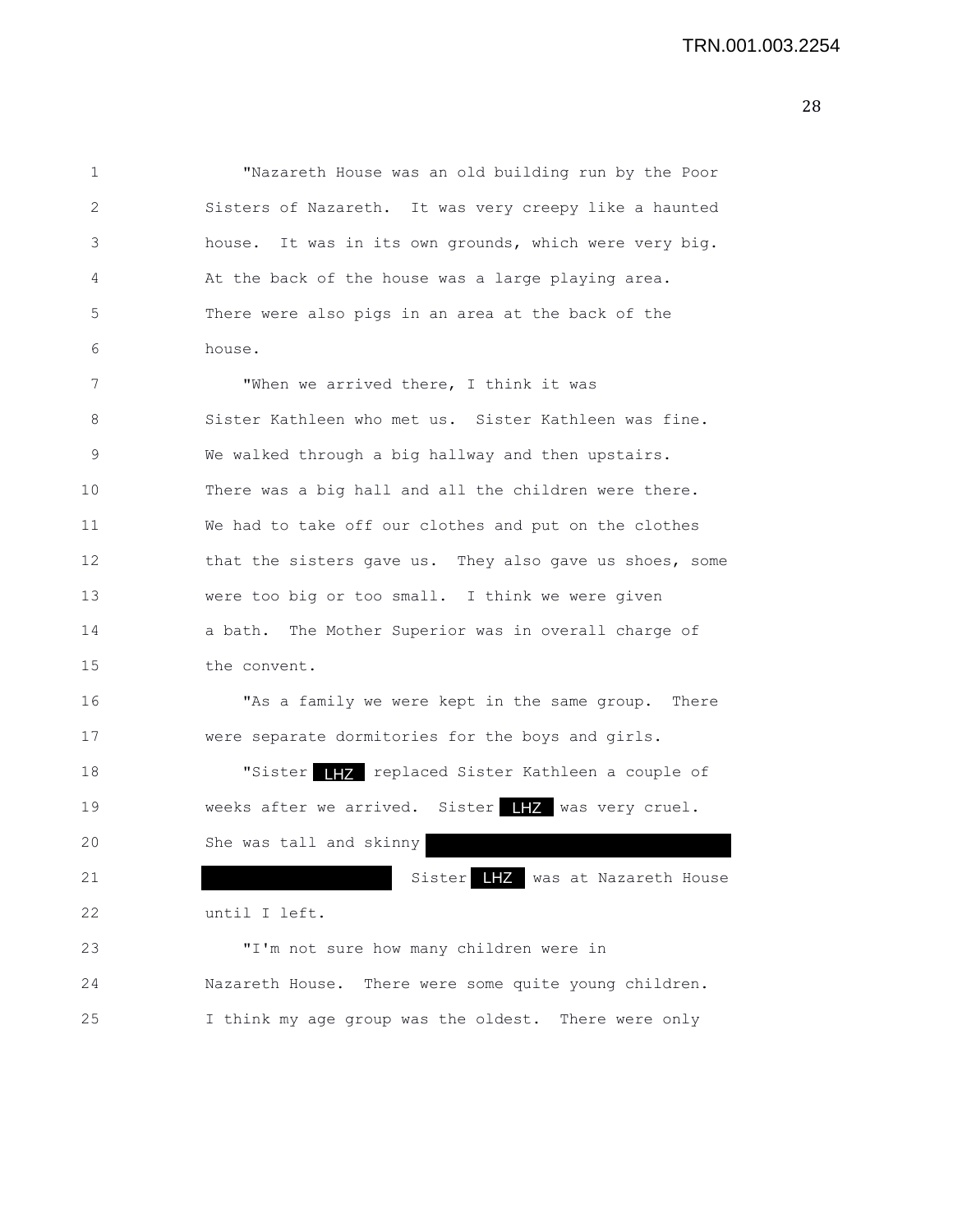1 two groups: the one I was in and the one that

2 Sister LGO was in charge of.

3 "There were also nuns that stayed in another part of 4 the building. We never saw them other than at Mass.

5 "There were about 14 in each of the dormitories. 6 Inside the dormitory it was partitioned off. You also 7 had a locker each. It was all mixed ages in the 8 dormitory. Sister **IHZ** was in charge of our 9 dormitories, boys and girls. Sister THZ had what was 10 called a cell next to the dormitory. This was where she 11 slept.

12 "We used to get up at six every morning. We would 13 get washed and dressed. The older children would help 14 the younger ones to get ready. We went to morning Mass 15 and then changed into our school uniform before going 16 for breakfast. This was the same as weekends, but 17 instead of going to school we would do our chores. 18 After school we would change out of our uniform, we 19 would do our homework and then we would go for dinner.

20 "After dinner we had half an hour recreation when 21 we were allowed to talk. If you spoke any other time, 22 you would be given the cane. Sometimes we would be 23 given hot cocoa with a piece on jam. This would only be 24 if we had been good.

25 "At night before bed we would take turns to polish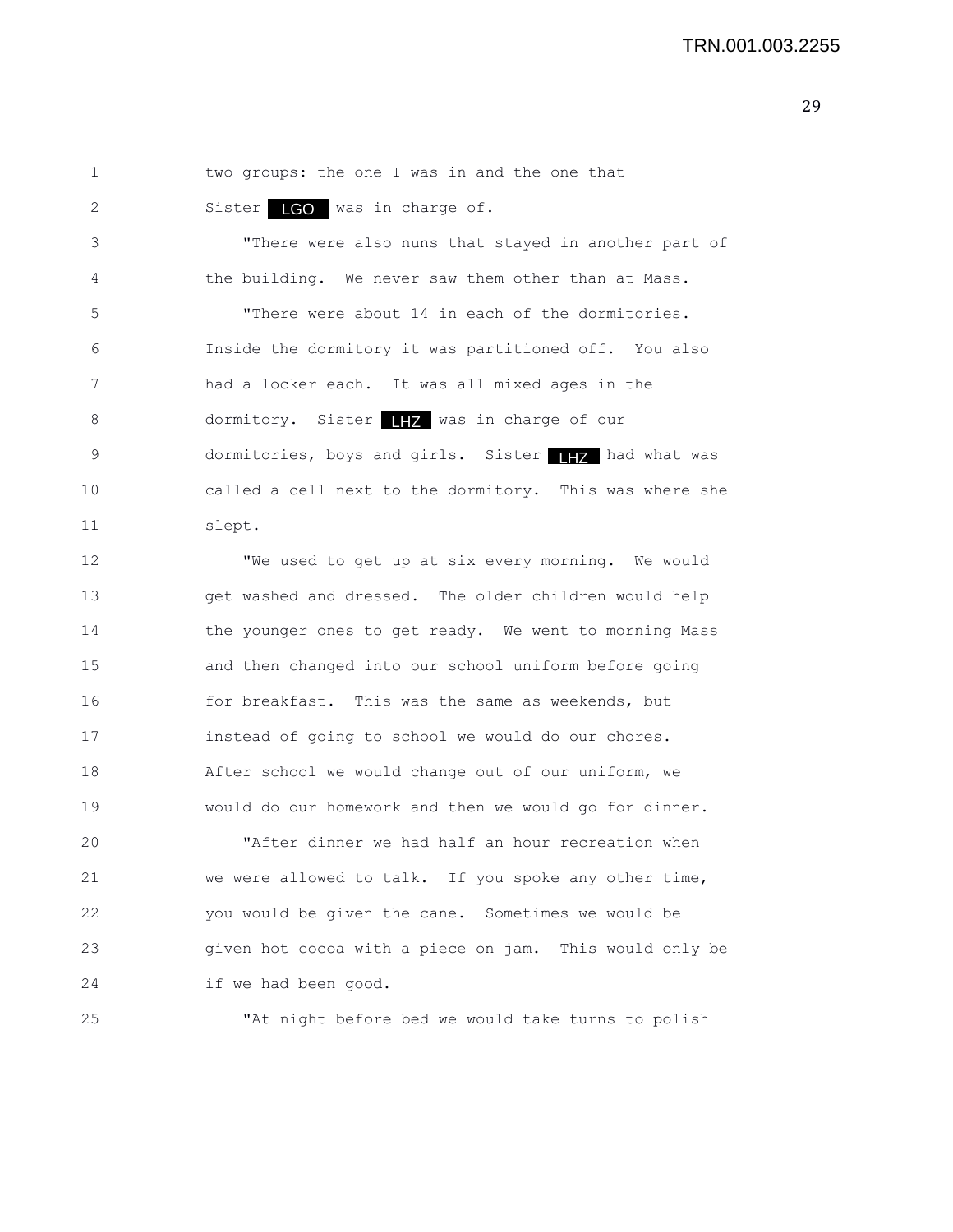1 all the shoes. Sister **H<sub>Z</sub>** would check them. She 2 would always say they weren't done right and batter you 3 over the head. There were about 20 pairs of shoes and 4 You would have to do team again. Sister 177 would had 5 to see her face in the shoes before she would say they 6 were done.

7 "I think bedtime was 8.30 every night. Sometimes at 8 the weekends, if we were lucky, someone might bring in 9 a projector and a screen and we would watch a movie. 10 Now and again the staff would walk us to the pictures.

11 "At the weekend we all had chores to do. The 12 bedsheets were changed and we would make our beds up in 13 the dormitories.

14 "Every Saturday before lunch we had to go to the 15 church. The priest would drum it into us that we were 16 Catholics. He would say that we had to keep our flesh 17 covered up.

18 "At the bottom of the big hall was a Sacred Heart 19 Statue. Sister 17 would make us kneel in front of it 20 in the prayer position. She said that if we moved, the 21 statue would follow us. I'm still terrified of statues 22 to this day. This put the fear of God into me.

23 "In the evening we had to say the rosary at the 24 chapel. At Easter it was the Stations of the Cross we 25 went to. There was also a time called 'retreat'.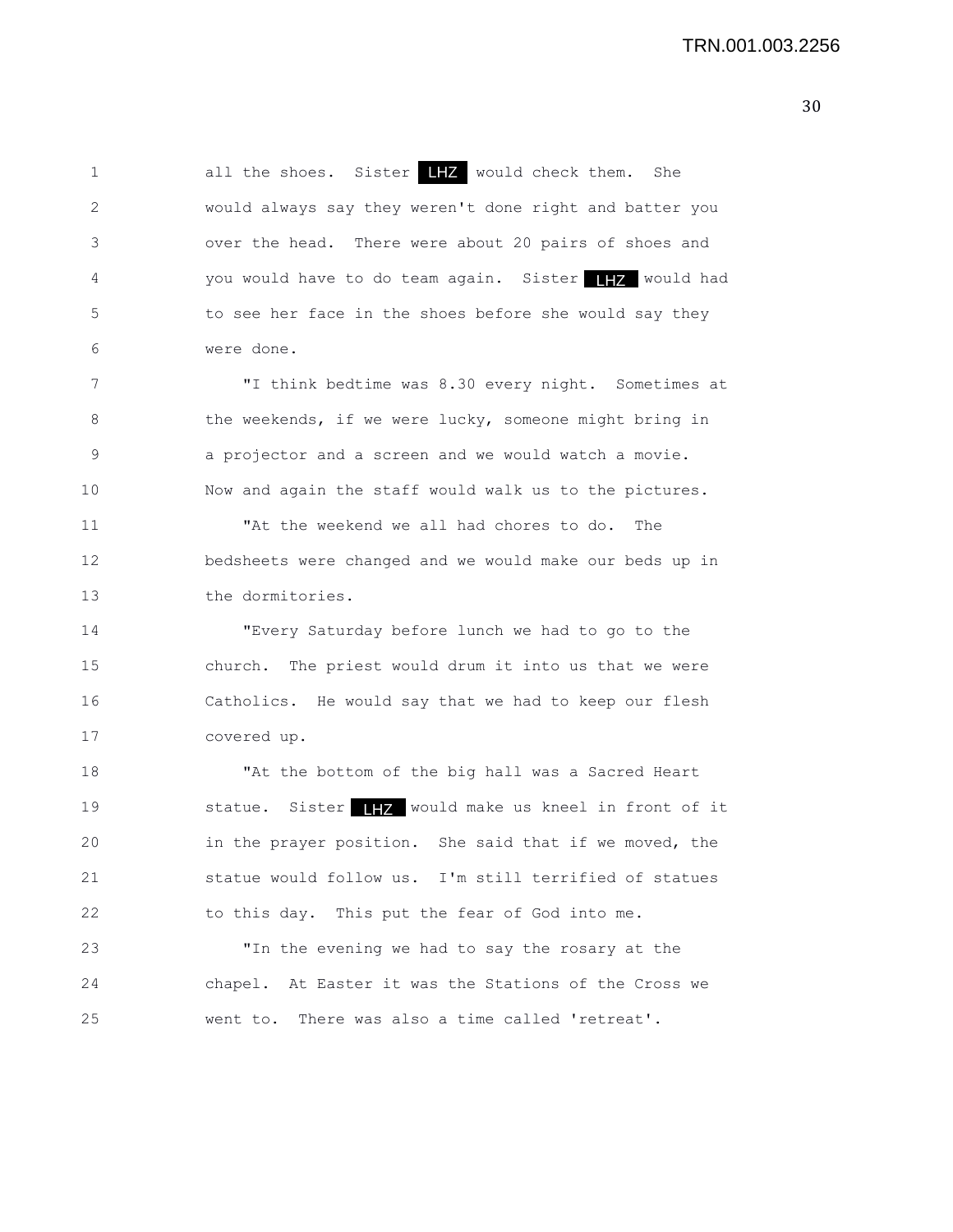| 1  |                                                         |
|----|---------------------------------------------------------|
| 2  | If you did talk you were given a slap or the cane.      |
| 3  | "We had a bath once a week on a Friday. At bath         |
| 4  | time you had to line up and wait. You weren't allowed   |
| 5  | any hot or clean water. The water was always dirty and  |
| 6  | cold. Now when I have a bath, I have to make sure that  |
| 7  | it's really hot.                                        |
| 8  | "When you were getting changed you had to wear          |
| 9  | a sort of cover, like The Flintstones. You had to wear  |
| 10 | this when you were going for a bath. The boys had to    |
| 11 | wear their underpants.                                  |
| 12 | "Friday was the only day when you were given            |
| 13 | a change of underwear. The rest of your clothes were    |
| 14 | also washed on a Friday. We were given the same clothes |
| 15 | back later.                                             |
| 16 | "Everyone ate together in the dining room. Each         |
| 17 | group had its own area dependent on what nun was in     |
| 18 | charge of you. The areas for each nun's group was       |
| 19 | partitioned off. Someone had to go in and set all the   |
| 20 | tables.                                                 |
| 21 | "You had to eat what you were given. I would rather     |
| 22 | have eaten prison food. The bread was sometimes stale   |
| 23 | and the milk would be sour. I used to sometimes spit    |
| 24 | the food out in my hand and hide it until I went to the |
| 25 | toilet where I would flush it away.                     |
|    |                                                         |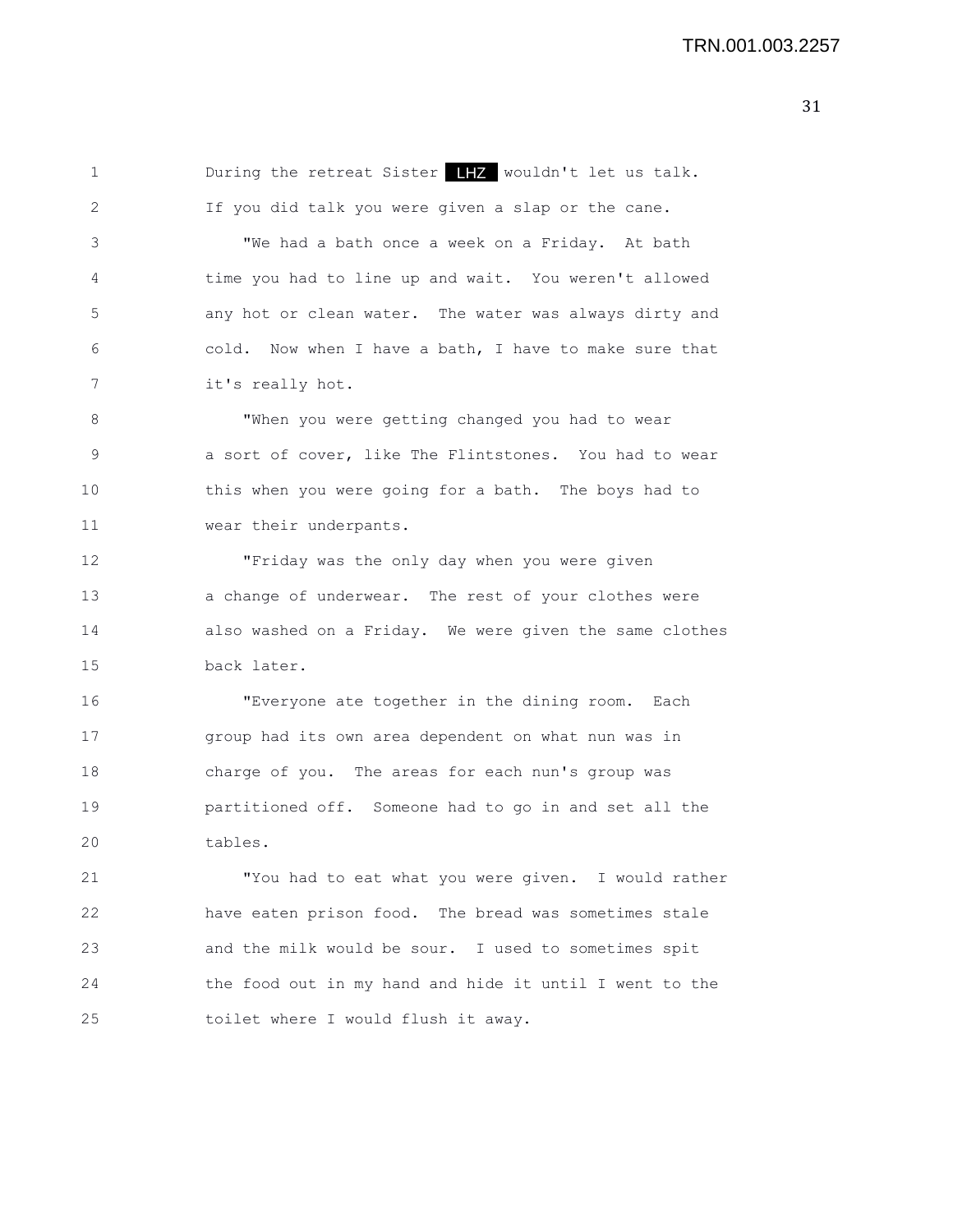1 "At mealtimes it didn't matter whether you liked 2 something you were given or not. If you left it, 3 Sister  $\begin{array}{|c|c|c|c|}\hline \textbf{I} & \textbf{Z} & \textbf{would tip your head back and force-free}\\ \hline \end{array}$ 4 you. If you never ate your food, you were given it 5 at the next mealtime until you finished it. It didn't 6 matter that it was cold. You always said grace before 7 any meal. I find it difficult to this day if grace 8 isn't said before a meal. 9 "One day in class the boy behind me said that my leg 10 was bleeding. I didn't understand what was happening. 11 The teacher came over and must have realised that I had 12 started my period. She asked one the other girls to 13 take me to the toilet. The school must have phoned 14 Sister **IIZ**. When I got back, she said to me that 15 I was dirty and that this was the devil coming away from 16 me. One of the other girls had to show me what to do 17 With the Dr White for my period. Sister 17 gave me 18 the cane because I had let one of the other girls help 19 me. She said I was dirty. 20 "When I was about 12, I had to take the kids from 21 Nazareth House to school at St Columba's. I then had to 22 run back or I would miss my bus for school. 23 They are the contract of the contract of the contract of the contract of the contract of the contract of the contract of the contract of the contract of the contract of the contract of the contract of the contract of th 24 knew I was from the convent. I went back later to 25 St Columba's and picked the kids up and took them back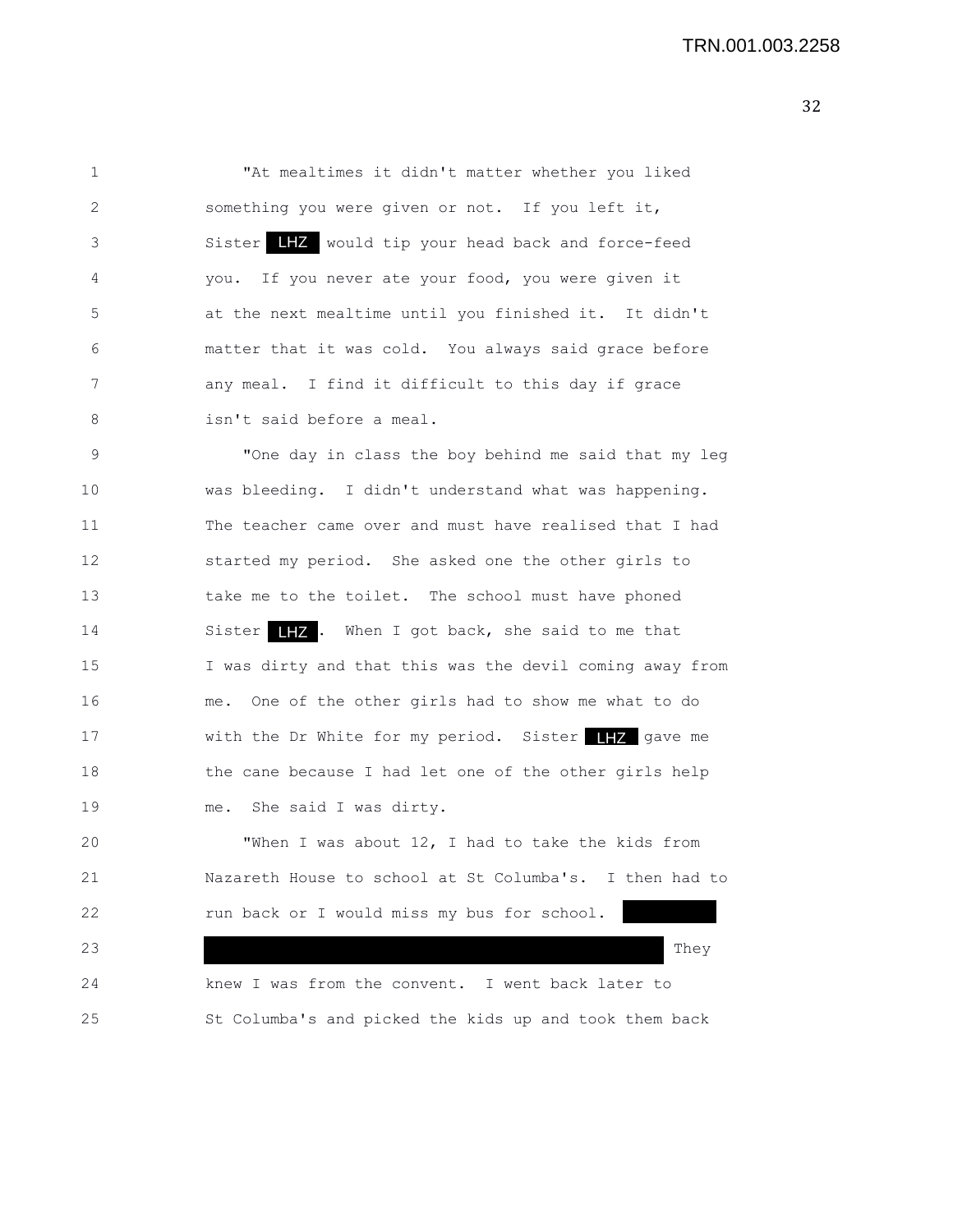1 to Nazareth House. I was absolutely terrified I would 2 lose one of the kids. Sister 17 never helped me with 3 my homework. She used to call me stupid. 4 "Sister 17 got me up about 10 every night. She 5 would make me get the young children up for the toilet. 6 If I didn't watch them and make sure that they had done 7 the toilet, Sister LEZ would slap me. If I did watch 8 the kids doing the toilet, she would call me every name 9 under the sun and a brazen hussy. 10 **"Sister IIZ** would call anyone who wet the bed 'wet 11 bedders'. Sister  $\blacksquare$  would get really angry if anyone 12 wet their bed. I know that the wets sheets were put 13 into the laundry. I can't remember if we had to strip 14 the beds and make them up. 15 "There was a box with toys in it to play with. We

16 didn't have a TV or radio to watch or listen to. Any 17 gifts you were given were taken from you and put in the 18 box.

19 "I used to do Highland dancing. I was awarded 20 certificates and won medals. One time at a competition 21 I kicked the sword when I was dancing by mistake. 22 Sister **IIZ** gave me the cane later because I had kicked 23 the sword. When I left Nazareth House I asked for my 24 medals. Sister **the summan state of the medals.** Sister **the set of the state of the state of the state of the state of the state of the state of the state of the state of the state of the state of the state of the stat** 25 "We were taken out once a year by the taxis up to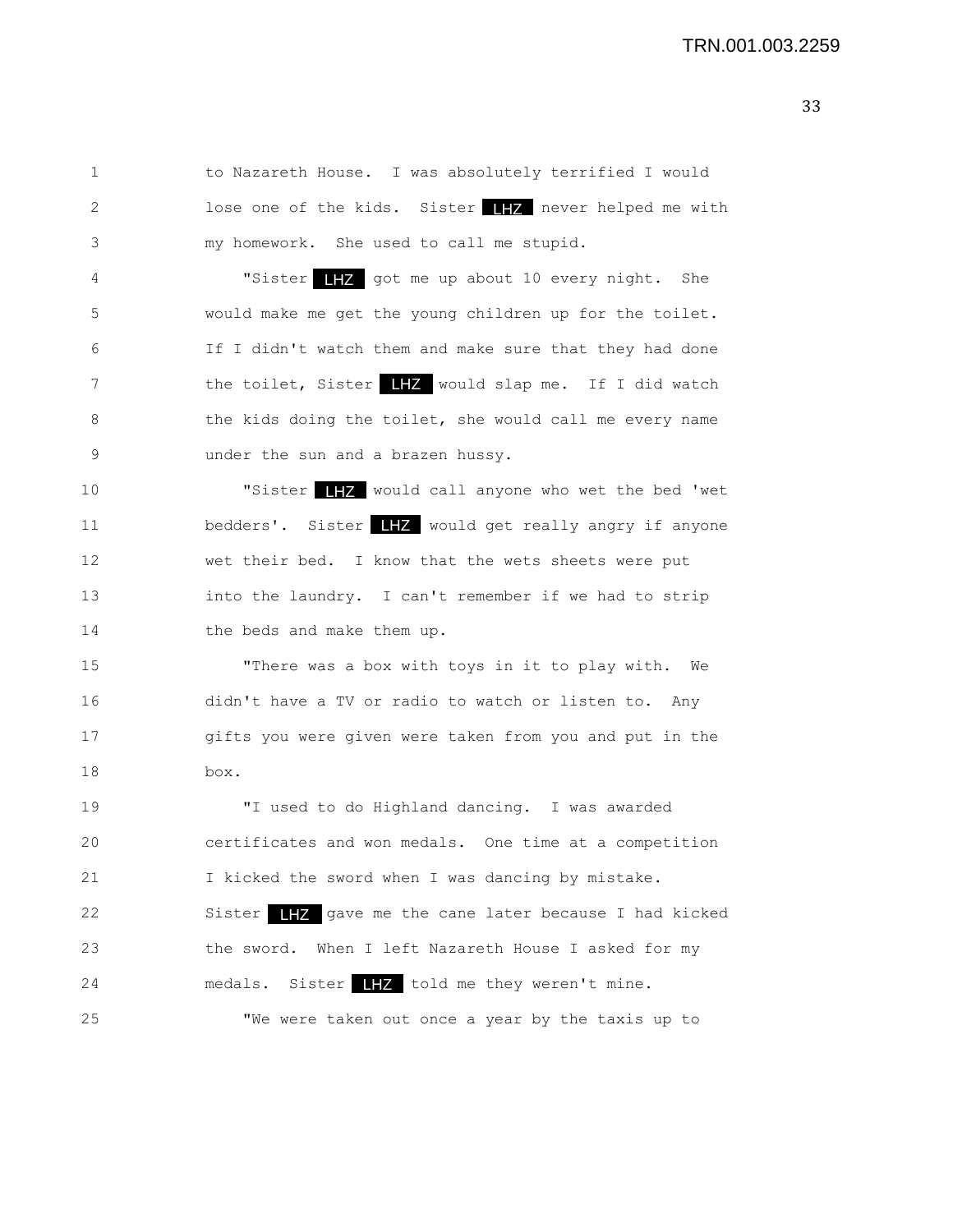1 Butlin's. I also remember a trip to Saltcoats. We 2 stayed there and slept in camp beds. When we were on 3 trips, we were always dressed nicely. 4 "At Christmas there would sometimes be concerts put 5 on for people coming in. You were given a Christmas 6 dinner. If you were given any gifts at Christmas these 7 were taken off you. They were put into a box so that 8 everybody could play with them. I was given a doll one 9 year. I really liked it but this was taken off me. You 10 were also given an orange with your present. That was 11 it. 12 "I remember one Christmas I got a slide viewer that 13 you could see things on. I kept this in my locker. One 14 night I was in bed under the covers watching it. One of 15 the other girls asked me what I was doing. When I told 16 here, she asked if she could come into my bed and watch 17 it. Out of the blue Sister 17 came in and caught us. 18 I got the cane because of this. Again I was called 19 a brazen wee hussy and dirty for having someone in my 20 bed. It was so silly.

21 "At Easter there was a big Easter egg. You had to 22 break a bit off. Whatever size this was, you had to 23 take it. It didn't matter if it was only a small bit. 24 I was never given an Easter egg to myself.

25 "My birthday was never marked in any way at the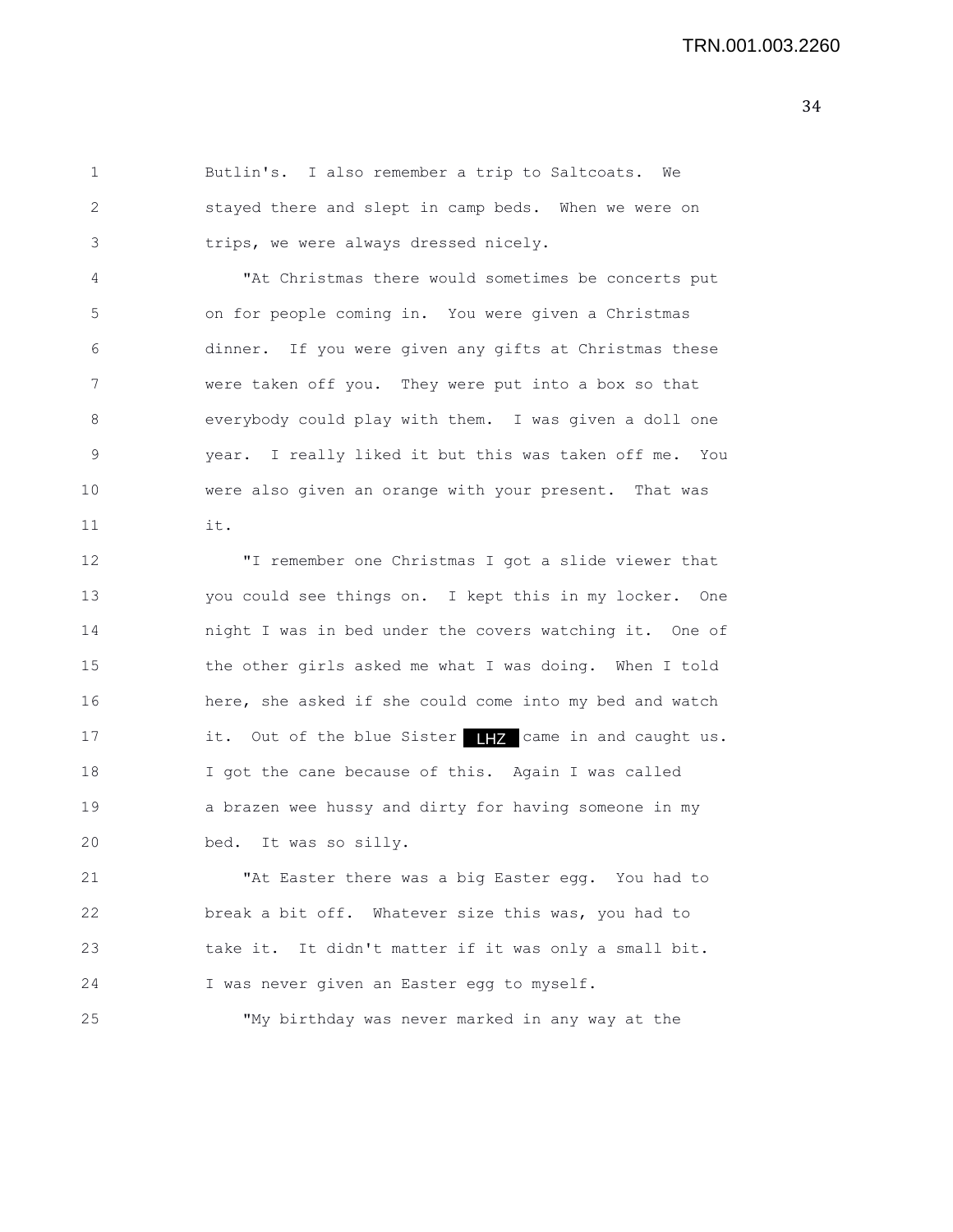1 convent.

| $\mathcal{L}$  | "I think visits only happened at the weekends. The       |
|----------------|----------------------------------------------------------|
| 3              | first time my mother visited I must have been about 13.  |
| $\overline{4}$ | In the courtyard outside was a bench and there was       |
| 5              | a woman sitting there with a fur coat on. I had my       |
| 6              | brothers and sisters by the hand. I was very protective  |
| 7              | towards them. The woman shouted to me. I asked her who   |
| 8              | she was. The woman said she was my mum. I told her       |
| <sup>9</sup>   | that she wasn't my mum because my mum and dad were dead. |
| 10             | This had been drummed into us. Her face just dropped.    |
| 11             | That was the only time she visited.                      |

12 "My dad visited once and I remember holding onto his 13 leg and being dragged along the corridor. I was telling 14 him that they hit us and made us eat food we didn't 15 like. I can't understand why he didn't report this.

16 "My auntie used to visit us. She would take my 17 brother out. I think this was because she had boys of 18 her own and that's what she was used to. When she 19 visited, she would talk to us all. I remember after 20 I left the home my auntie telling me that my father had 21 said to the social work, 'Bring them home when they're 22 old enough'.

23 "I think I had a social worker, Mr Fife. I used to 24 think he was my dad. I remember him speaking to me but 25 I wouldn't tell him anything that had happened to me.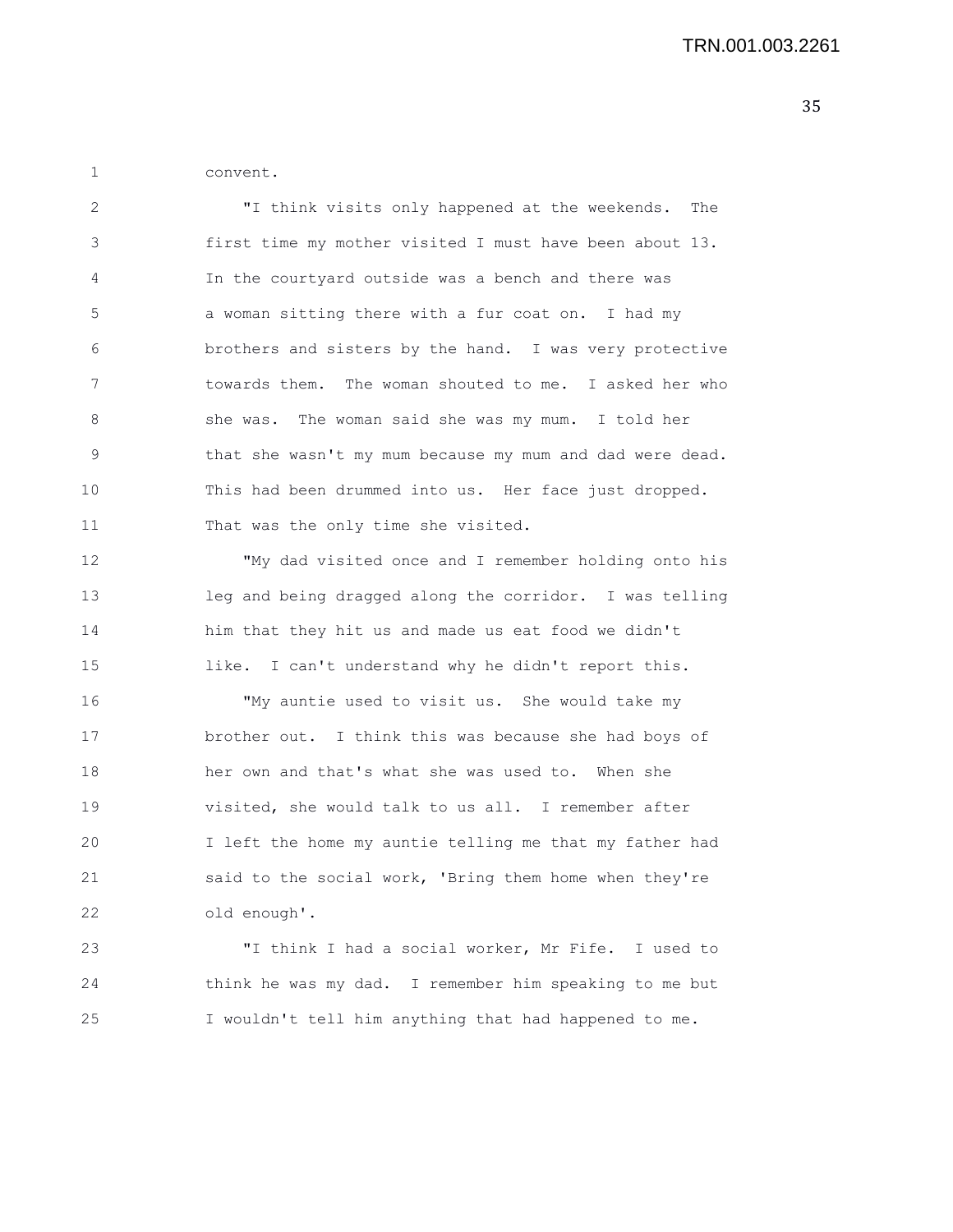1 You had the fear of God put into you. When Sister 2 was caning me, she would say, 'If you open your mouth to 3 anyone, they won't believe you'. The only time I knew 4 about the social work was when they came to take me from 5 school and told me I was going home. 6 "I have trust issues to this day. I don't trust 7 many people. That's because of what has been drummed 8 into me when I was in Nazareth House. I'm always 9 frightened that if I tell people anything, they will 10 tell someone else. 11 "I can't remember any official inspections in 12 Nazareth House. I don't remember ever seeing a doctor 13 or a dentist in the convent. If you were sick you were 14 put to bed. 15 The time I caught nits at school. Sister 16 shaved my hair off. I was then given the cane because 17 of this. 18 "Some Saturdays, if you'd been good, you would have 19 been given pocket money. When I was given this, I would 20 run away. I would try and find my mum and dad. If 21 I made it to their house, my mum would take me to an 22 uncle's. The police would then come and take me to 23 Nazareth House. I was terrified about going back. 24 The first time I ran away, Sister 17 caned the 25 back of my knees and feet. I was locked in a room with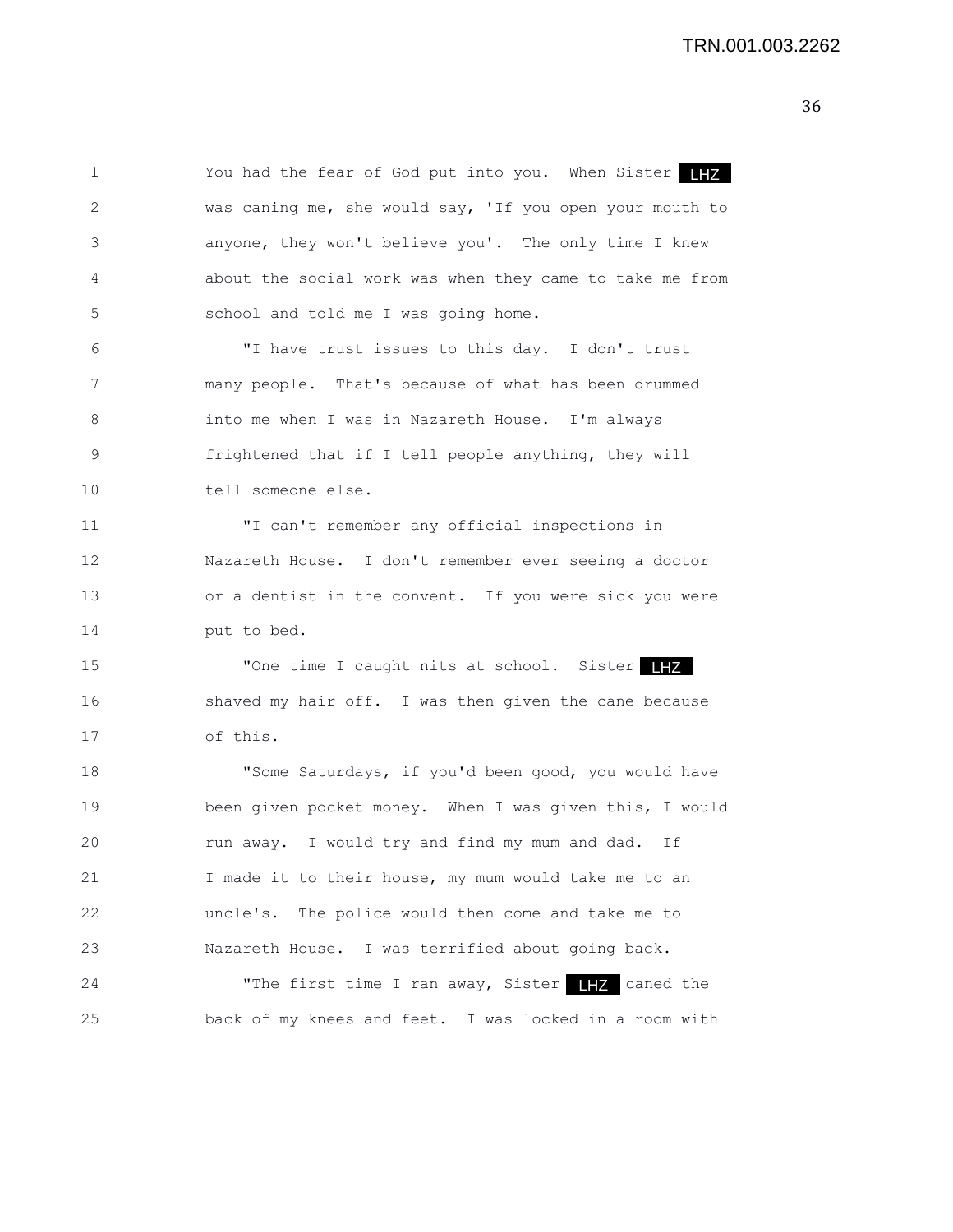```
1 bread and water and told this is what would happen if
2 I ran away. I still ran away again.
3 "When one of the nuns died, we were made to line up
4 and give her a kiss. I even had to lift up the young
5 kids and made sure that they gave her a kiss.
6 "I remember a time when I was in the park near the
7 cemetery. I was with another girl. There was a guy
8 there with a long coat on. He dropped something and
9 asked if we could pick it up for him. When we went
10 over, he wrapped us up in his coat. He tried to put his
11 bottom bit in my mouth, but I bit it. The police got
12 involved. After they left, I got the cane from
13 Sister LHZ. Sister LGO was there as well and also
14 gave me the cane. Sister LHZ told me that I was a
15 brazen hussy. She said that this was why my parents
16 didn't was us and that they were now dead. Sister
17 told me that I would end up as a street girl. At that
18 time I didn't know what this meant. She made me feel
19 dirty about what happened. I feel really dirty even
20 talking about this now. I can't ever forgive
21 Sister \blacksquare for this.
22 TSister LHZ would cane you for anything: talking
```
23 or answering back. If you cuddled someone when you were 24 upset, she would cane you for this. She would say it 25 was dirty to do this. If you were to get the cane,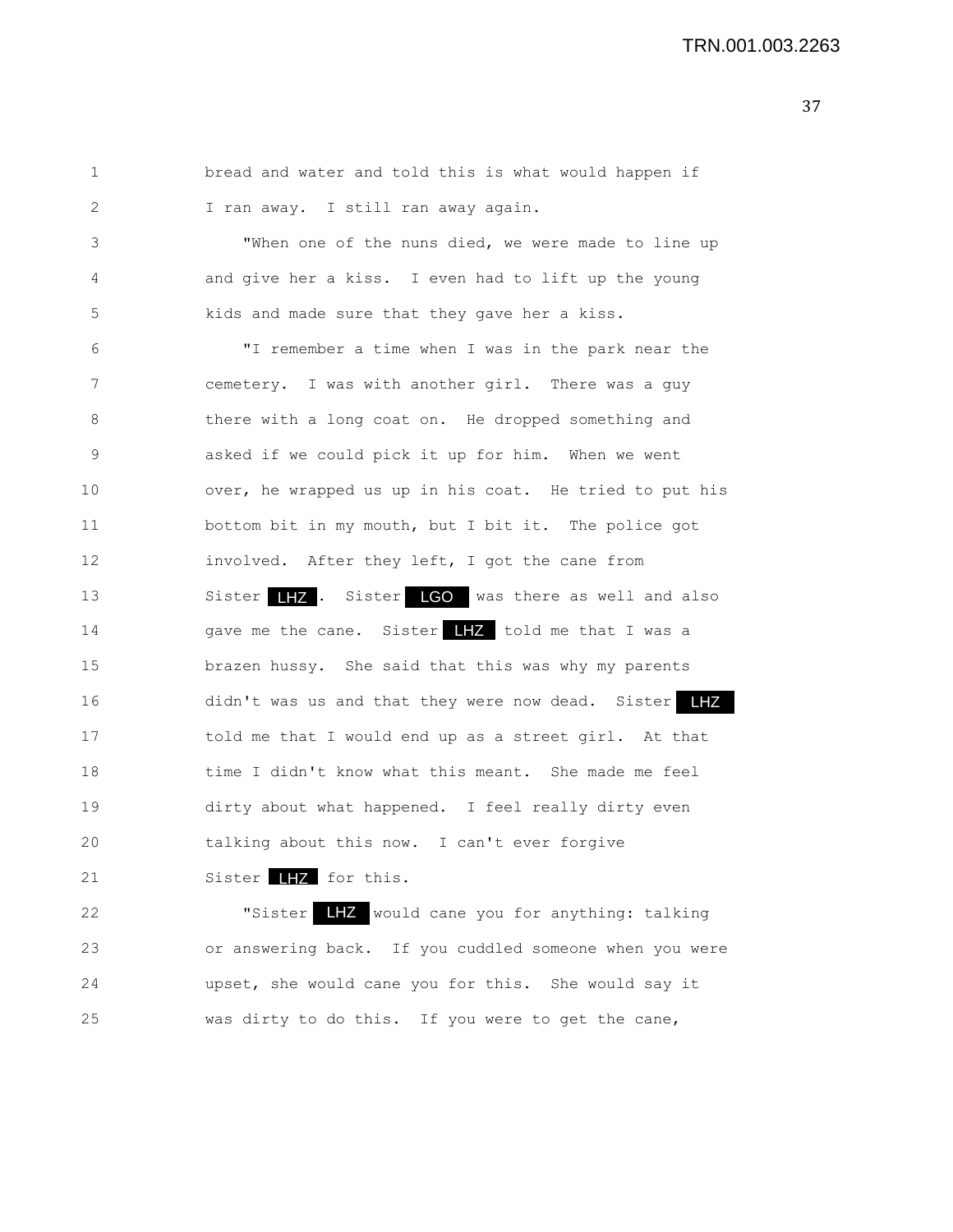1 Sister  $\begin{array}{|c|c|c|c|}\hline \textbf{I} & \textbf{z} & \textbf{z} & \textbf{z} \\ \hline \end{array}$  would drag you by the hair into the toilet 2 area. There was a stone floor in there. I would 3 sometimes get hit six or seven times on the hands. 4 I also saw other children getting the cane from her. 5 I think she got satisfaction from doing this. We were 6 all terrified of Sister **IIZ**. If you cried when you 7 were given the cane, you were given it more. 8 "I remember one time when I came out of the dining 9 room, I saw Sister **IFZ** with all the kids. 10 Sister  $\begin{array}{|c|c|c|c|c|}\hline \textbf{I} & \textbf{I} & \textbf{I} & \textbf{I} & \textbf{I} & \textbf{I} & \textbf{I} & \textbf{I} & \textbf{I} & \textbf{I} & \textbf{I} & \textbf{I} & \textbf{I} & \textbf{I} & \textbf{I} & \textbf{I} & \textbf{I} & \textbf{I} & \textbf{I} & \textbf{I} & \textbf{I} & \textbf{I} & \textbf{I} & \textbf{I} & \textbf{I} & \textbf{I} & \textbf{I} & \textbf$ 11 7 years old. She was holding him by the ears and his 12 feet were dangling. Sister **THZ** pulled me once by the 13 ear but I can't remember what this was for. 14 Every fortnight you went to confession at 15 St Joseph's. My brother and I were there once and we 16 sat fire to a cloth on a candle by mistake. The 17 monsignor came in and saw us. Before we got back to the 18 house, Sister  $\begin{array}{|c|c|c|c|}\hline & \text{if } & \text{if } & \text{if } & \text{if } & \text{if } & \text{if } & \text{if } & \text{if } & \text{if } & \text{if } & \text{if } & \text{if } & \text{if } & \text{if } & \text{if } & \text{if } & \text{if } & \text{if } & \text{if } & \text{if } & \text{if } & \text{if } & \text{if } & \text{if } & \text{if } & \text{if } & \text{if } & \text{if } & \text{if } & \text{if } & \text{if } &$ 19 hid in a cupboard and I got the cane for both of us. 20 "There was an occasion when I was on my knees and 21 Sister LHZ was about to give me another smack. The 22 Mother Superior walked in and took a hold of her hand to 23 Stop her hitting me. She asked Sister 17 what she 24 was doing. Sometimes I wonder if they knew what was 25 going on but didn't want to do anything.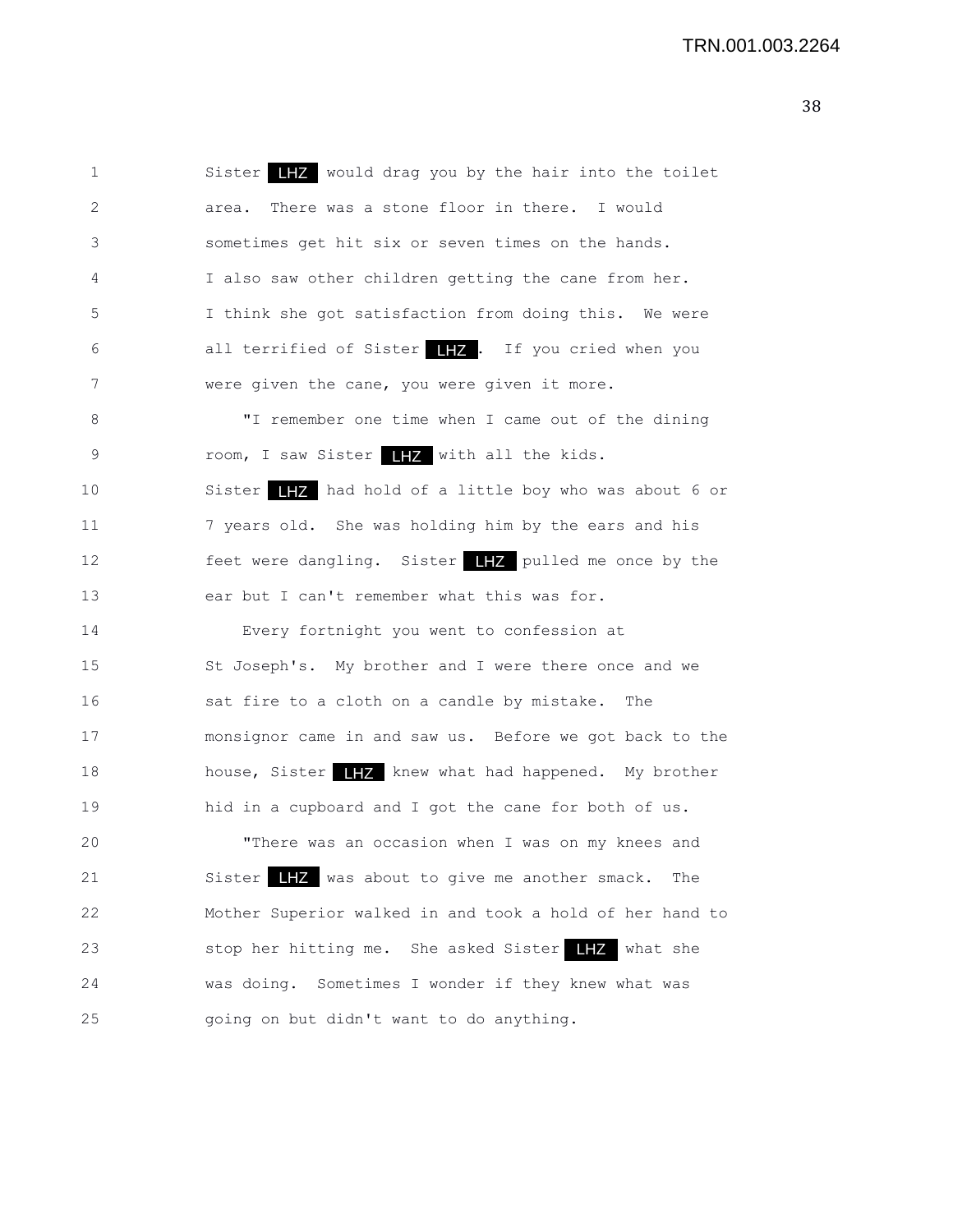1 T went to a victim support group 2 The woman there, said I would have to go and 3 report what happened to me to the police. We went to 4 Baird Street Police Station. I gave a statement to 5 a police officer called Harry. I told him but I thought 6 he didn't believe me. Harry said that he believed me 7 100 per cent. After I spoke with the police, I never 8 heard anything else from them.

9 "I also reported what happened to me to the 10 procurator fiscal in Kilmarnock. They also told me they 11 believed me. After I spoke to them, I spoke with Ross 12 Harper Solicitors. It was a woman called Fiona Taylor. 13 She told me that she had heard the same story from other 14 people as well.

15 "Around this time my brother told me that four boys 16 had raped him when he was in the convent. I didn't know 17 about this before. I was angry that he hadn't told me. 18 He said that he had reported this to the police in 19 Easterhouse.

20 "I was 15 when I left Nazareth House."

21 My Lady, she would have been -- this would have been 22 about 1968. The Nazareth House register records the 23 date of 1967 when Janice would have been 14:

24 "A social worker came and told me I was to go home. 25 Believe it or not, I didn't want to go home. I was too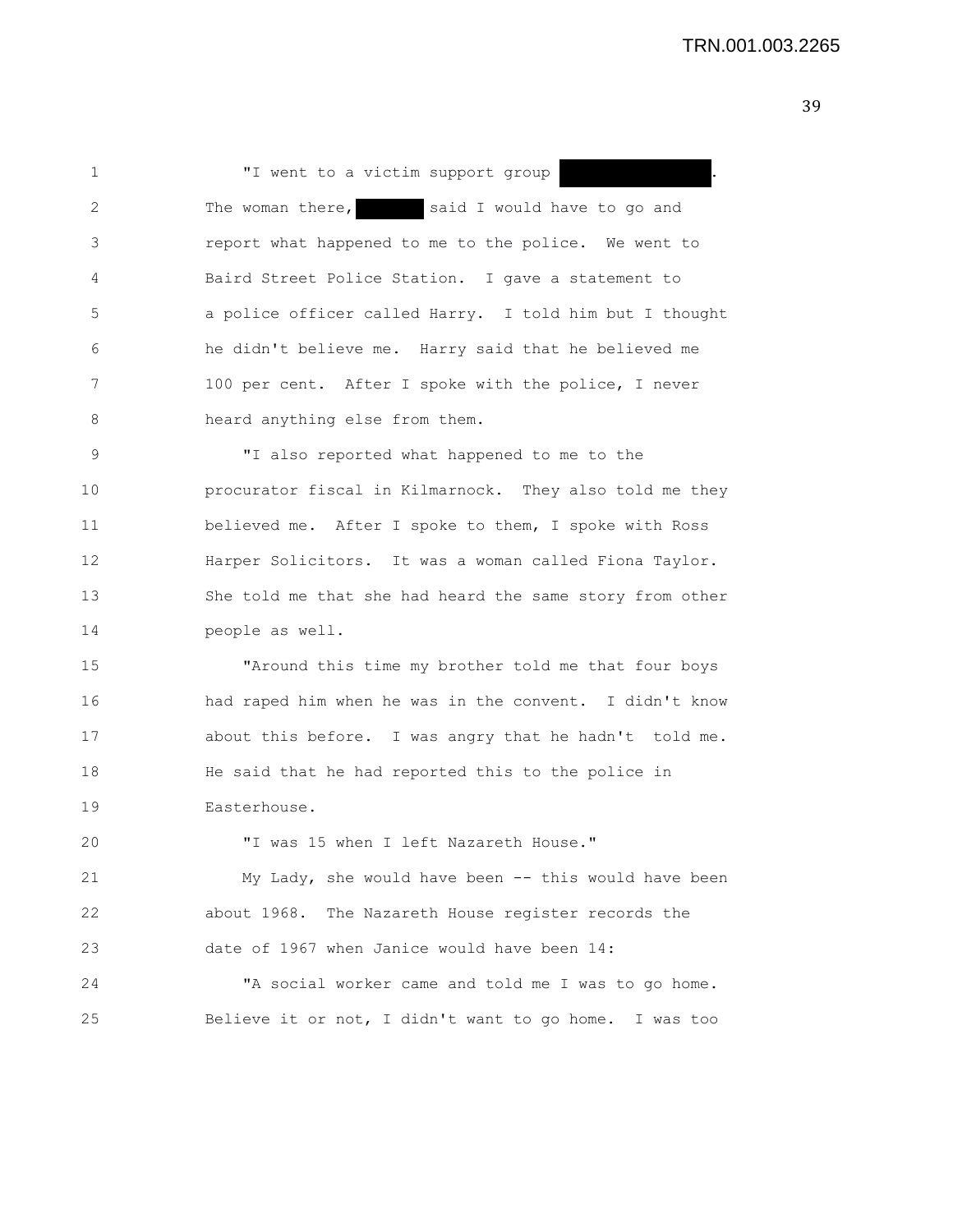| 1  | used to being locked up and didn't want to leave. I had |
|----|---------------------------------------------------------|
| 2  | to change out of the clothes I was wearing into other   |
| 3  | clothes that was given to me. I gave my sister a cuddle |
| 4  | and told her I would come and visit her. Sister<br>LHZ  |
| 5  | dragged me by the arm and held me up against the door.  |
| 6  | She told me that under no circumstances was I to come   |
| 7  | back and see my sister. She said I was a bad influence  |
| 8  | on her. The door was then shut in my face. I never saw  |
| 9  | my sister again for years.                              |
| 10 | "When I left the convent, I didn't know I had           |
| 11 | a younger brother and sister. I saw them in the house   |
| 12 | and asked my mum who the young kids were. She said that |
| 13 | was my brother and sister. I asked my mother and father |
| 14 | if they loved them more than me. They didn't answer.    |
| 15 | I had a real hatred for a long time against my younger  |
| 16 | brother and sister. I'm okay now, it was just at that   |
| 17 | time. I'm quite close to them now.                      |
| 18 | "When I left Nazareth House, I went to St Osbourne's    |
| 19 | School in Cathcart.                                     |
| 20 | I left school when I was 16.                            |
| 21 | "I used to run away from home because I wasn't used     |
| 22 | to a family life. I think it was the police that put me |
| 23 | into care at Bishopton because of this.                 |
| 24 | "Bishopton was different from the convent at            |
| 25 | Nazareth House. It was, however, run by the same order. |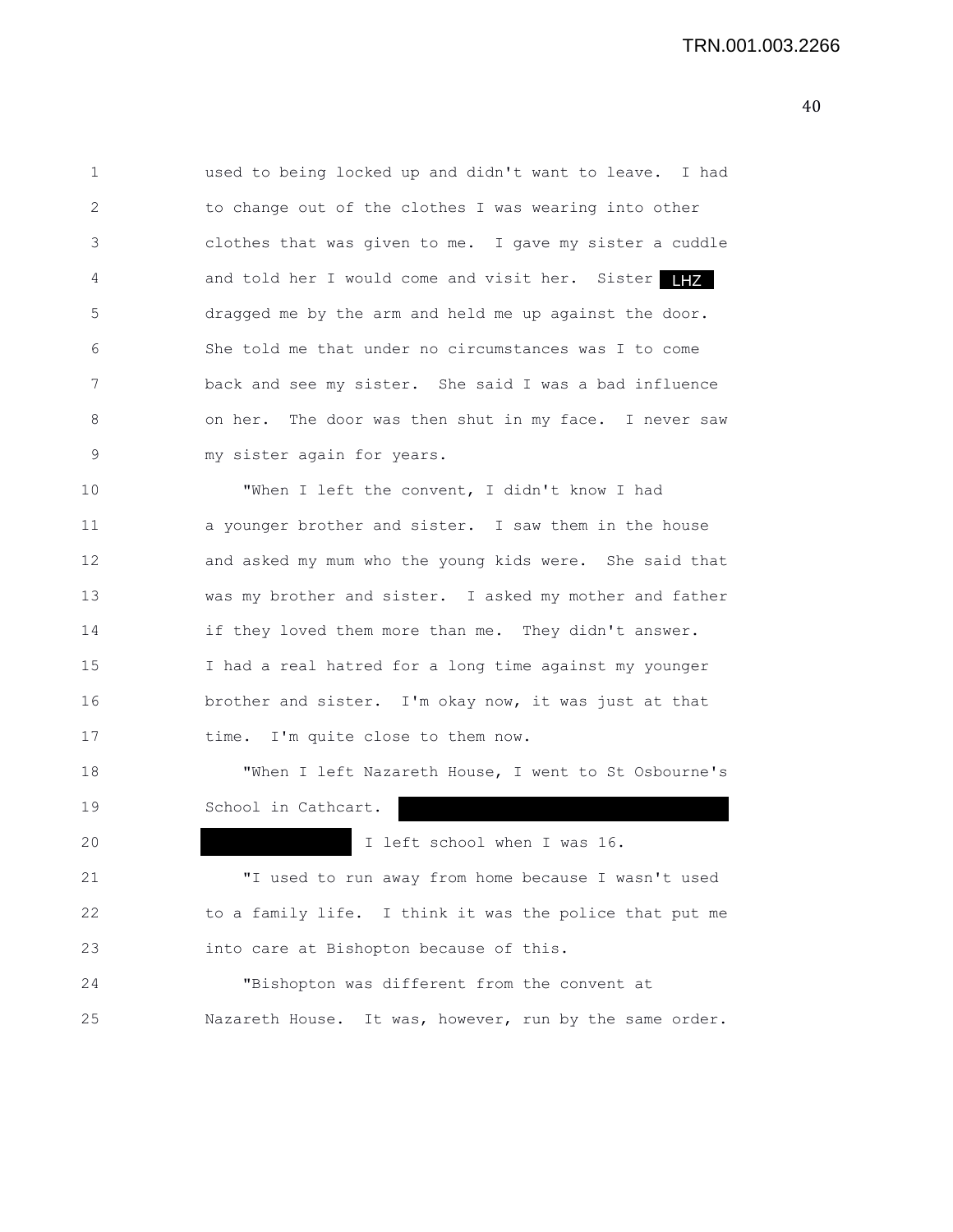1 I was in Bishopton for a short time. I can't remember 2 for how long. I was never given the cane at Bishopton. 3 If you did something wrong, you might be locked in 4 a cupboard. This could be for a couple of hours at 5 a time. 6 "The Mother Superior was really nice. I felt that 7 if I wanted to talk to her, I could have. I remember 8 once we were told that there was going to be visitors. 9 There was to be a show for them. I was asked if I could 10 do some Highland dancing as part of the show. When the 11 visitors came, I saw that Sisters LHZ and LGO were 12 there. I was terrified. Sister **LHZ** leant forward and 13 said to me, 'I told you that you would end up in a place 14 like this'. 15 "I don't have anything bad to say about Bishopton, 16 the nuns and staff were reasonable. 17 "After leaving Bishopton, I started a job as 18 a cleaner." 19 Then moving to the final sentence of paragraph 67: 20 "At this time I was still under the care of the 21 social work. I left the care of the social work when 22 I was about 18." 23 Then moving to three lines from the bottom of 24 paragraph 68: 25 "24 years ago I met my current partner. He has been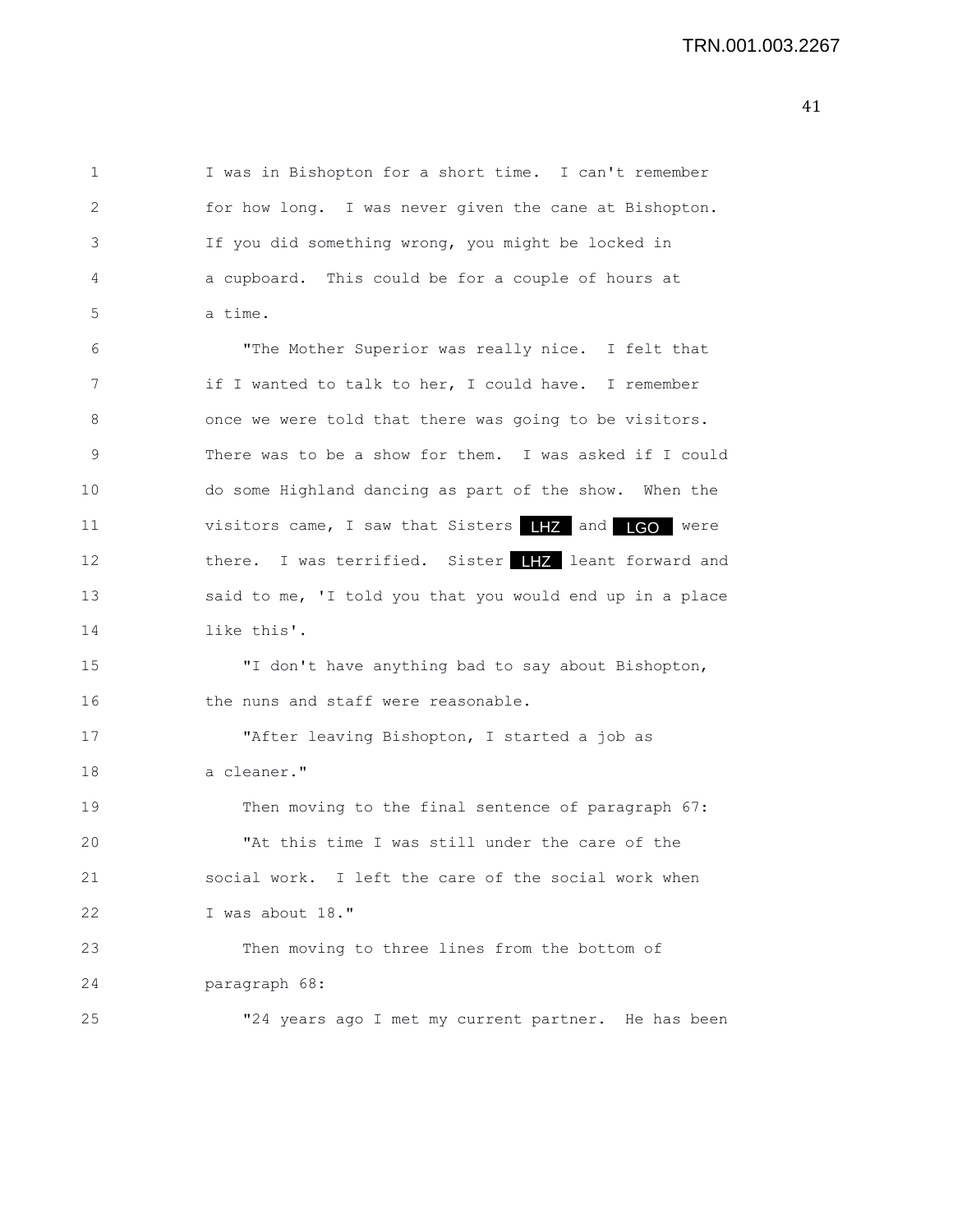2 me again. I think that is why I have been with him for 3 so long. 4 "After being in care I suffered from panic attacks, 5 depression and nightmares. I like to be on my own and 6 don't like to get involved with things. I need to do 7 things in my own time. Sometimes I just need to by 8 myself. I'm even like that with my husband. I always 9 mistook someone giving me attention as liking me. 10 "I don't like being around a lot of people. I don't 11 have much confidence. I always feel I have to be home 12 for a certain time. I think this is due to always 13 having a fear of being late back at Nazareth House. 14 I get angry with myself if I can't get home when I want 15 to. I feel stupid because this is what Sister 177 had 16 said to me. 17 "To this day I'm terrified of nuns. If I see one, 18 I have to cross the road. When I have seen a nun, 19 I feel sick. I can't be near them. 20 "I had a flashback recently where someone got into 21 my house and was punching me. They said that 22 Sister **HZ** was saying that I had better not speak 23 about what happened to me. 24 "How I was treated at Nazareth House impacted on me 25 as a parent. If my kids were late in, I would make them

1 a rock to me. He always says he won't let anyone hurt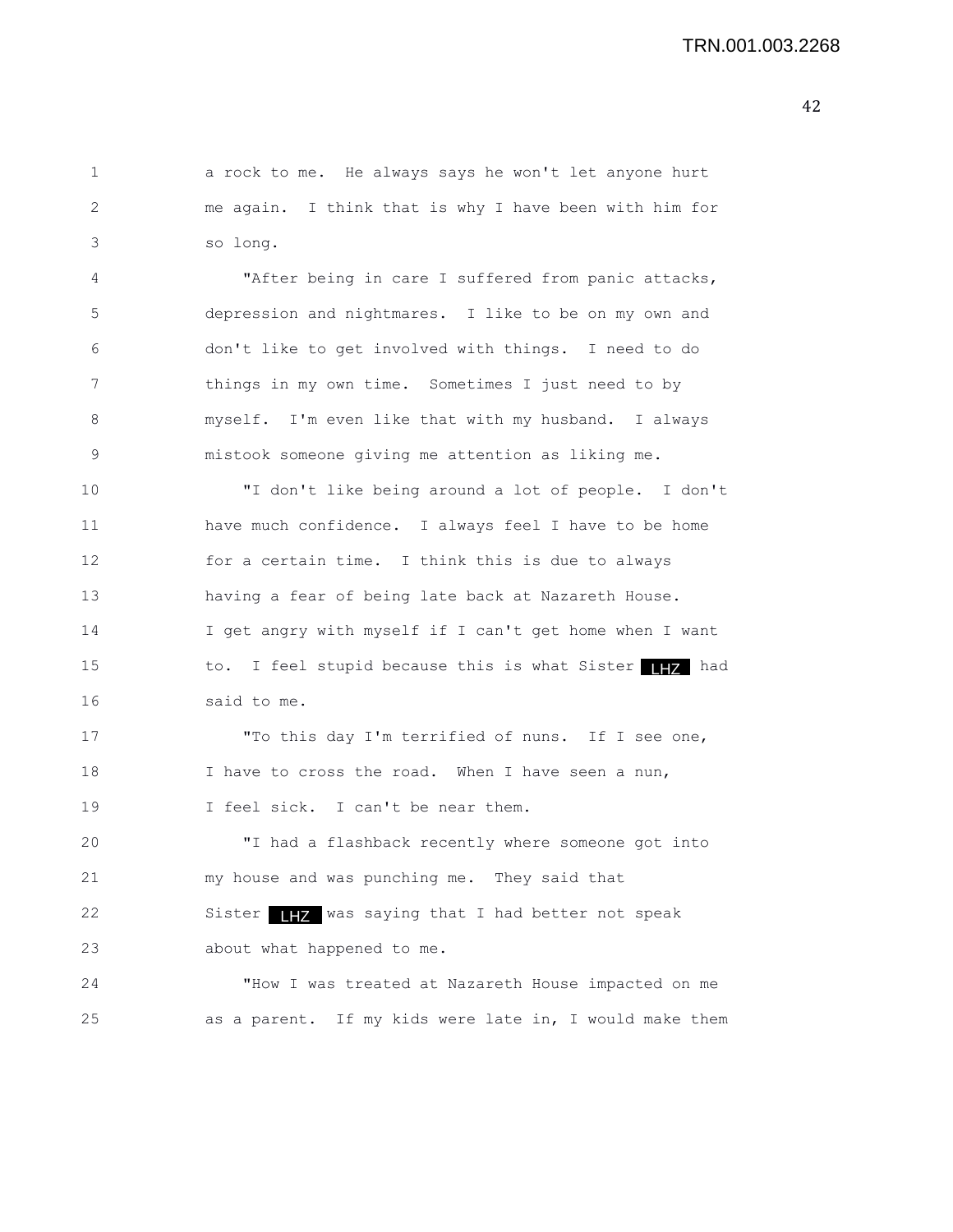1 stand on one leg in the corner of the room. This is 2 what I was made to do in Nazareth House. I think about 3 what happened to me every day. If I'm not doing 4 anything, my mind goes into overdrive thinking about 5 Nazareth House. 6 "It was very difficult for me to get in touch with 7 the inquiry. I put it off for long enough before 8 deciding to go ahead with it. I have a fear that no one 9 will believe me. I feel a lot of guilt for not speaking 10 up more when I saw what was happening at Nazareth House. 11 "I have never seen any records from my time in care. 12 I asked Cameron Fyfe, the lawyer about this, but he 13 never had any information. I am not sure how, but I 14 found out that Sister **HZ** died around 2007. 15 "I have been going to a counsellor that was 16 recommended by INCAS. She's really helpful. I did go 17 to another counsellor once before, but I didn't feel 18 they were any good. I'm a member of INCAS. I go to the 19 meetings once a month. This has really helped me. 20 I don't say much; I just listen to what other people 21 say. 22 "I think that if nuns or priests are going to work 23 with children, they should make sure a disclosure check 24 is carried out.

25 "I have no objection to my witness statement being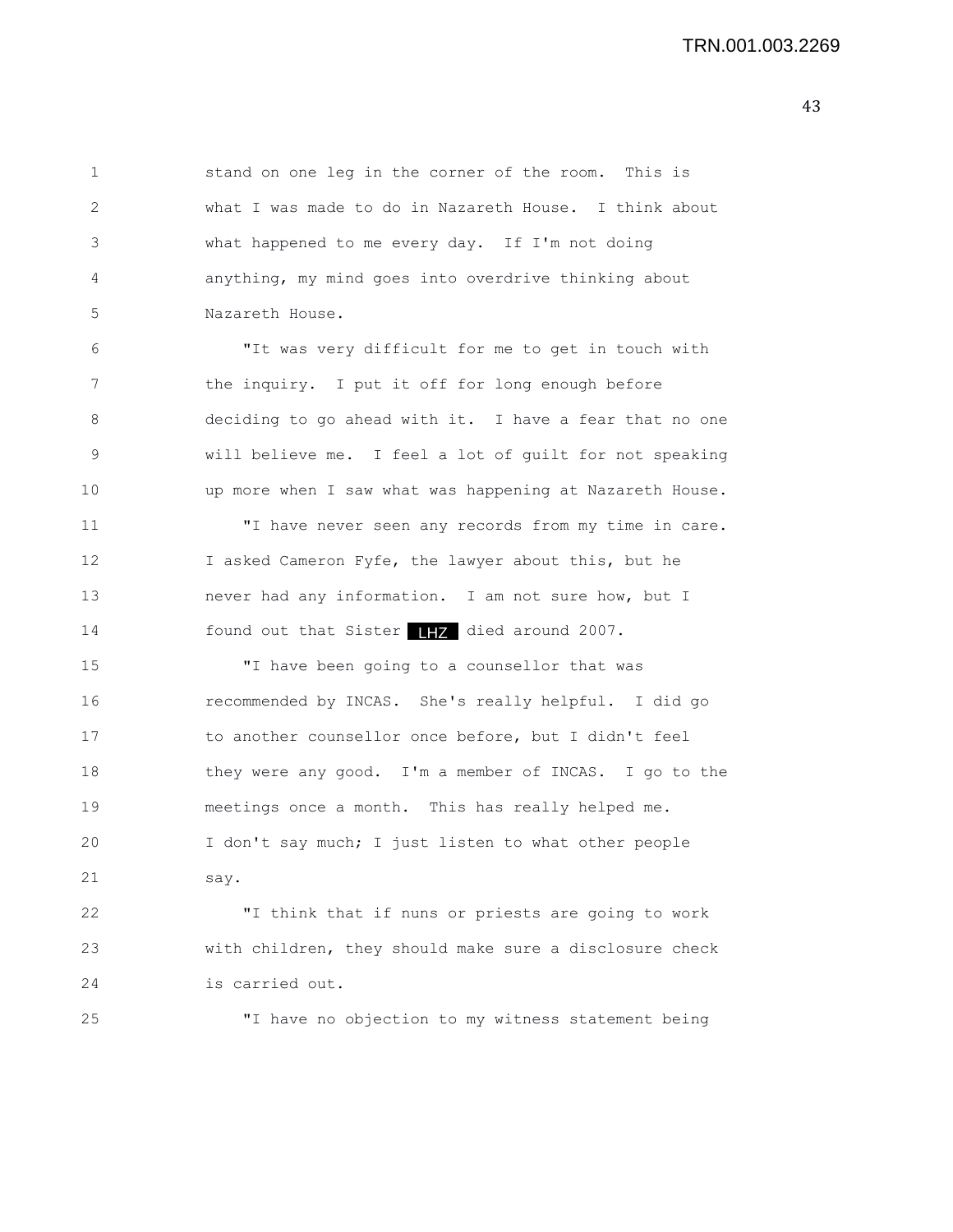| 1  | published as part of the evidence to the inquiry.           |
|----|-------------------------------------------------------------|
| 2  | I believe the facts stated in this witness statement are    |
| 3  | true."                                                      |
| 4  | The statement is signed by Janice on                        |
| 5  | 14 February 2018.                                           |
| 6  | LADY SMITH:<br>Thank you.                                   |
| 7  | MS RATTRAY: My Lady, this might be an appropriate time to   |
| 8  | have the morning break.                                     |
| 9  | LADY SMITH: We'll have the morning break now before we move |
| 10 | to the next witness.                                        |
| 11 | (11.01 am)                                                  |
| 12 | (A short break)                                             |
| 13 | (11.30 am)                                                  |
| 14 | LADY SMITH: Mr MacAulay.                                    |
| 15 | MR MacAULAY: My Lady, the next witness is Anne Marie Carr.  |
| 16 | ANNE MARIE CARR (sworn)                                     |
| 17 | LADY SMITH: Please sit down and make yourself comfortable.  |
| 18 | You may remember from when you were here last time that     |
| 19 | we need you to speak into the microphone that everybody     |
| 20 | can hear you in the room, particularly so that the          |
| 21 | stenographers can hear you through the system.<br>That's    |
| 22 | I'll pass over to Mr MacAulay now.<br>qood.                 |
| 23 | Questions from Mr MacAULAY                                  |
| 24 | MR MacAULAY: Hello, Anne Marie.                             |
| 25 | Hello.<br>Α.                                                |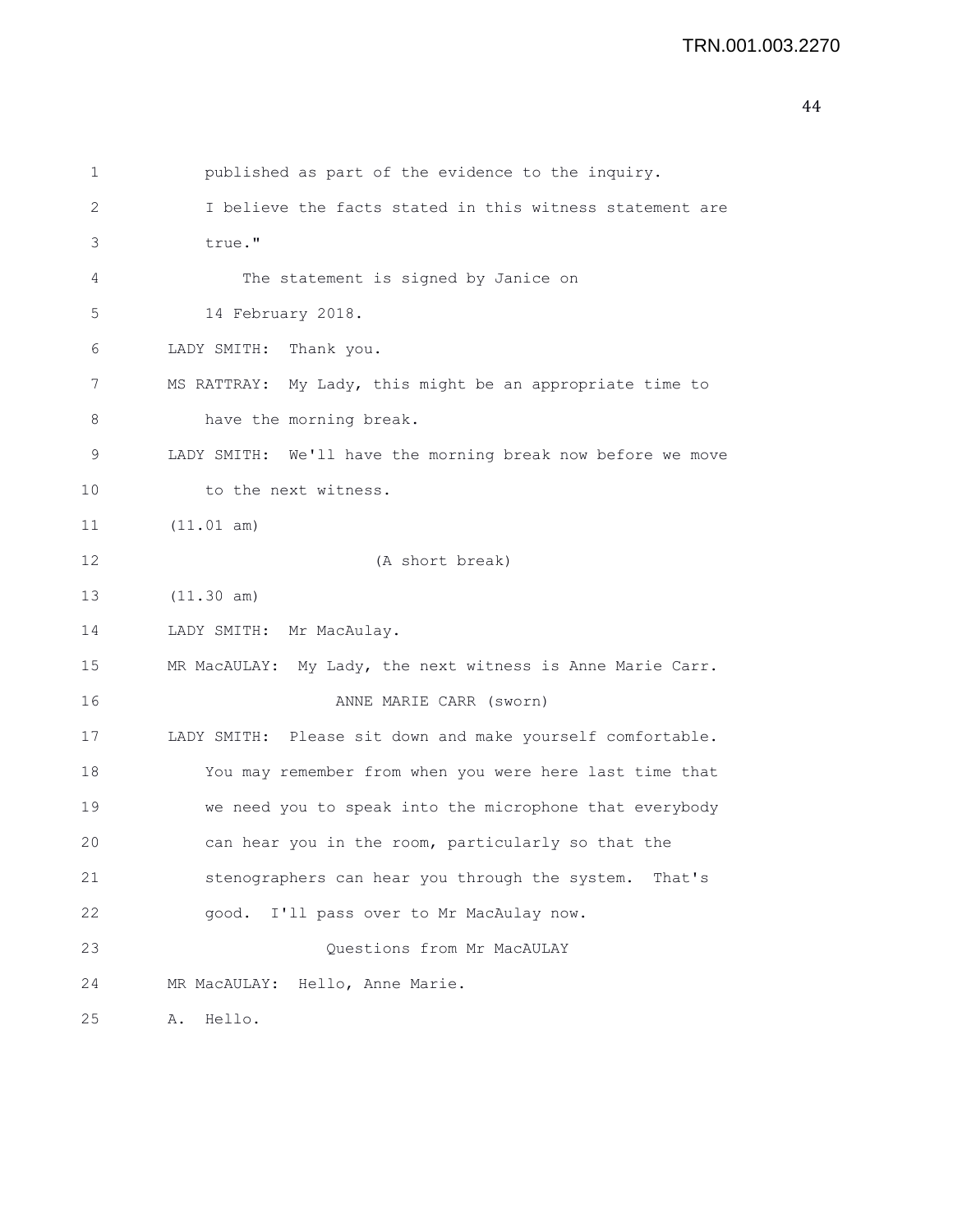| 1  | Q.            | Welcome back to the inquiry. The first thing I want to   |
|----|---------------|----------------------------------------------------------|
| 2  |               | take from you is your date of birth: were you born on    |
| 3  |               | 1954?                                                    |
| 4  | Α.            | Yes.                                                     |
| 5  | Q.            | In the red folder you will find your statement. Could    |
| 6  |               | I ask you to turn to the last page. I'll give the        |
| 7  |               | reference for the stenographers: WIT.001.001.3027.       |
| 8  |               | I think you've already confirmed this for you, but       |
| 9  |               | just to confirm again that you have signed the           |
| 10 |               | statement?                                               |
| 11 | Α.            | Yes.                                                     |
| 12 | Q.            | You have no objection, I think as you told us before, to |
| 13 |               | your witness statement being published as part of the    |
| 14 |               | evidence to the inquiry; is that right?                  |
| 15 | Α.            | Yes.                                                     |
| 16 | $\circ$ .     | And what you say in the statement is true?               |
| 17 | Α.            | True, uh-huh.                                            |
| 18 | Q.            | You previously gave evidence on 11 January of this year  |
| 19 |               | and in the course of giving that evidence, you described |
| 20 |               | your family background, but also your experience of life |
| 21 |               | in care at Smyllum; is that right?                       |
| 22 | Α.            | Yes.                                                     |
| 23 | $Q_{\bullet}$ | You remember doing that. In particular you gave us       |
| 24 |               | evidence in connection with your brother's death at      |
| 25 |               | Smyllum.                                                 |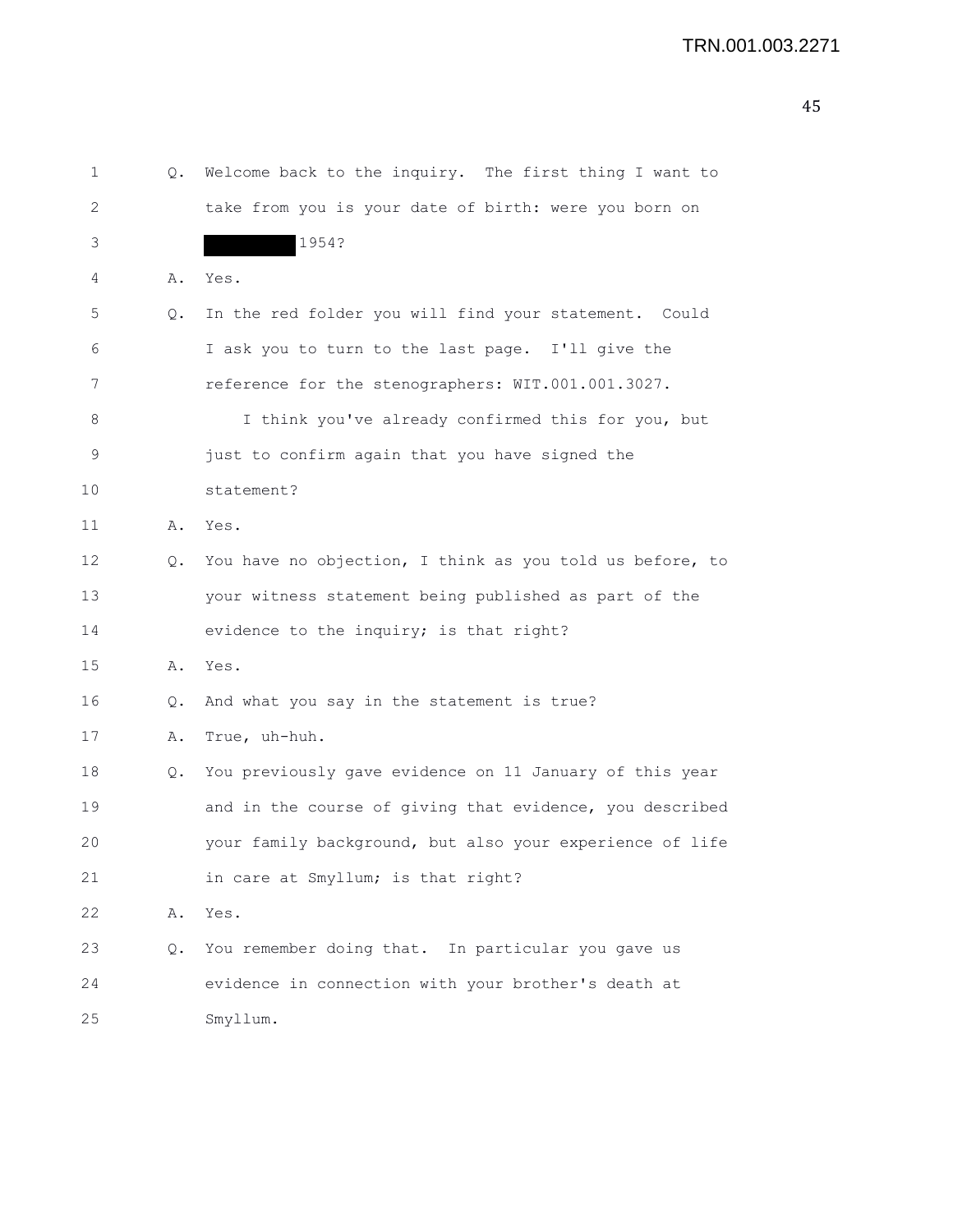```
1 A. Yes.
2 Q. I think the position is that he died in June 1964.
3 A. Yes.
4 Q. As you are aware, Anne Marie, this part of the inquiry
5 is looking at the Sisters of Nazareth.
6 A. Yes.
7 Q. We need to look just at that part of your statement
8 that's dealing with your experience in one of their
9 homes; do you understand that?
10 A. Yes.
11 Q. I think it is the case that after you had been in
12 Smyllum, you were moved to Nazareth House in Kilmarnock.
13 A. That's correct.
14 Q. 
15 
16 A. 
17 Q. According to the Sisters of Nazareth records, you were
18 admitted to Nazareth House Kilmarnock on
19 1965. So you'd be aged -- just turned 11.
20 I think you yourself thought you were a little bit
21 younger than that.
22 A. Yes, I did.
23 Q. What age do you think you were when you moved?
24 A. Round about 7 or something, I thought I was.
25 Q. I think you were --
```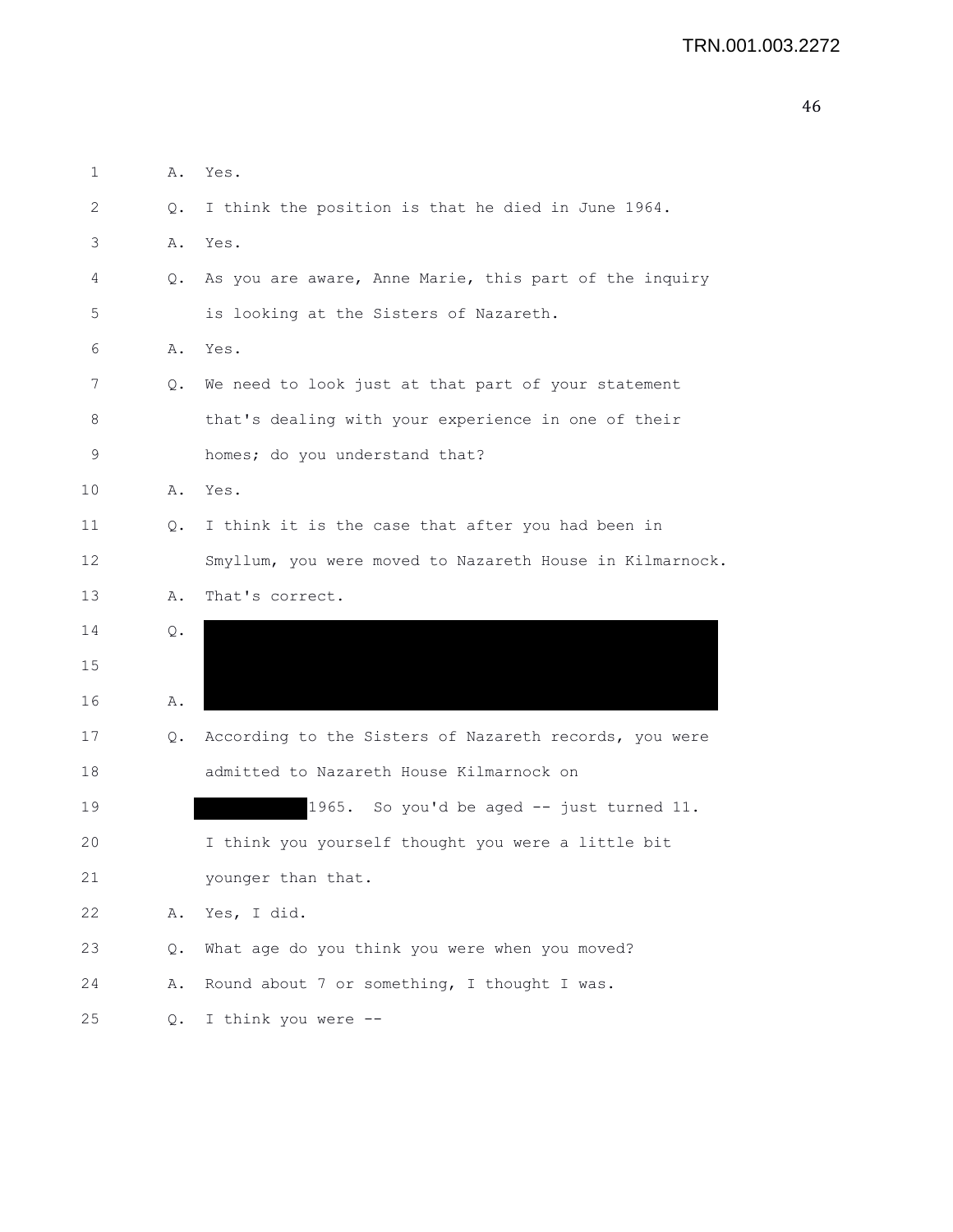| 1  | Α.        | It was after my young brother's death                   |
|----|-----------|---------------------------------------------------------|
| 2  |           | three months.                                           |
| 3  | $\circ$ . | So he died in June 1964, so it would be after that --   |
| 4  |           | A. Yes.                                                 |
| 5  |           | Q. -- in any event you moved?                           |
| 6  |           | According to the Sisters of Nazareth records, you       |
| 7  |           | 1967 when you'd be aged<br>left Nazareth House on       |
| 8  |           | about 14; is that correct?                              |
| 9  |           | A. Yes.                                                 |
| 10 |           | Q. I'll put the relevant part of your statement on the  |
| 11 |           | screen. That begins at paragraph 109 on page 3044. You  |
| 12 |           | needn't look at it at the moment. I'll ask you some     |
| 13 |           | general questions but feel free to look at it if it     |
| 14 |           | helps you.                                              |
| 15 |           | Your recollection is, I think, according to your        |
| 16 |           | statement, that there were only girls at Nazareth House |
| 17 |           | Kilmarnock.                                             |
| 18 |           | A. Yes, I did say that, but I now know there were boys. |
| 19 | Q.        | So far as you were concerned then, were you put into    |
| 20 |           | a particular group?                                     |
| 21 | Α.        | <b>LGO</b><br>Yes: Sister<br>group.                     |
| 22 | Q.        | So far as that group is concerned, at least to begin    |
| 23 |           | with, was it a mixed group or was it just girls?        |
| 24 | Α.        | Well, the last time I was here, I couldn't remember,    |
| 25 |           | I said it was girls, but then when I thingummied it, it |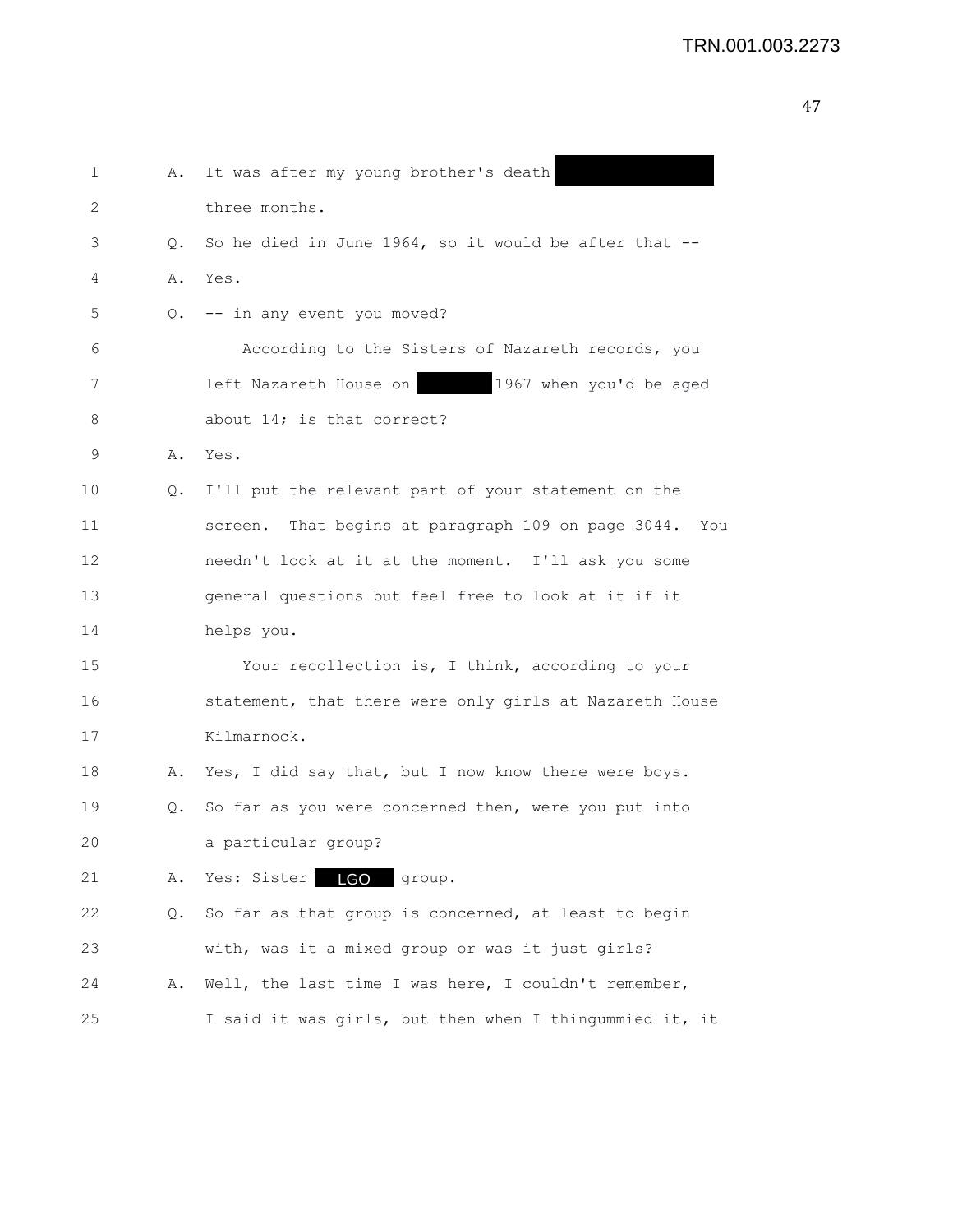| 1  |           | came back that there were boys there.                       |
|----|-----------|-------------------------------------------------------------|
| 2  | $\circ$ . | So it was a mixed group of boys and girls. If you were      |
| 3  |           | about $10$ or $11$ --                                       |
| 4  | Α.        | Sorry, I can't remember boys being in Nazareth House.       |
| 5  |           | It was just two -- Sister 17 and Sister 160, and            |
| 6  |           | that was girls.                                             |
| 7  | Q.        | That's fine. It's your own recollection that matters to     |
| 8  |           | If you can't remember something or you disagree<br>us.      |
| 9  |           | with any point I put to you, just say so.                   |
| 10 | Α.        | Right.                                                      |
| 11 |           | LADY SMITH: We do know that there were a lot of girls as    |
| 12 |           | compared to boys, so don't worry about it. It may be        |
| 13 |           | that you're just remembering that you were always with      |
| 14 |           | the girls.                                                  |
| 15 | Α.        | I don't want to be saying something and then I get told     |
| 16 |           | that there's no boys here. I do recollect it's only         |
| 17 |           | girls that was in Nazareth House.                           |
| 18 |           | MR MacAULAY: It's your memory that's important to us today, |
| 19 |           | Anne Marie.                                                 |
| 20 |           | So far as you were concerned then, your recollection        |
| 21 |           | is that there was a group and the sister in charge was      |
| 22 |           | Sister $\Box$ CO ; is that right?                           |
| 23 | Α.        | That was ours.                                              |
| 24 | Q.        | Was there another group?                                    |
| 25 | Α.        | Yes, Sister<br>LHZ                                          |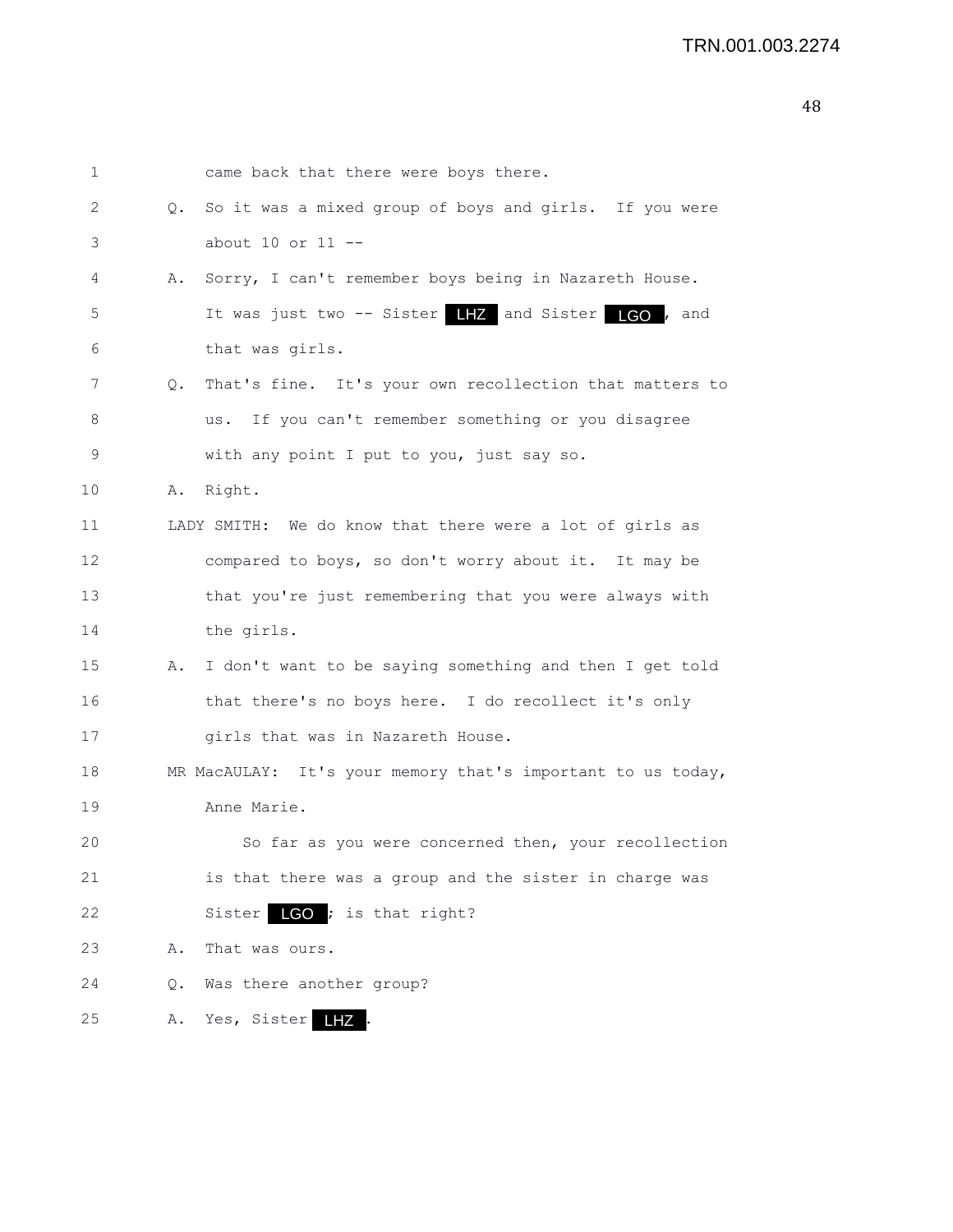## TRN.001.003.2275

| 1  | Q.        |                                                             |
|----|-----------|-------------------------------------------------------------|
| 2  |           |                                                             |
| 3  | Α.        |                                                             |
| 4  | Q.        | When you had your meals, for example, would you have        |
| 5  |           | your meals together as a group?                             |
| 6  | Α.        | Yes. Well, our group and then the other ones were in        |
| 7  |           | their own group. Do you know what I mean?                   |
| 8  | Q.        | So the groups were quite separate?                          |
| 9  | Α.        | Yes.                                                        |
| 10 |           | Q. Generally -- can you help me with this, Anne Marie -- to |
| 11 |           | what extent did the groups remain separate throughout       |
| 12 |           | your time there?                                            |
| 13 | Α.        | Just when, like, say if we were watching television or      |
| 14 |           | if we were -- something was going on, we opened the big     |
| 15 |           | partitions and we were all together. Other than that we     |
| 16 |           | just stayed as the one group and then they stayed as        |
| 17 |           | their group.                                                |
| 18 | $\circ$ . | And if we look at mealtimes are concerned, if we just       |
| 19 |           | look at that, you have told us that you'd have your meal    |
| 20 |           | with your group.                                            |
| 21 | Α.        | Yes.                                                        |
| 22 | Q.        | You do talk about this and you do say in your statement     |
| 23 |           | that you didn't get forced to eat food that you didn't      |
| 24 |           | want to eat.                                                |
| 25 | Α.        | No, not in Kilmarnock, no.                                  |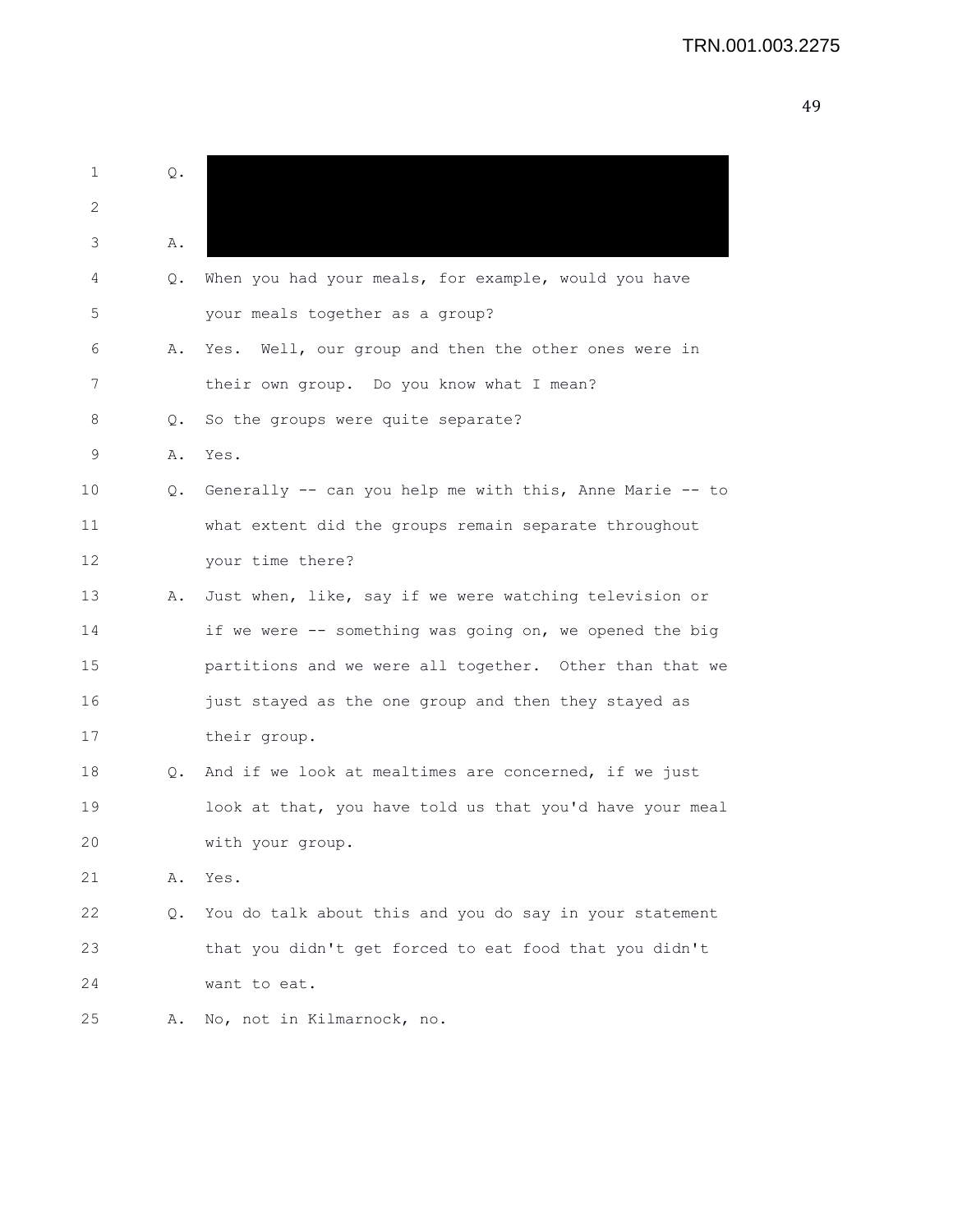| 1  | Q. | Then if you didn't want to eat your food, did anything    |
|----|----|-----------------------------------------------------------|
| 2  |    | happen?                                                   |
| 3  | Α. | No, we were just told to leave it on the plate. It was    |
| 4  |    | mostly vegetables I didn't like.                          |
| 5  | Q. | Generally, how did you find the food?                     |
| 6  | Α. | It was all right. I suppose it was all right.             |
| 7  | Q. | One thing you also tell us is that, as you mentioned,     |
| 8  |    | you'd get to watch television and you may be in your own  |
| 9  |    | group for watching television; is that right?             |
| 10 | Α. | Yes.                                                      |
| 11 | Q. | Sometimes you'd have parties; is that correct?            |
| 12 | Α. | Yes. They would bring in people to -- bring in, you       |
| 13 |    | know, for us, and all the groups would join in $--$       |
| 14 |    | because it's like big partitions and it makes the room    |
| 15 |    | thingummy. So we were all together for those things.      |
| 16 | Q. | You do mention Christmas and you describe Christmas       |
| 17 |    | being brilliant.                                          |
| 18 | Α. | Oh, I loved Christmas.                                    |
| 19 | Q. | Can you tell me why that was?                             |
| 20 | Α. | Well, we'd wake up, we'd go to Mass, we would go and get  |
| 21 |    | our breakfast, and then our toys would be all lined out   |
| 22 |    | for us, and it was just so great to tear the paper off    |
| 23 |    | and found that we'd got a lovely doll or something and    |
| 24 |    | It was just brilliant then, do you know what<br>all that. |
| 25 |    | I mean?                                                   |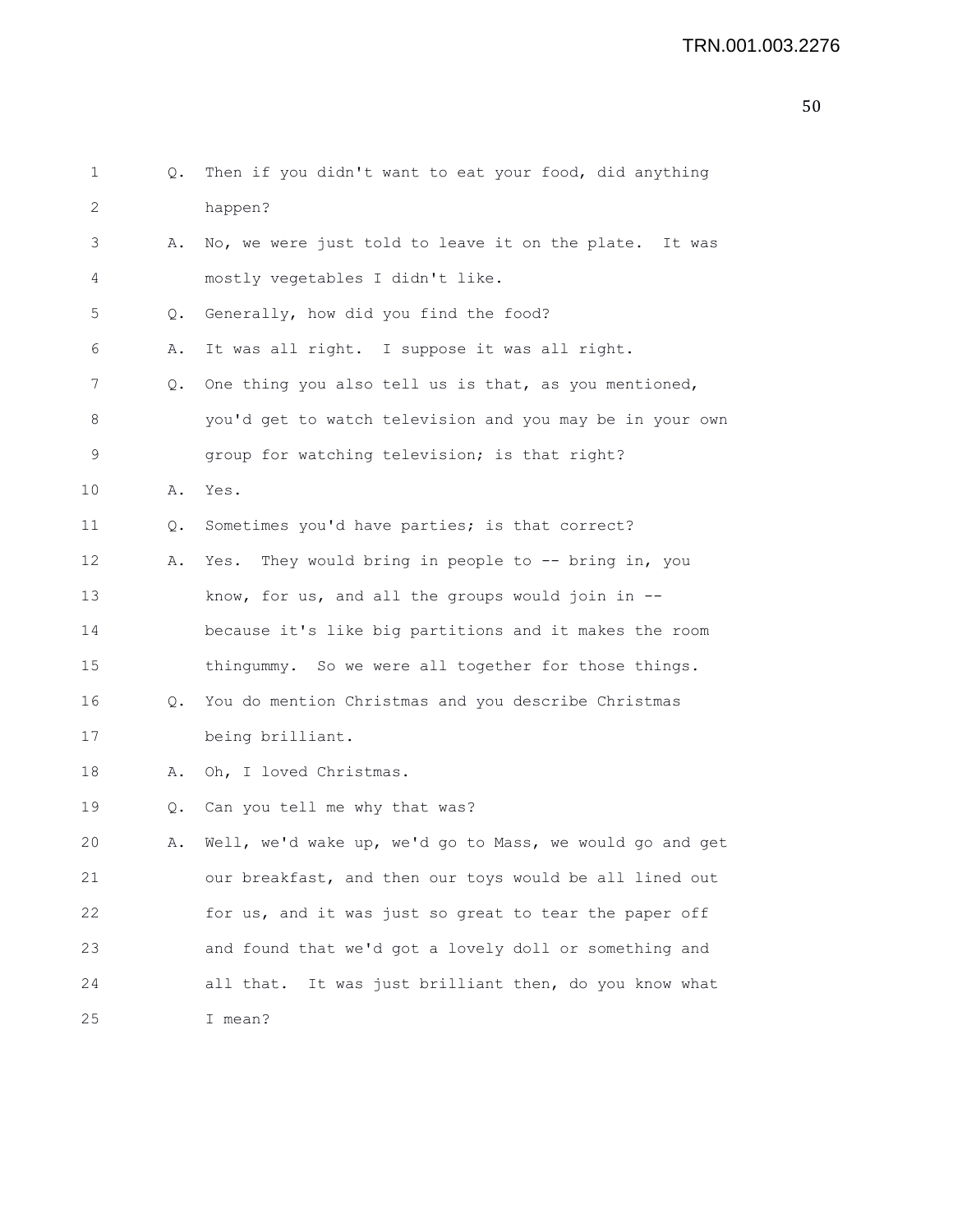1 Q. Your birthday also was celebrated? 2 A. Oh yes, aye. 3 Q. What would happen on your birthday? 4 A. Well, the cook would make a cake for -- it didn't happen 5 to everybody, I think it was a certain age that you came 6 or something. She would bake a cake and it would come 7 up and the people that was in our group, we would have 8 the party -- not a big party, just a party for the 9 group, and then we would get a bit of cake, and then 10 it would get passed to the other girls in the other one. 11 Q. Would you receive presents on your birthday? 12 A. Not a lot, we got just -- not a lot that we maybe got 13 for Christmas. Do you know what I mean? 14 Q. In your statement, you mention that there were people in 15 Nazareth House Kilmarnock who wet the bed. 16 A. Yes, there were quite a few, yes. 17 Q. How was that managed then at Kilmarnock? 18 A. Well, if you wet the bed -- when we got up, the lights 19 would go on and we would get told to get up. If they 20 had wet the bed, the person who wet their bed was made 21 to take their sheet off. When they were going down to 22 get their breakfast, they were to go into the laundry 23 with that. That had to be put in there for the people 24 who worked in the laundry to wash the wet sheets. They 25 did get punished for it to stop -- trying to stop them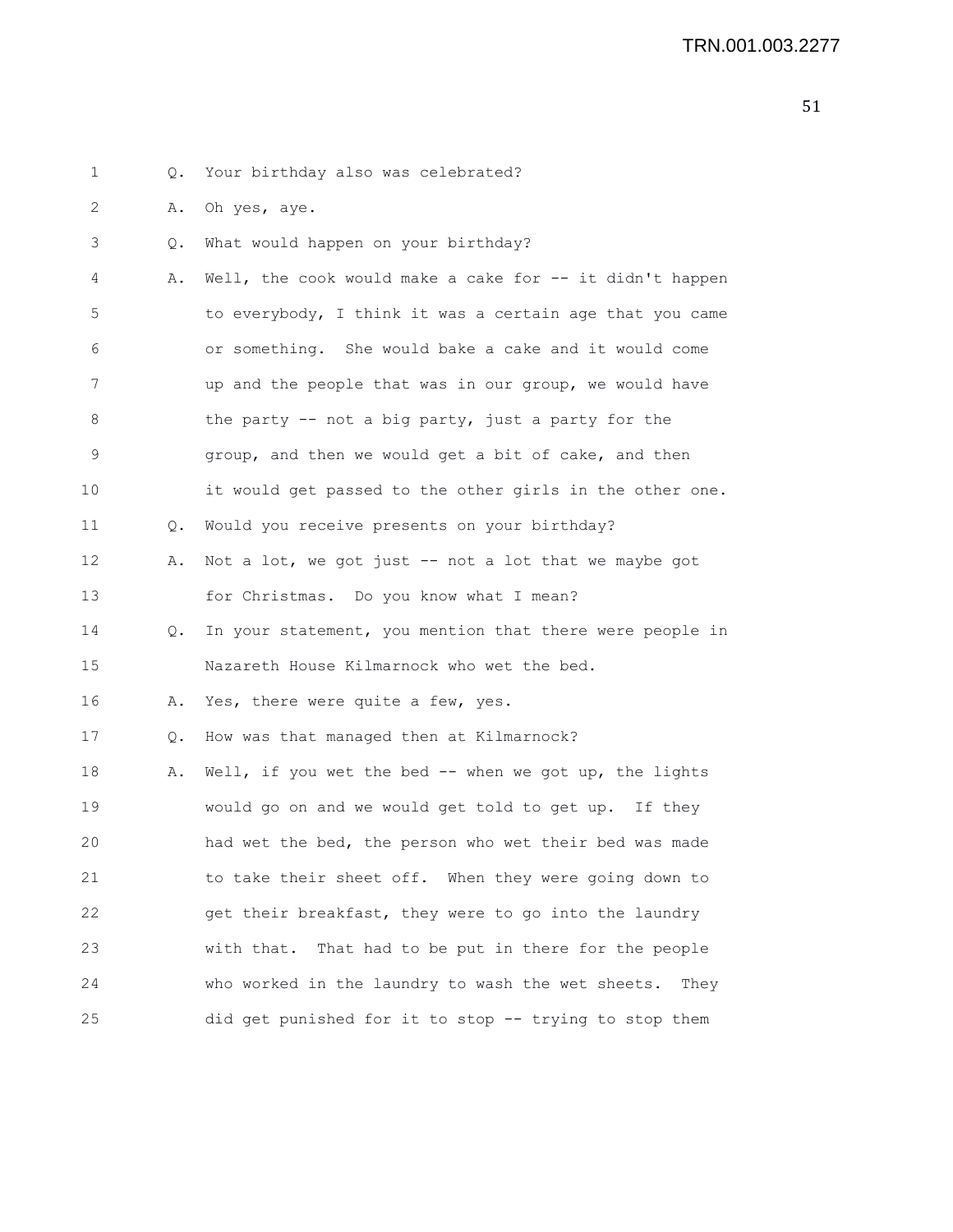| 1  |           | from wetting the bed.                                      |
|----|-----------|------------------------------------------------------------|
| 2  | Q.        | In what way were they punished?                            |
| 3  | Α.        | Either they didn't get to watch television or if it was    |
| 4  |           | time for sweets we were getting, they didn't get that.     |
| 5  |           | Do you know what I mean?                                   |
| 6  | $\circ$ . | Did you yourself wet the bed?                              |
| 7  | Α.        | No.                                                        |
| 8  | Q.        | So far as the sleeping arrangements were concerned, can    |
| 9  |           | you then just help me with regard to your group            |
| 10 |           | $\cdot$<br>What were the sleeping                          |
| 11 |           | arrangements at Kilmarnock?                                |
| 12 | Α.        | It was like cubicles and you had the curtain down.<br>That |
| 13 |           | was my room and the other girls  It was just all           |
| 14 |           | like cubicles, wee rooms and that.                         |
| 15 | $\circ$ . | How many would be in your room?                            |
| 16 | Α.        | To be honest, it was not our room, it's a big long         |
| 17 |           | thing, so all the cubicles were there and the girls were   |
| 18 |           | in their separate cubicles.                                |
| 19 | Q.        | Are you suggesting you have one large dormitory --         |
| 20 | Α.        | Uh-huh.                                                    |
| 21 | Q.        | -- but it's split it up into individual rooms?             |
| 22 | Α.        | Into individual -- you know when you're in bed, as in      |
| 23 |           | your clothes are -- that's the way it was in Kilmarnock.   |
| 24 | Q.        |                                                            |
| 25 | Α.        |                                                            |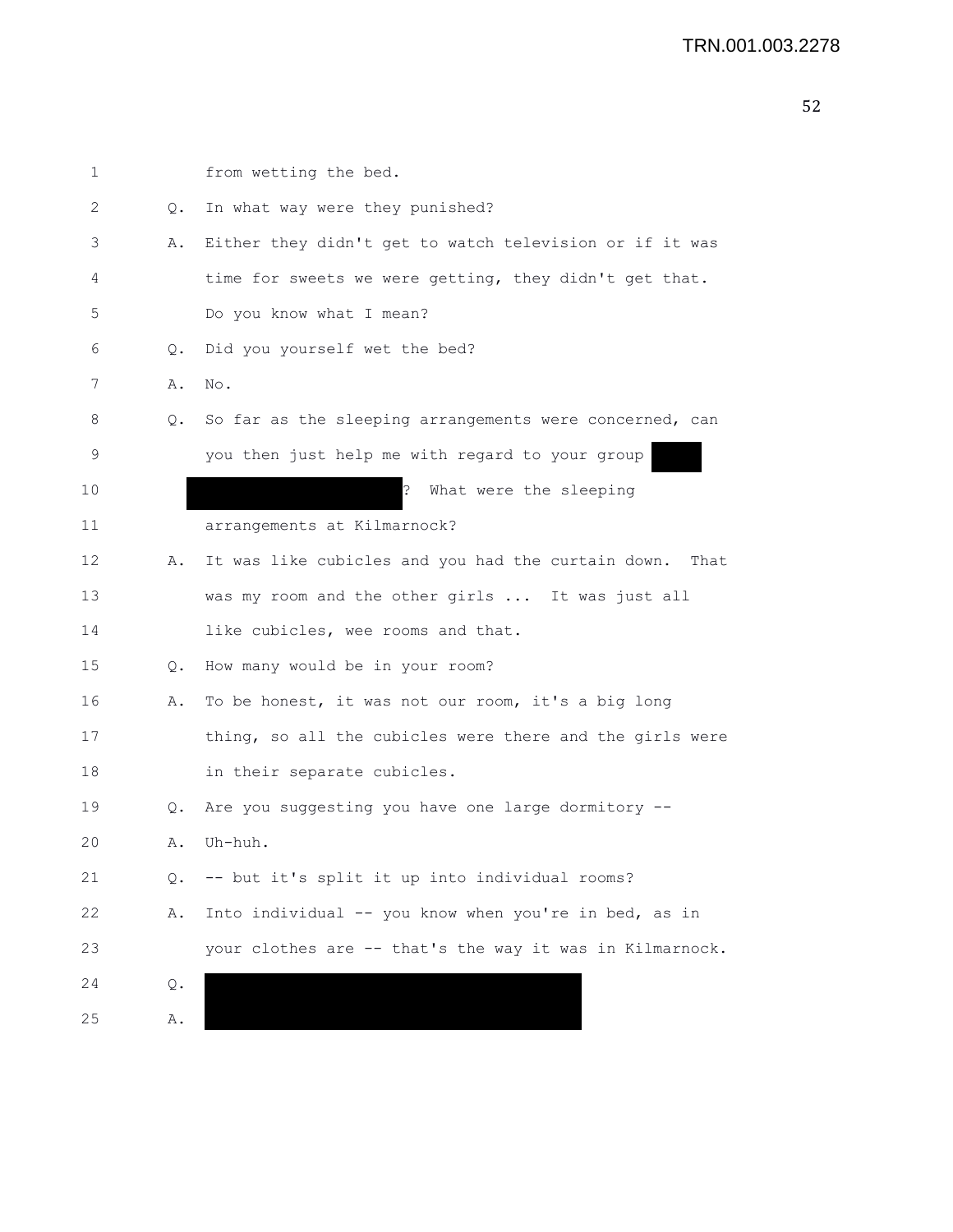| 1  | 0. | One thing you tell us also is about receiving dental      |
|----|----|-----------------------------------------------------------|
| 2  |    | treatment and you'd go to a dentist who was outside the   |
| 3  |    | convent.                                                  |
| 4  | Α. | That's correct, you'd go to the dentist. They never had   |
| 5  |    | dentists like that in Kilmarnock. You had to go outside   |
| 6  |    | for that. We even had schooling outside.                  |
| 7  | Q. | How often do you think you went to the dentist during     |
| 8  |    | your time there?                                          |
| 9  | Α. | I think once because we really had lovely teeth because   |
| 10 |    | we were made to look after them.                          |
| 11 | Q. | Trips and visits: did you have trips and visits?          |
| 12 | Α. | Do you mean did we go away for the day or something like  |
| 13 |    | that? Yes, sometimes, but not a lot, but sometimes,       |
| 14 |    | aye.                                                      |
| 15 | Q. | Did you have visits from your social worker?              |
| 16 | Α. | Yes, Mr McKenzie, yes, I did.                             |
| 17 | Q. | I think there came a time when he retired and someone     |
| 18 |    | else took over; is that right?                            |
| 19 | Α. | If Mr McKenzie retired,<br>never seen anybody             |
| 20 |    | didn't know he'd retired to be honest<br>after that.      |
| 21 |    | with you, that is the first I've heard about it.          |
| 22 | Q. | If you go back to when you started off at Nazareth House  |
| 23 |    | Kilmarnock, how did you find the place?                   |
| 24 | Α. | Well, I think it was just a bit -- wondering why          |
| 25 |    | getting moved on to convents above convents; right?<br>At |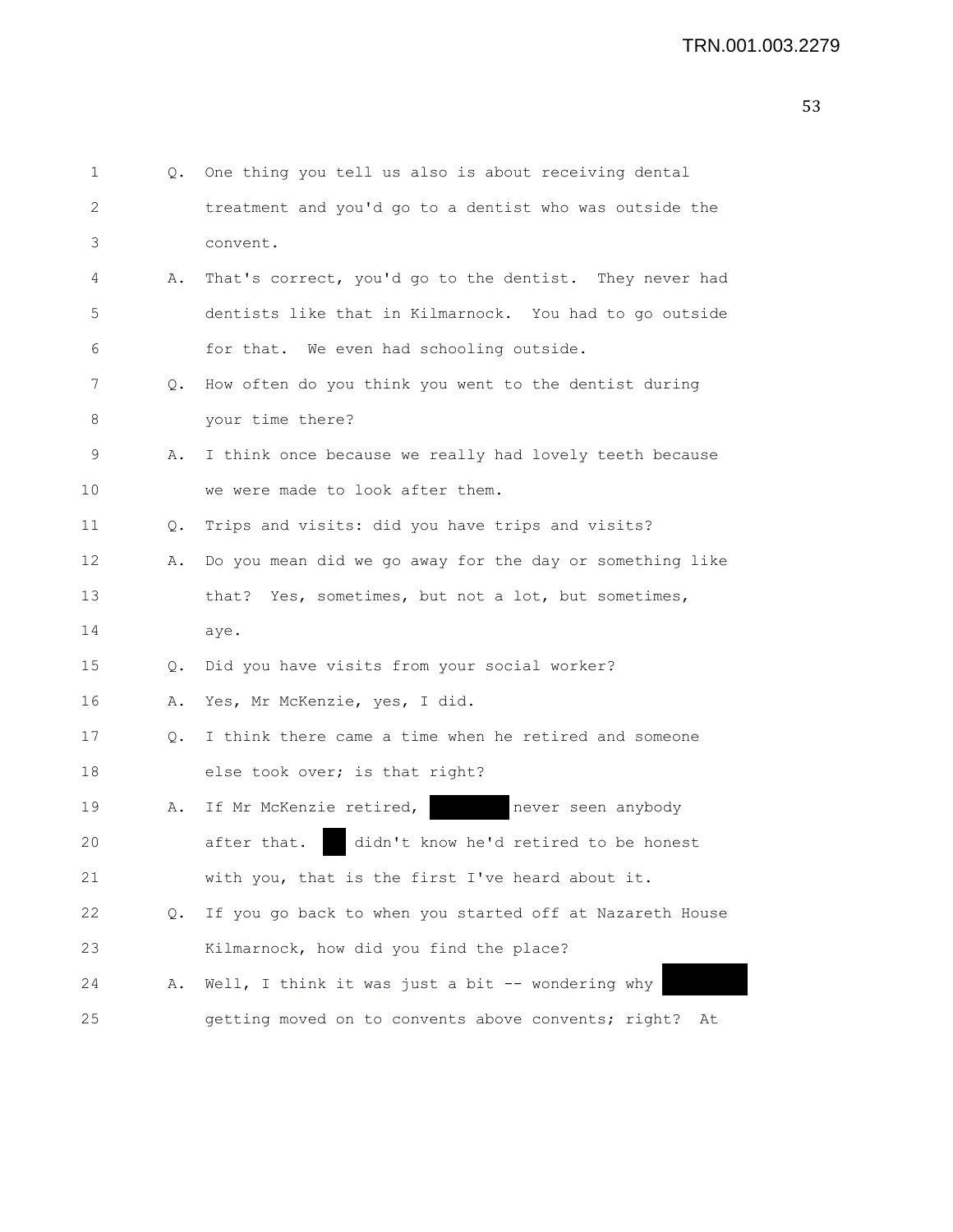| 1  |           | first, I was a wee bit cheeky, I won't deny the fact,    |
|----|-----------|----------------------------------------------------------|
| 2  |           | I wouldn't do what I was told. Of course, you'd get      |
| 3  |           | punished for that, do you what I mean, in those places.  |
| 4  |           | Do you know what I mean? Other than that, when I got     |
| 5  |           | used to the place, just had to settle down and do        |
| 6  |           | told or it wouldn't be worth staying in it.<br>what      |
| 7  | Q.        | How were you treated when you were there?                |
| 8  | Α.        | When I first went into the place -- well, you've got to  |
| 9  |           | get used to a place and get used to getting told what to |
| 10 |           | Right? So yes, I was pretty bad and I did get<br>do.     |
| 11 |           | thingummied, but as time goes on, you say to yourself    |
| 12 |           | just stop it because it's worse for you, but at first,   |
| 13 |           | yes, I did.                                              |
| 14 | Q.        | Who dealt with you at the beginning then when you were   |
| 15 |           | first there? Who would deal with you?                    |
| 16 | Α.        | You mean when I got hit?                                 |
| 17 | Q.        | Yes.                                                     |
| 18 | Α.        | It was the nun.                                          |
| 19 | $\circ$ . | What nun was this?                                       |
| 20 | Α.        | Sister  <br>LGO                                          |
| 21 | Q.        | When you talk about a nun being involved with you, is it |
| 22 |           | always Sister LGO we look to?                            |
| 23 | Α.        | That's the only one that had our group.                  |
| 24 | Q.        | You mentioned Sister IIZ.                                |
| 25 | Α.        | Sister<br><b>LHZ</b> the next one.                       |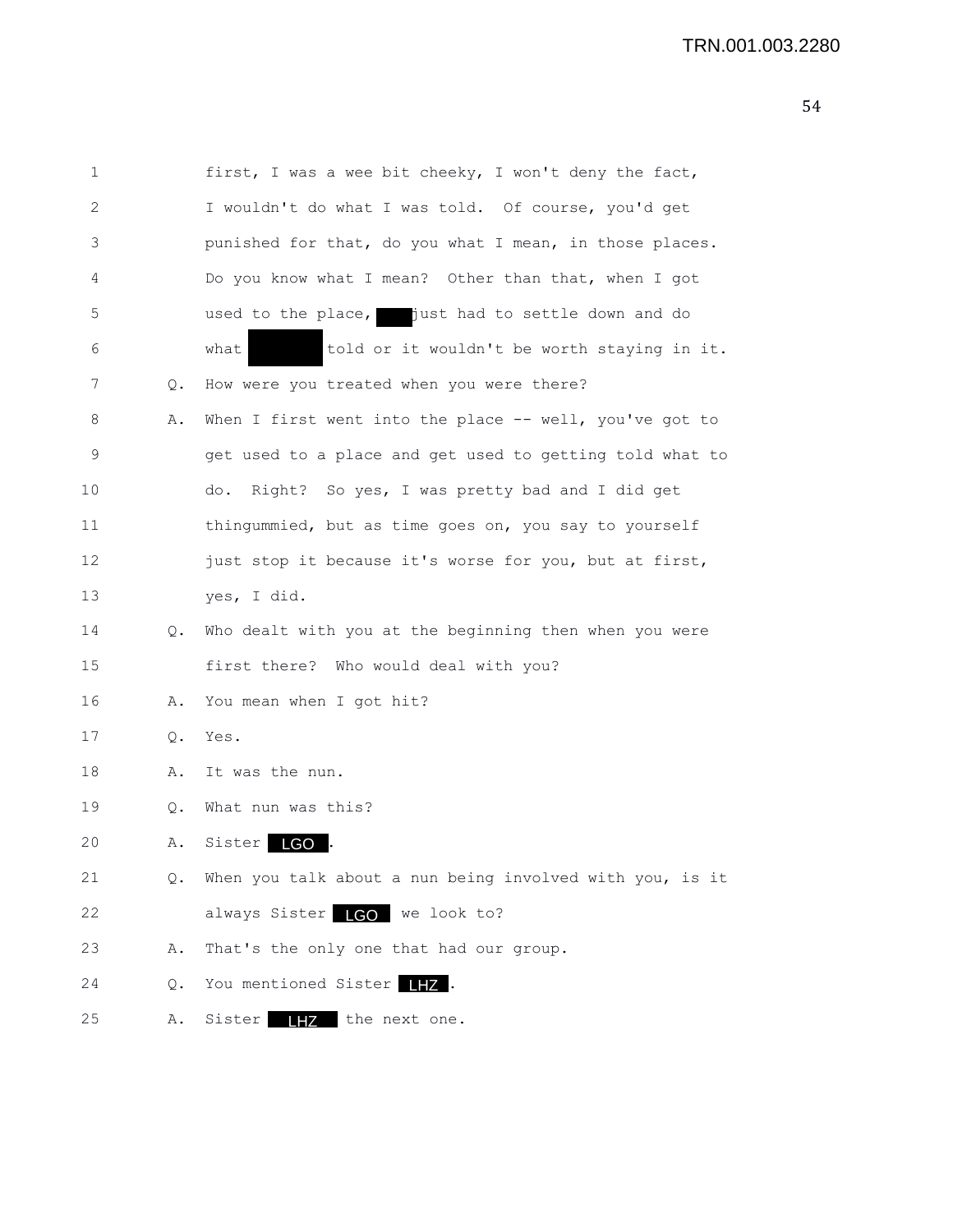1 Q. Did you have very much to do with Sister LHZ? 2 A. No, good morning, hello, seen her in church, or if she 3 passed us, we had to move out of the road. That was 4 all. 5 Q. You do tell us about one incident when there was a party 6 and the nuns expected you to go to the party in your 7 school uniforms or in your uniforms but you did 8 something different. 9 A. Yes. 10 Q. Can you tell me about that? 11 A. Yes. Right, I was at school one day and we got told 12 there was a party coming on in the school. Now, in the 13 convent you don't get wearing your own clothes, they're

14 called Sunday clothes and you don't wear them until 15 you're going to Mass on a Sunday. So me and my friend 16 who were in the convent, we sneaked our stuff out of the 17 locker to take to school because everybody else was 18 going to be wearing their own clothes and we're walking 19 in with our school uniform.

20 Q. What age were you when you did this?

21 A. It was in my secondary school. So we done it and we had 22 the party but we had to change before we got back to the 23 convent and we put our stuff in our school bag and we 24 went in.

25 We thought we got away with it until we got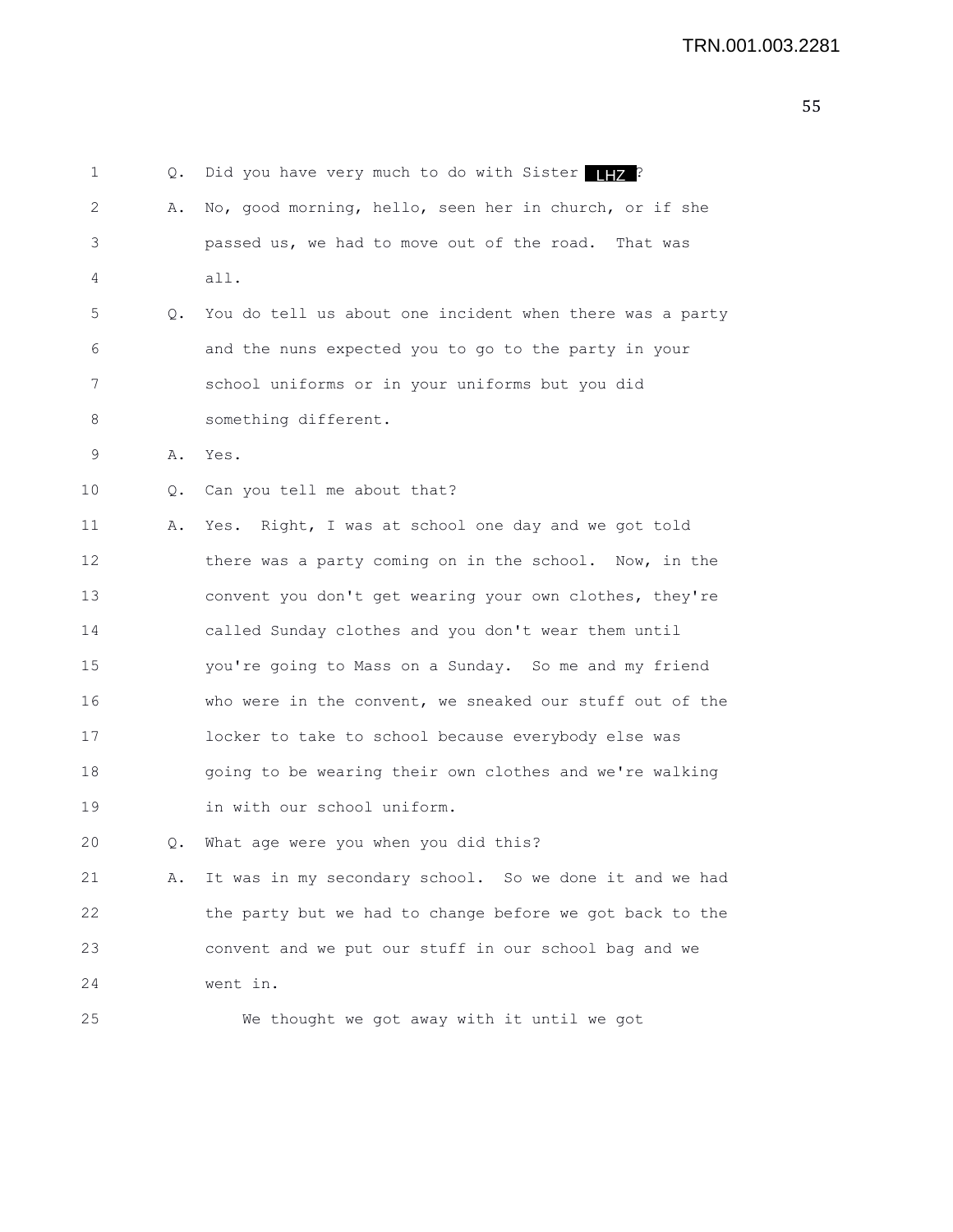| 1  |       | undressed and we managed to hang our stuff back up and   |
|----|-------|----------------------------------------------------------|
| 2  |       | it wasn't until the girls were to go down to the         |
| 3  |       | recreation room -- that was what they called it, that    |
| 4  |       | was where you played -- and they told us to stay back,   |
| 5  |       | me and the girl that was with us. We got some doing in   |
| 6  |       | there -- and the door was locked.                        |
| 7  | О.    | Who was involved in that?                                |
| 8  | Α.    | The staff -- Sister LGO and<br>who was<br>LGJ            |
| 9  |       | the staff.                                               |
| 10 | $Q$ . | What did they do to you?                                 |
| 11 | Α.    | The lockers -- we've all got individual lockers, the tin |
| 12 |       | lockers, you know the ones you use for football? Do you  |
| 13 |       | know what I mean? She started shouting why we took our   |
| 14 |       | clothes out. We tried to explain that everybody was      |
| 15 |       | wearing their own clothes and we wanted to be like them, |
| 16 |       | so we took them -- I said we put them back and she said, |
| 17 |       | you know you're not allowed -- you know, they're Sunday  |
| 18 |       | clothes, and all that. So the punishment was we didn't   |
| 19 |       | get sweets or anything, but the doing we got for taking  |
| 20 |       | them out and not asking.                                 |
| 21 | Q.    | Can you describe the doing for us?                       |
| 22 | Α.    | Yes, heads banged off the -- you know, the lockers.      |
| 23 |       | Kicked in the back. Kicked in the face. Kicked in the    |
| 24 |       | head. And we were screaming and they wouldn't stop.      |
| 25 | Q.    | And "they", to be clear, who are you talking?            |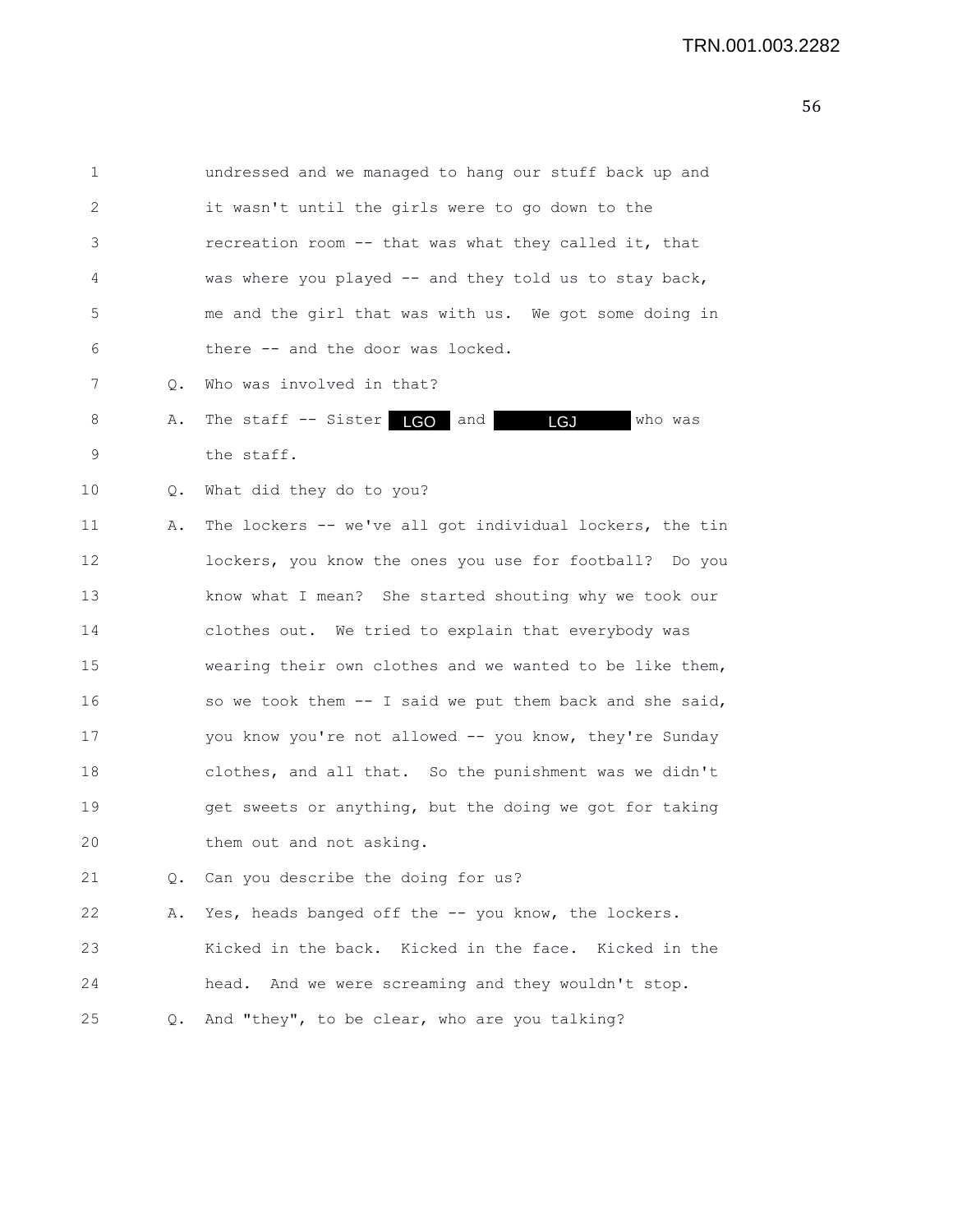1 A. The sister and the staff that was in our group. 2 Q. Were you injured because of this? 3 A. Uh-huh. We had bruises and that on your body and that, 4 and then we were -- told us to get up and they told us 5 to get up the stairs and go to your bed and that's what 6 we done. We just covered up in the covers and went to 7 sleep. 8 Q. You've been telling us about that particular beating 9 that involved Sister **LGO** and also a member of staff. 10 Were there any other beatings that you received? 11 A. I wouldn't actually say any other beatings like that, 12 but we would get checked and you could get a smack, but 13 not the doing for taking your clothes, not as bad as the 14 first one. Yes, you got maybe a skelp or you got 15 punished, never got sweets or something, but nothing as 16 bad as that first one we got for taking our clothes out. 17 Q. You do tell us about an incident -- and this is at 18 paragraph 133, I think -- when you saw something 19 happening to another young girl -- 20 A. Uh-huh. 21 Q. -- and this was at a mealtime. Can you tell us about 22 that incident and what happened? 23 A. We were all having our meal. Right? We were sitting 24 and we got, I think, our meal and the girl said 25 something about that she didn't want her meal or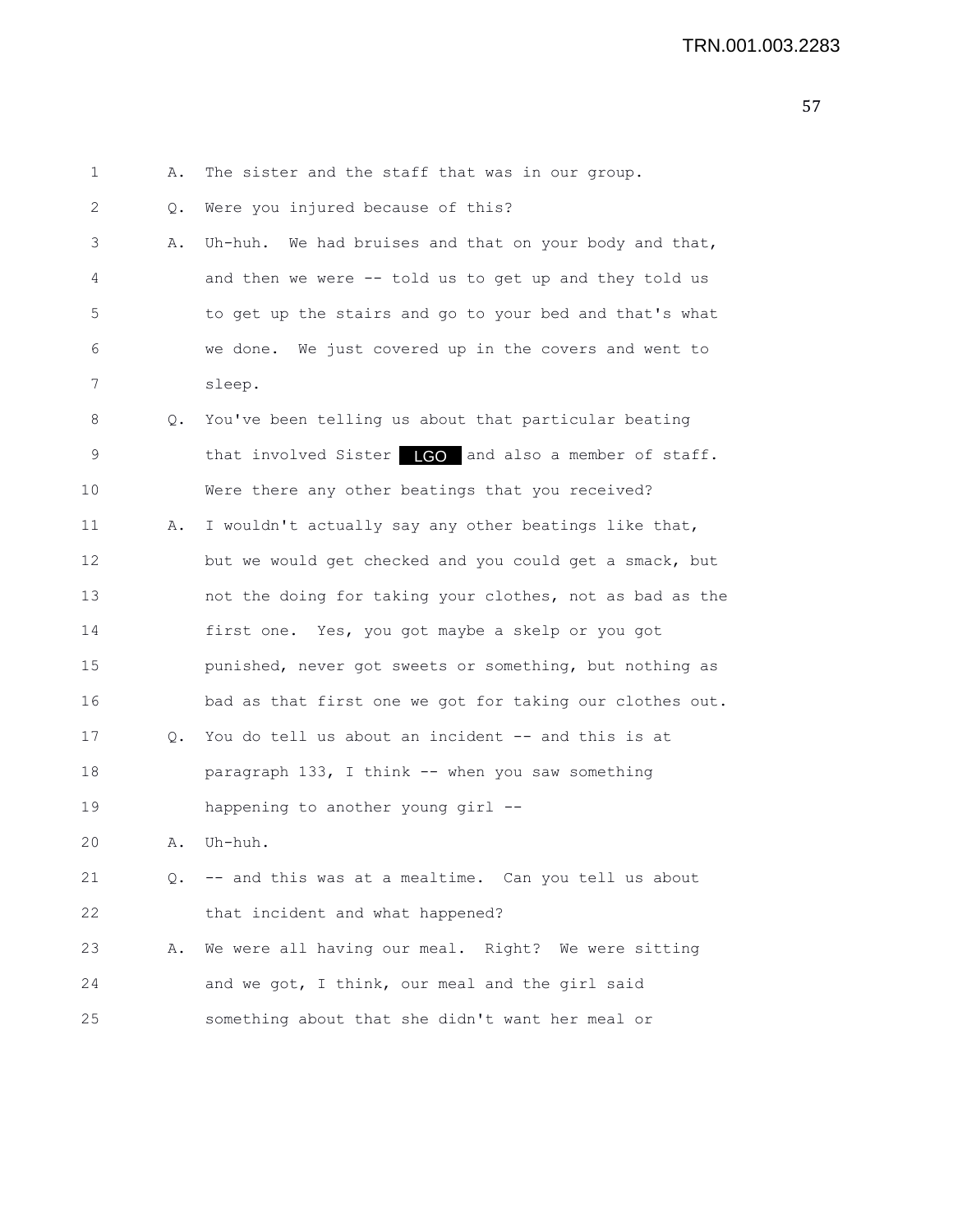| $\mathbf 1$       |    | something like that and the -- it was the staff I'm      |
|-------------------|----|----------------------------------------------------------|
| $\mathbf{2}$      |    | talking about at the moment. She said, yes, you will     |
| 3                 |    | eat it, or something like that. Before you knew it,      |
| 4                 |    | because she wouldn't take the meal and that, it ended up |
| 5                 |    | that they took her outside, outside the dining hall, and |
| 6                 |    | you could hear her screaming and that because she        |
| 7                 |    | refused her meal and all that -- she was screaming.      |
| 8                 | Q. | Who did she --                                           |
| 9                 | Α. | They came into us and said, "That will happen to anyone  |
| 10                |    | else that doesn't clear their plate", and the next       |
| 11                |    | minute the girl was put up the stairs and we didn't see  |
| $12 \overline{ }$ |    | her until we went up the stairs that night to go to bed. |
| 13                | Q. | Just to be clear about that: there was a young girl who  |
| 14                |    | was removed from the dining room?                        |
| 15                | Α. | Uh-huh.                                                  |
| 16                | Q. | Who removed her?                                         |
| 17                | Α. | The staff.                                               |
| 18                | Q. | $So$ --                                                  |
| 19                | Α. | <b>LGJ</b><br>The staff, $ $                             |
| 20                | Q. | Was the sister involved in this?                         |
| 21                | Α. | She came out after her -- she came out after her and     |
| 22                |    | then they threw them -- you could hear the two of        |
| 23                |    | them -- you could hear the girl screaming and you could  |
| 24                |    | hear them, what they were doing, they picked her up --   |
| 25                |    | we seen it for ourselves because we were coming out of   |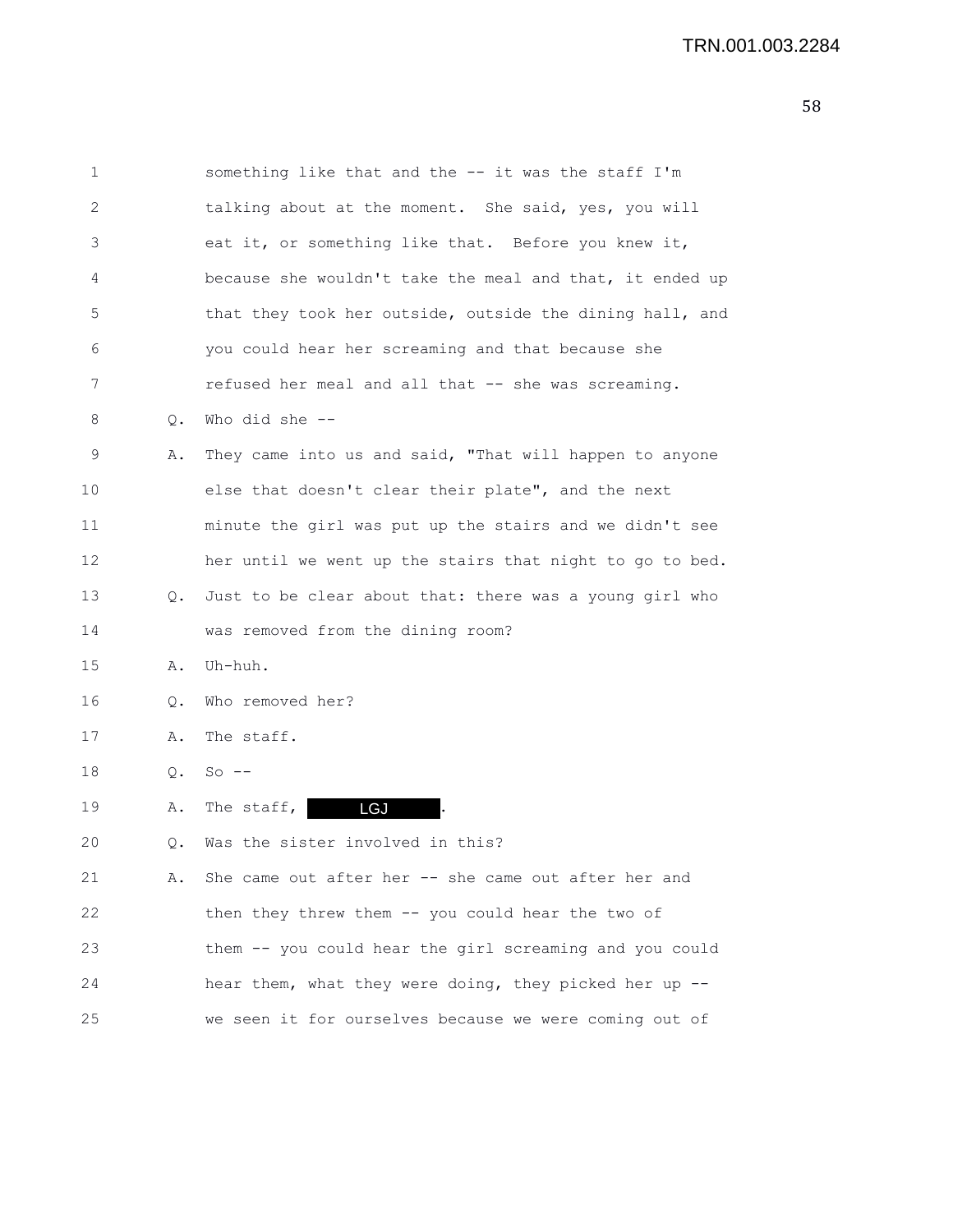| 1       |           | the dining room at that time because we were finished -- |
|---------|-----------|----------------------------------------------------------|
| 2       |           | and we were told to walk on, we couldn't say nothing,    |
| 3       |           | but she was screaming with the doing that they gave her  |
| 4       |           | -- when I say the beating that they gave her.            |
| 5       | $\circ$ . | Just to be clear, they have taken the girl from the      |
| 6       |           | dining hall outside the dining hall; is that right?      |
| 7       | Α.        | Uh-huh.                                                  |
| 8       | Q.        | Did you see what happened to her at some point in time   |
| 9       |           | after she'd been taken out of the dining room?           |
| $10 \,$ | Α.        | No, we heard the screams, we knew she was getting what   |
| 11      |           | we'd usually get anyway.                                 |
| 12      | Q.        | But at some point did you see what was going on?         |
| 13      | Α.        | We didn't see the doing; we heard the screaming, but we  |
| 14      |           | knew she got a doing -- well, she got beat up. You know  |
| 15      |           | what I mean?                                             |
| 16      | Q.        | Did you try and intervene at any point?                  |
| 17      | Α.        | We weren't allowed to intervene. We were asked to carry  |
| 18      |           | on as if we didn't see it.                               |
| 19      | Q.        | Did something happen to you at this time?                |
| 20      | Α.        | Pardon?                                                  |
| 21      | Q.        | Did something happen to you? Because you do tell us      |
| 22      |           | about an incident when you were in your room and you put |
| 23      |           | all the taps on.                                         |
| 24      | Α.        | Uh-huh. That was because -- see, the clothes that we     |
| 25      |           | had, the stuff we took into school, we were punished and |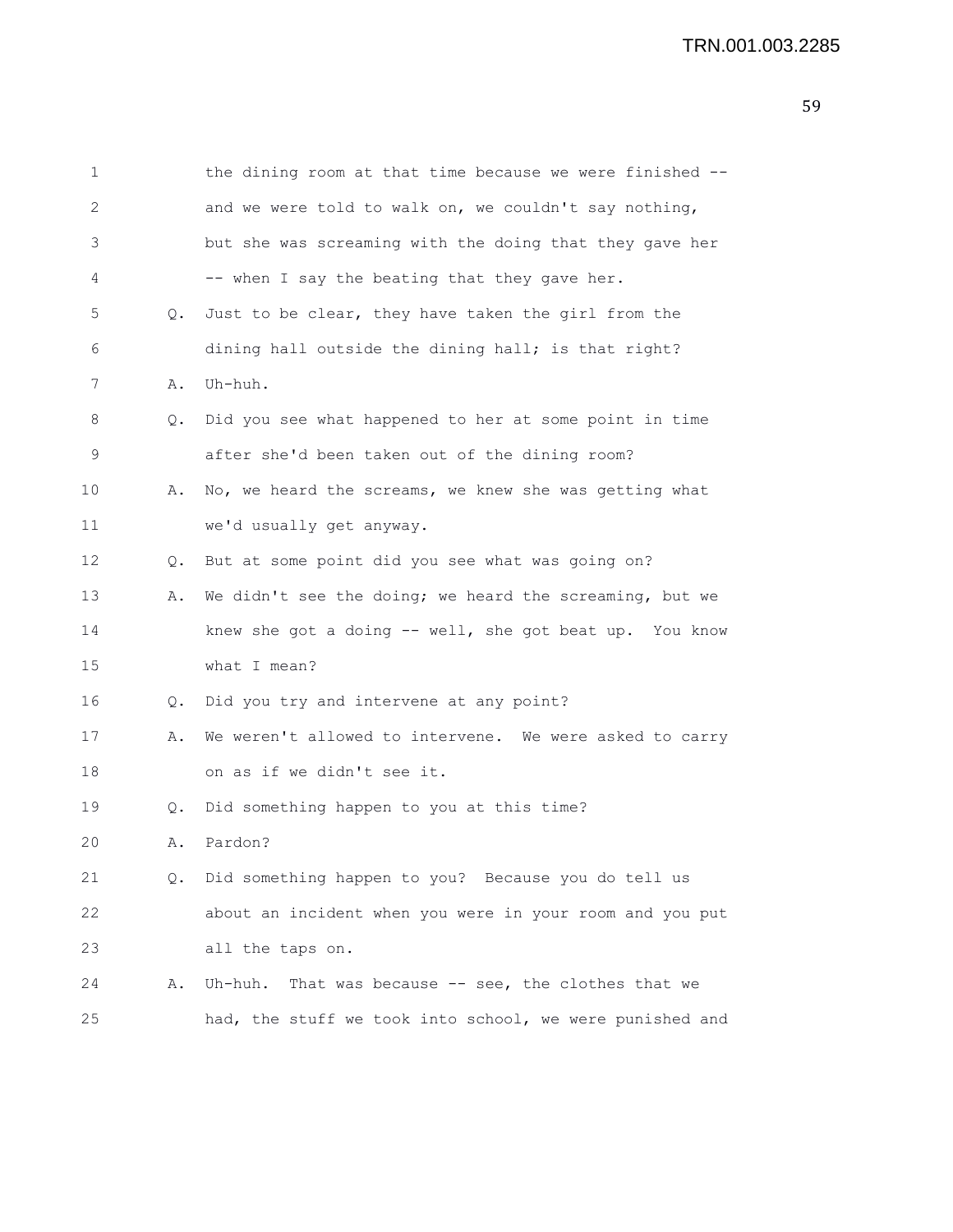| 1  | there was a party going on and we didn't get allowed to    |
|----|------------------------------------------------------------|
| 2  | go and we were told to go up the stairs. So in the room    |
| 3  | where we stayed, there were bedrooms off one another.      |
| 4  | So because I wasn't allowed to --                          |
| 5  | LADY SMITH: Anne Marie, just lift the microphone a little  |
| 6  | bit.                                                       |
| 7  | Α.<br>Sorry.                                               |
| 8  | LADY SMITH: It's okay, it's all right. I don't imagine you |
| 9  | speak into a microphone every day in your normal life.     |
| 10 | Sorry.<br>Α.                                               |
| 11 | Because we were getting sent up and we couldn't get        |
| 12 | to the thing, the people who came to sing for us and       |
| 13 | that -- so I put on the taps and soaked all their          |
| 14 | bedrooms. I'm not boasting about it, but at that time I    |
| 15 | soaked all the bedrooms, their beds were all soaked, the   |
| 16 | floor was up to here in water (indicating) and then the    |
| 17 | sister came into us and she was stepping over the water    |
| 18 | and she went, "Who done that?" and I said, "Me", and I     |
| 19 | got one doing then as well. I was made to clean up all     |
| 20 | the water, strip the beds, take the stuff down to the      |
| 21 | laundry, come back up, polish the floors and make all      |
| 22 | The next day I was made to wash all the<br>the beds.       |
| 23 | sheets and everything that I had done.                     |
| 24 | You say you got a doing.<br>MR MacAULAY:                   |
| 25 | Yes, Sister<br>LGO done that.<br>Α.                        |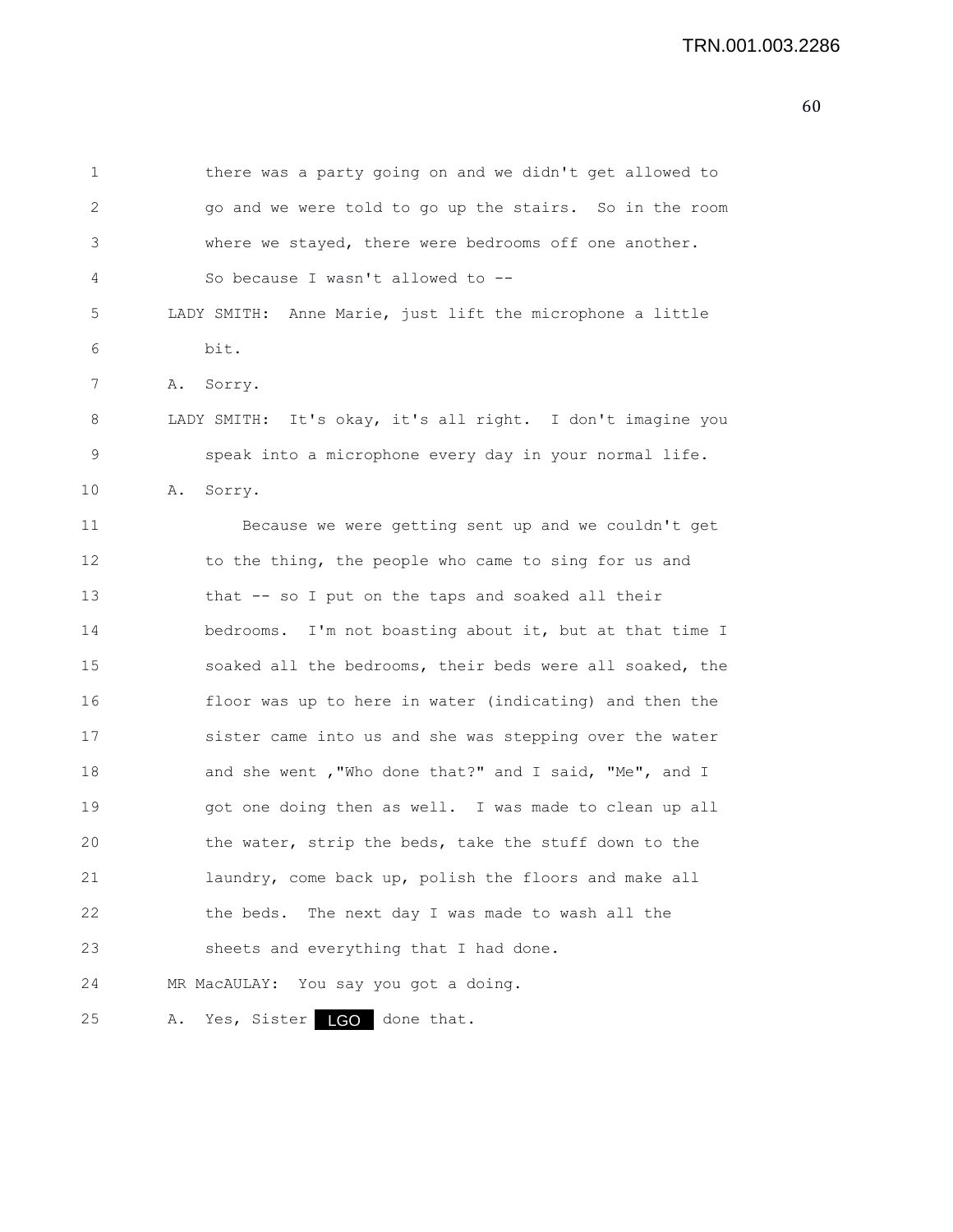1 Q. What did she do to on you that occasion? 2 A. Just dragged us by the hair and started punching -- and 3 those shoes that they wear with the steel things, that 4 was going right into my back and into my face. 5 Q. You also tell us about an incident that involved the 6 fire escape and another girl. 7 A. I know what you're talking about. She was in 8 Sister **IIZ** s group to start off with. We still knew 9 girls, although they weren't in our group, but that wee 10 9irl was in Sister 17 's group. We were allowed to 11 play because the garden was for everybody, so we got to 12 know all the other girls. I can't just remember her 13 name. We used to play with her. I can't remember 14 exactly what she done, but she got told to get off 15 the -- come in from the playground, she wasn't to play. 16 Q. Do you know who told her that? 17 A. That would be Sister  $\frac{1}{2}$  because she was in her group. 18 Although we were out in the one playground, we were at 19 this side and the other group was at that side, but we 20 got allowed to play with one another. What happened 21 was, she was taken in and it was -- I can't just 22 **remember the staff, it was wee Sister IHZ** but I knew 23 my own ... She had taken her up the stairs and had hit 24 her and battered her and told her to go to her bed. 25 We were still out playing -- but how the fire escape was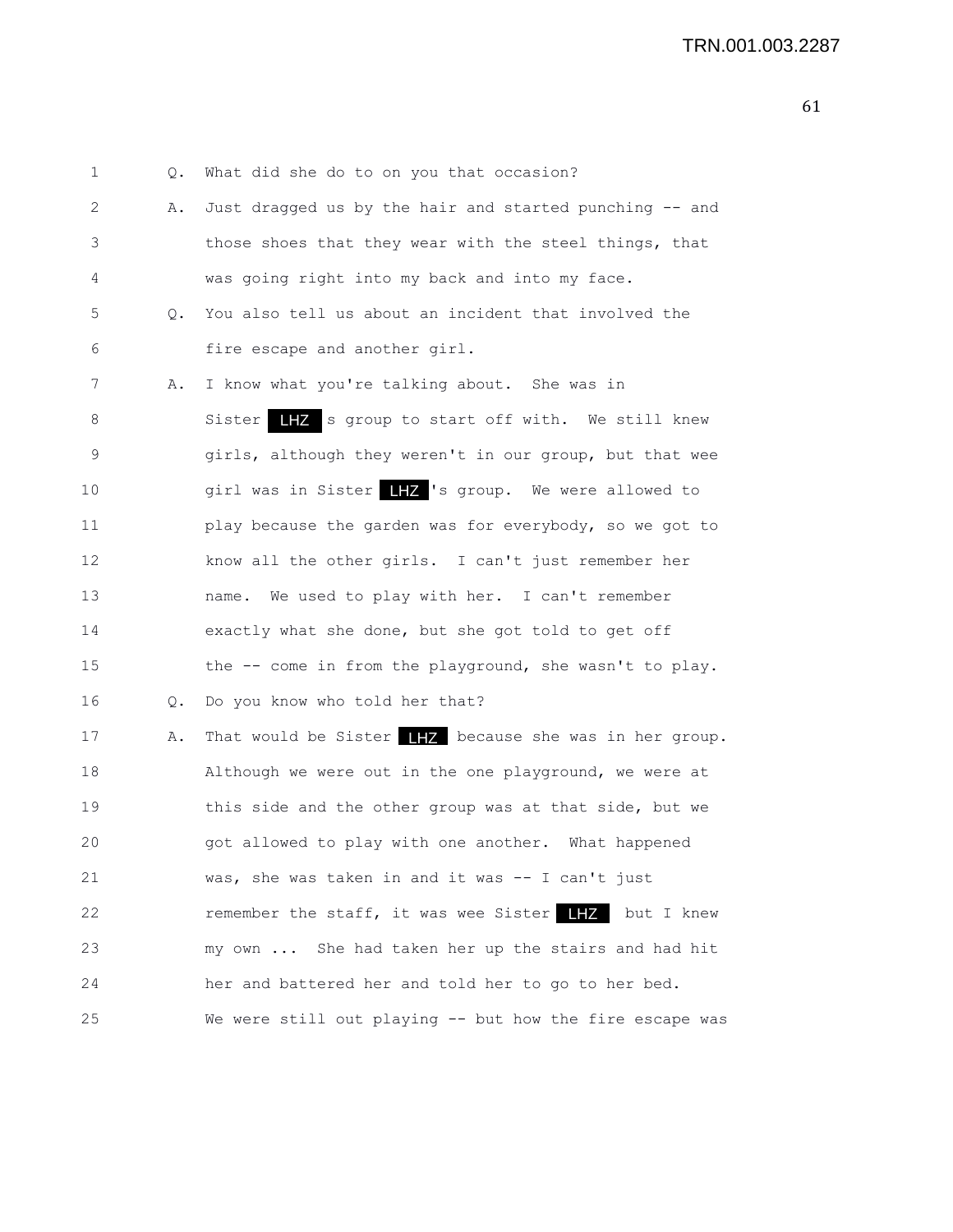| 1  |           | open -- because there were never any doors left open in  |
|----|-----------|----------------------------------------------------------|
| 2  |           | case we ran away, but somehow the fire escape was        |
| 3  |           | opened. She must have took too much of a beating         |
| 4  |           | because she went up to the top of the fire escape and    |
| 5  |           | threw herself out in front of the building. We were all  |
| 6  |           | locked up for that because the police and all that had   |
| 7  |           | to come.                                                 |
| 8  | Q.        | From what height, what level would that be? What floor?  |
| 9  | Α.        | The floor, did you say?                                  |
| 10 | Q.        | Yes, is it first, second, third floor, can you tell me?  |
| 11 | Α.        | The bedrooms are all on the one level if you get what    |
| 12 |           | I mean. I wouldn't be able to tell you how high. But     |
| 13 |           | the building where the fire escape is, Nazareth House,   |
| 14 |           | that is a big building. That's where she came right      |
| 15 |           | down to the bottom. We weren't allowed to see it. We     |
| 16 |           | seen the police and we got locked up because we weren't  |
| 17 |           | to thingummy. We just knew a body was there and it was   |
| 18 |           | going to the thingummy, she was getting buried and that. |
| 19 | Q.        | Sorry?                                                   |
| 20 | Α.        | When her body got thingummied and they done the          |
| 21 |           | post-mortem and that, it came back to the convent for    |
| 22 |           | them to bury her.                                        |
| 23 | $\circ$ . | She was killed when she came off the fire escape?        |
| 24 | Α.        | Oh aye. She was only a young girl, say, 10, 11, or       |
| 25 |           | something.                                               |
|    |           |                                                          |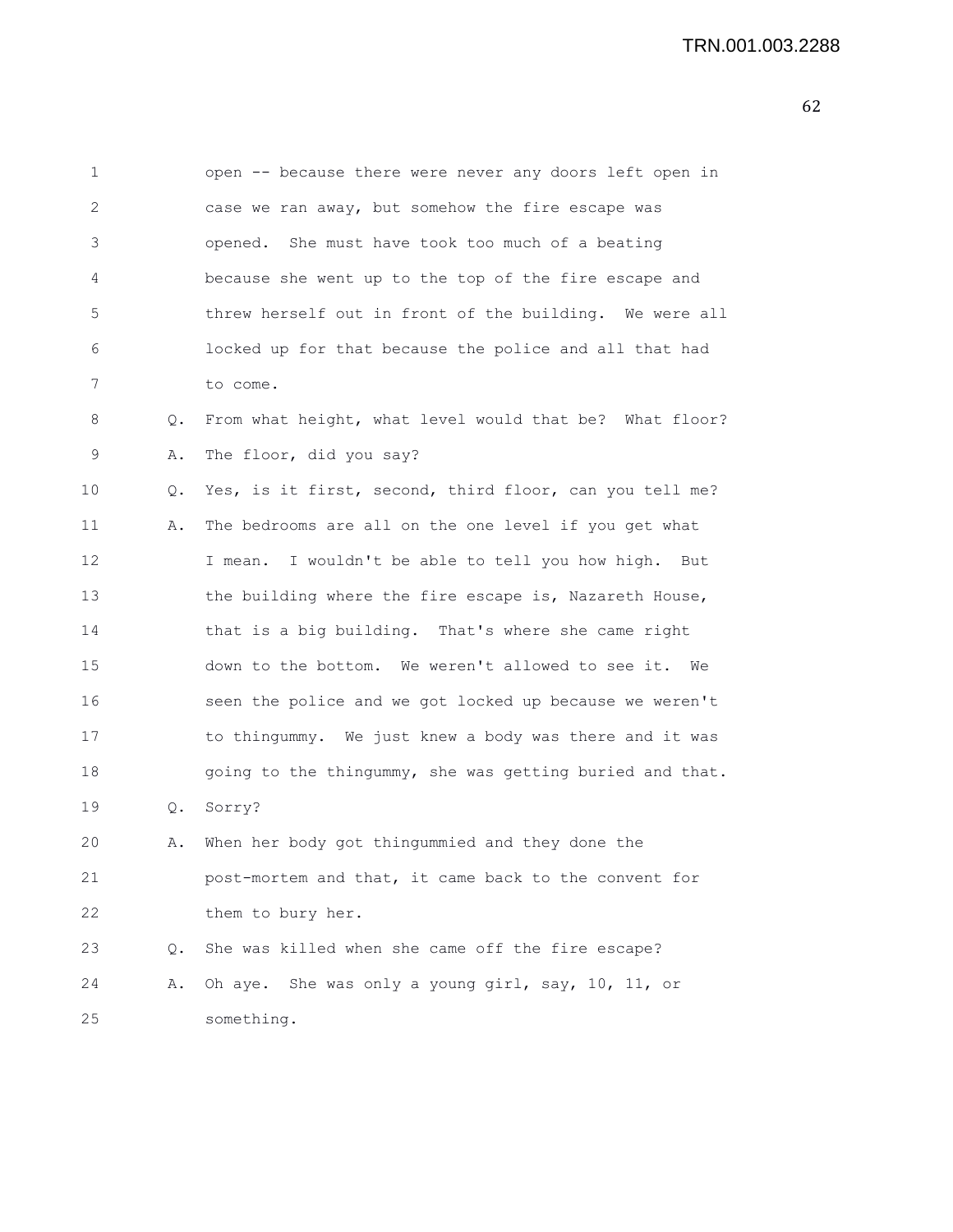| 1  | Q. | I think what you've told us is she wasn't in your group. |
|----|----|----------------------------------------------------------|
| 2  | Α. | No, she wasn't in my group.                              |
| 3  | Q. | You've told us about some of the punishments that you    |
| 4  |    | yourself received, particularly some physical            |
| 5  |    | punishments. Would you also be deprived of things like   |
| 6  |    | pocket money and so on if it was seen that you had       |
| 7  |    | misbehaved?                                              |
| 8  | Α. | We never got pocket money. I didn't know what pocket     |
| 9  |    | money was when we were in there.                         |
| 10 |    | Q. Can you look at this document for me? This is         |
| 11 |    | NAZ.001.001.1973 and it will come on the screen.         |
| 12 |    | Can we focus in a little bit so we can read -- not       |
| 13 |    | you, we'll get the camera to do this, hopefully. This    |
| 14 |    | is described as the "Nazareth House Kilmarnock           |
| 15 |    | punishment book, 1966 to 1980". Indeed, you can see it   |
| 16 |    | begins in January 1966. I know you haven't seen this     |
| 17 |    | before, but that's what it's said to be. If we turn to   |
| 18 |    | the next page, 1974, if we can focus on 22 May. I can    |
| 19 |    | tell you, Anne Marie, although it is blanked out, for    |
| 20 |    | 22 May 1966, the bit that's blanked out is:              |
| 21 |    | "Anne Carr. Kept in from film in town for showing        |
| 22 |    | aggression in school."                                   |
| 23 |    | So you can see you have been deprived of a film.         |
| 24 |    | You may not remember that, but do you see that's been    |
| 25 |    | written in the punishment book?                          |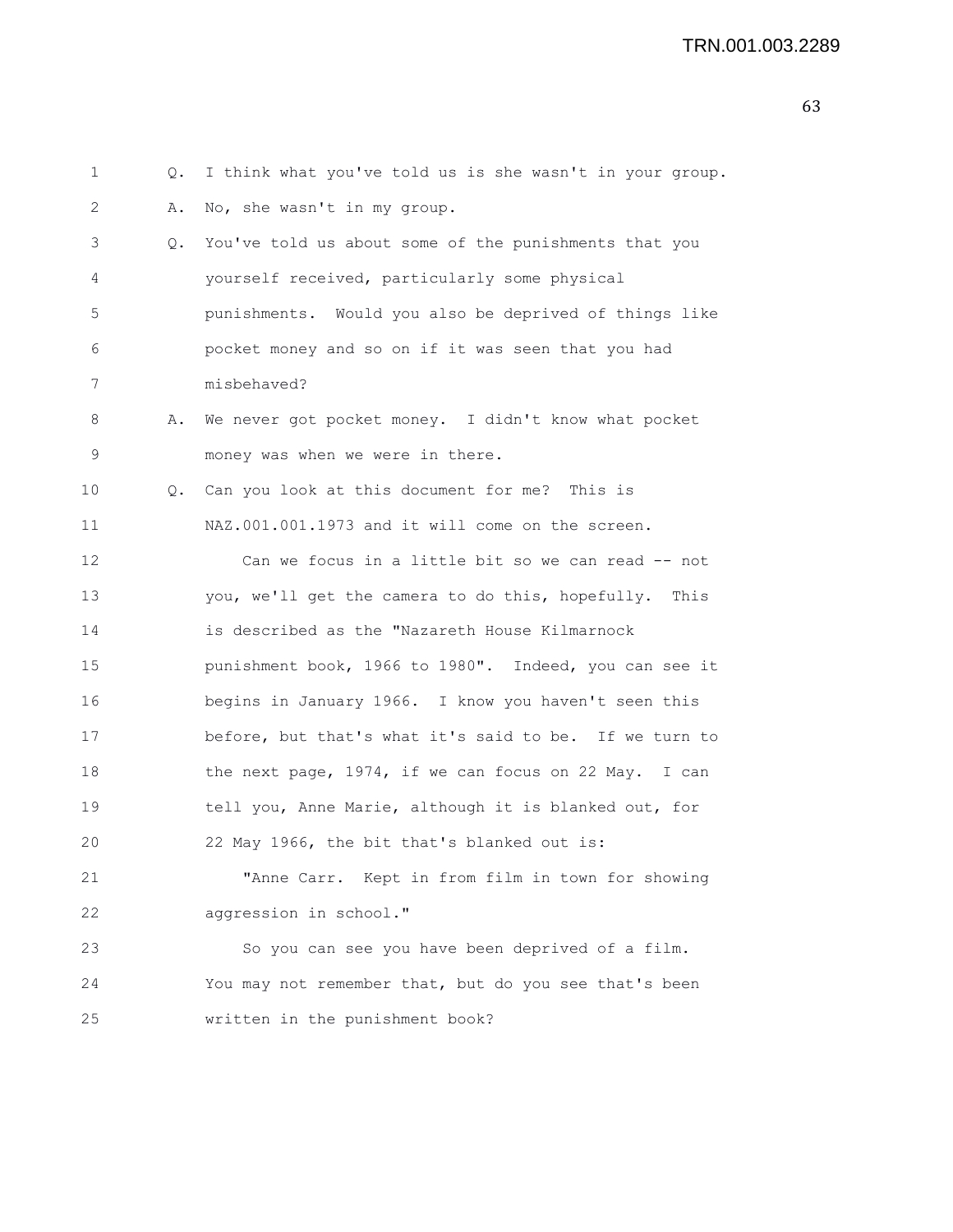| 1  | Α. | Has that been written in the punishment book?            |
|----|----|----------------------------------------------------------|
| 2  | Q. | That seems to have been something that happened to you.  |
| 3  | Α. | You're talking about something when I was in school?     |
| 4  | Q. | All I'm saying is it appears that one punishment you got |
| 5  |    | at one time was not being allowed to see a film.         |
| 6  | Α. | That's correct, aye.                                     |
| 7  | Q. | If we move down to the next entry, 21 June, we then see  |
| 8  |    | there's quite a gap actually in the punishment book      |
| 9  |    | between that and the next entry of 7 October.<br>Then    |
| 10 |    | if we move to 6 November, there's two names blanked out. |
| 11 |    | We'll leave the first name, but it says:                 |
| 12 |    | "[The first name] and Anne Carr deprived of pocket       |
| 13 |    | money."                                                  |
| 14 |    | Do you say that never happened?                          |
| 15 | Α. | I never knew we got pocket money.                        |
| 16 | Q. | Very well. Let's move on then, Anne Marie, to when you   |
| 17 |    | left Nazareth House.                                     |
| 18 | Α. | Right.                                                   |
| 19 | Q. | I've already taken from you that that happened on        |
| 20 |    | 1967 when you were aged about 14. At that time           |
| 21 |    | did you go back to live with your mother?                |
| 22 | Α. | Well, as I told youse before, my mum was taking babies   |
| 23 |    | in, got foster parents for the nuns. When she was doing  |
| 24 |    | that,                                                    |
| 25 |    | SO                                                       |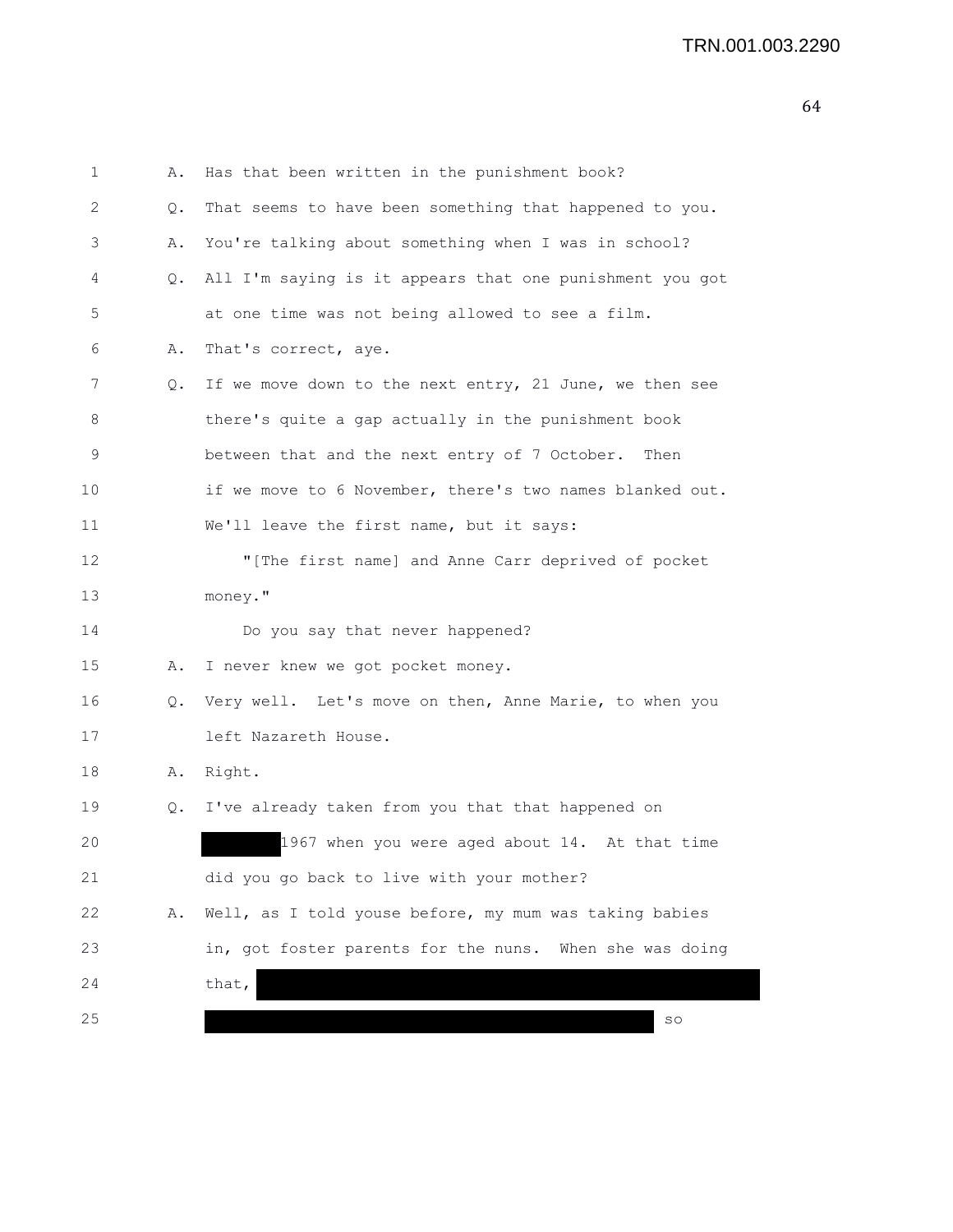| 1  |    | I couldn't tell you<br>to be                             |
|----|----|----------------------------------------------------------|
| 2  |    | honest with you.                                         |
| 3  | Q. | But I think you thought before that you were about 14.   |
| 4  | Α. | Something like that, aye.                                |
| 5  | Q. | It would appear that you spent a little time at          |
| 6  |    | St Euphrasia's in Bishopton; is that right?              |
| 7  | Α. | Uh-huh.                                                  |
| 8  | Q. | Do you know, can you remember how long you might have    |
| 9  |    | been at St Euphrasia's?                                  |
| 10 | Α. | I would actually say a year, maybe a year and            |
| 11 |    | ten months; I could be wrong.                            |
| 12 | Q. | Let's look briefly at your life after care because       |
| 13 |    | I think we have touched on some of this before.          |
| 14 |    | At paragraphs 149 to 151, you provide us with some       |
| 15 |    | personal details and in particular that you got married  |
| 16 |    | and so on.                                               |
| 17 | Α. | Uh-huh.                                                  |
| 18 | Q. | You then -- at paragraphs 152 through to 161, you tell   |
| 19 |    | us about the birth of your brother and we looked at that |
| 20 |    | last time you were there.                                |
| 21 |    | In the final part of your statement, Anne Marie, you     |
| 22 |    | discuss the impact of having been in care has had on     |
| 23 |    | you -- and of course we're looking at care not just in   |
| 24 |    | Nazareth House but also in Smyllum -- and you've         |
| 25 |    | provided us with your evidence on that. I think one of   |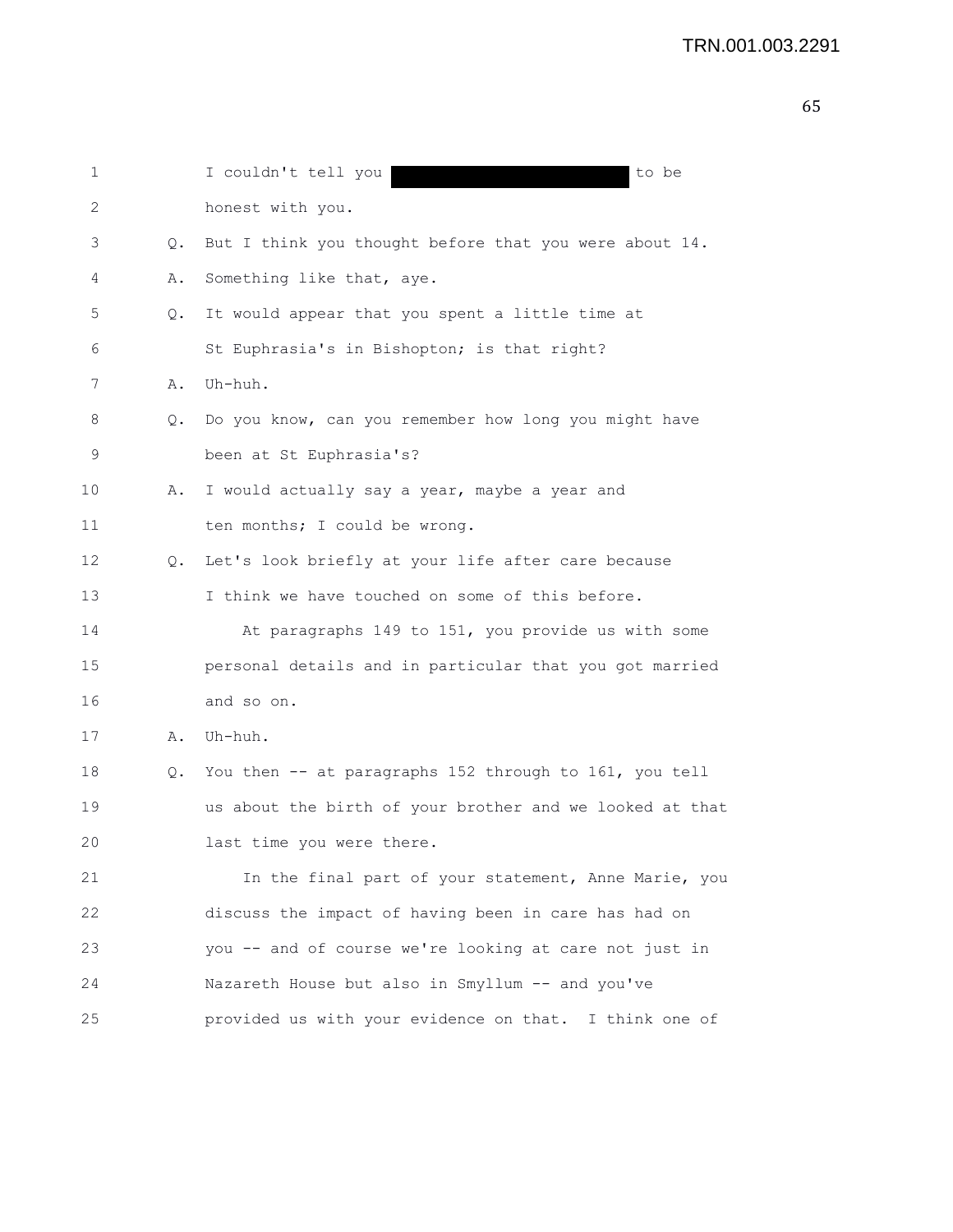```
1 the things you do say is that you feel that one of the
2 consequences of being in care is you've been strict with
3 your own children.
4 A. I was strict, yes.
5 Q. Do you relate that to your time in care?
6 A. No, I think that I related that -- was because it
7 didn't -- well, it did in a way -- do harm to me. But I
8 -- in another sense, if it wasn't for getting taught
9 those things and ... I wouldn't have been able to teach
10 my children what I taught them and they never got taken
11 into care, so there's a good bit and there's also a bad
12 bit. Do you know what I mean?
13 Q. You do tell us towards the end of your statement,
14 Anne Marie, that:
15 "The best way to avoid children being abused is to
16 make sure better people are employed and places are not
17 run by nuns."
18 A. That's correct.
19 Q. That's your --
20 A. Yes, I did say that.
21 Q. You also say that:
22 "I want people who have suffered abuse and the
23 people who have died to get justice. I want the truth
24 to come out. We can't all be lying. We need to be
25 believed."
```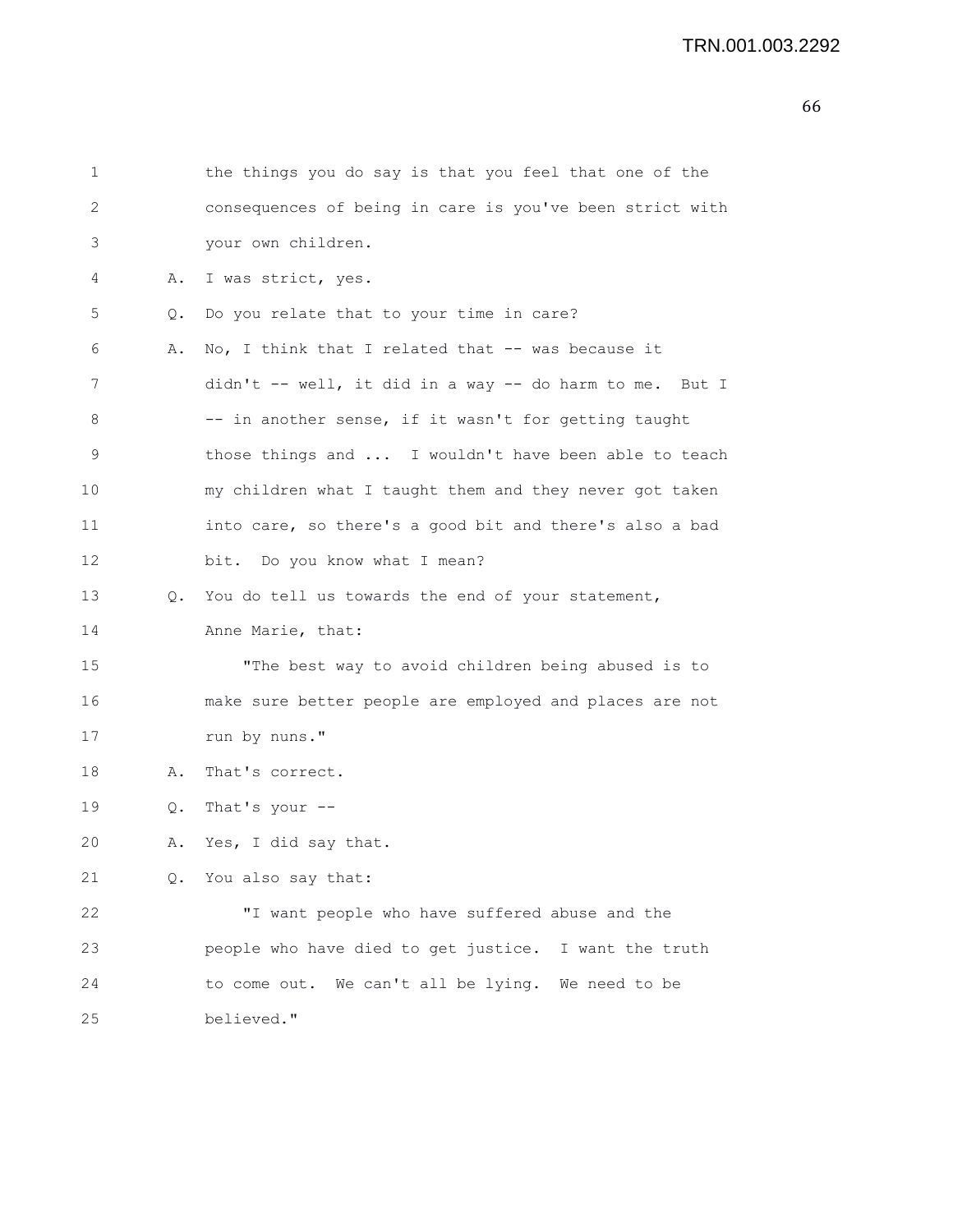1 A. That's right. 2 Q. Is that your position? 3 A. That's right, uh-huh. 4 Q. You want to be believed? 5 A. Uh-huh. 6 LADY SMITH: Anne Marie, why do you think these places 7 should not be run by nuns? 8 A. Right. Lady Smith, although I was in these places, 9 there were other convents that I've never been in before 10 I went in, reading up on them and finding out about it, 11 because of what's going on now here, if they were so 12 bad, why did they take the habit for God and do it to 13 babies, small children? So I don't believe that if 14 they're there and needing a job, they have to do 15 something else and not take in kids because we seen 16 quite a bit when I was young and right up until I came 17 to thingummy. So that's the reason why I said don't put 18 nuns back in with children. 19 Maybe put them in with elderly people, but even at 20 that, they might do the same there. 21 LADY SMITH: Thank you. 22 MR MacAULAY: Thank you, Anne Marie. That's all the 23 questions I have for you today. Thank you for coming 24 back to give further evidence to the inquiry. 25 I have asked all the questions I want to ask and all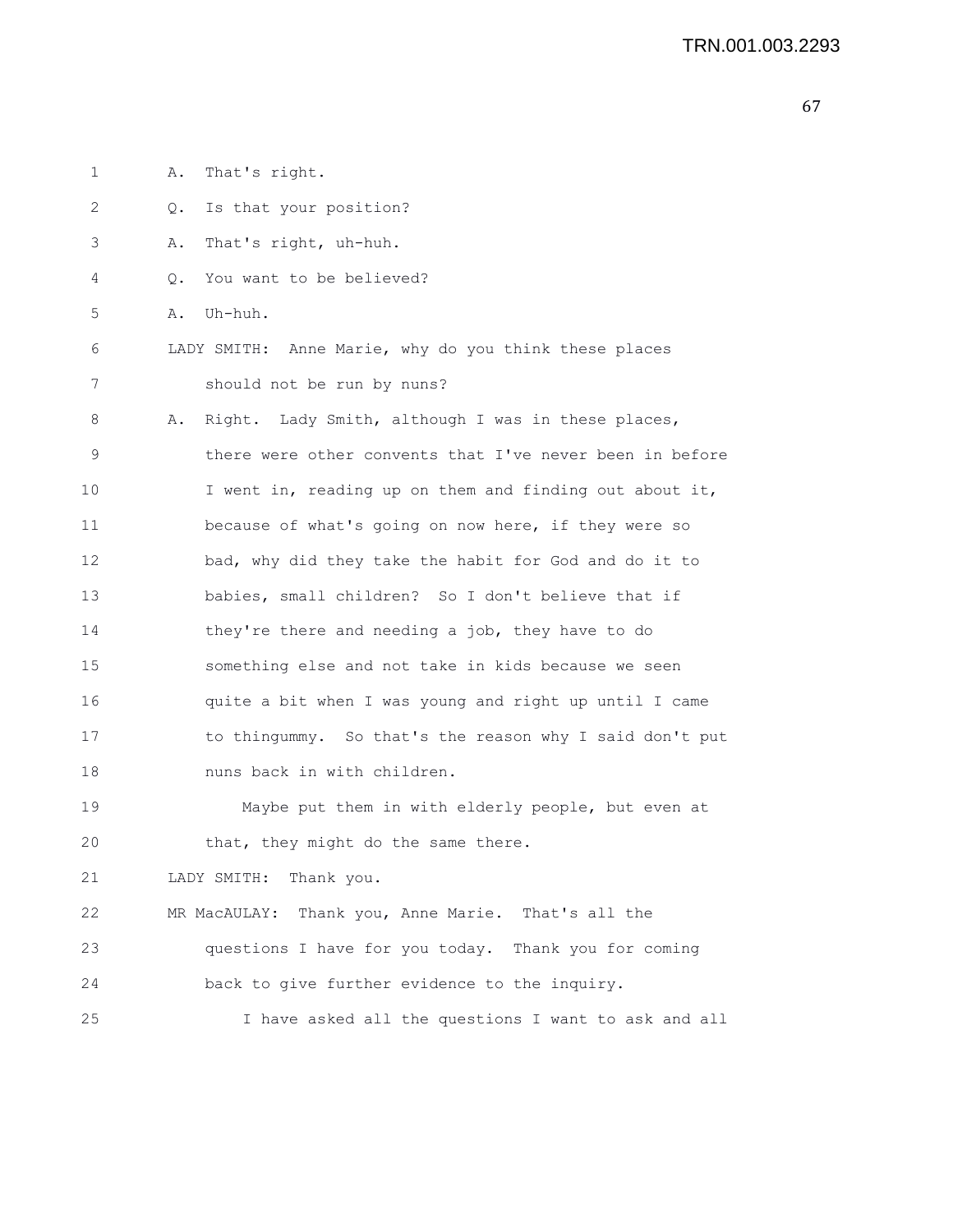1 the questions that I have been asked to ask. 2 A. Thank you very much. 3 LADY SMITH: Are there any outstanding applications for 4 questions of this witness? 5 Anne Marie, those are all the questions we have for 6 you. Can I echo what Mr MacAulay's just said and 7 thank you for coming back again to speak to the inquiry. 8 We've moved on to a separate case study from the one 9 we were doing in January. It has been very helpful to 10 hear your evidence and I'm now able to let you go. 11 A. Thank you very much. 12 (The witness withdrew) 13 LADY SMITH: Mr MacAulay. 14 MR MacAULAY: That completes the oral evidence for today. 15 We can now move on to have two read-ins: one is perhaps 16 20 minutes or so, the other one is very short, and that 17 will complete the evidence for today, my Lady. 18 LADY SMITH: Very well. Good. Thank you. 19 Witness statement of "SARAH" (read) 20 MS RATTRAY: This applicant wishes to remain anonymous and 21 use the pseudonym "Sarah". She's unable to attend to 22 give evidence today due to ill health. Her statement 23 can be found at WIT.001.001.4401: 24 "My name is Sarah. I was born in 1959. My contact 25 details are known to the inquiry."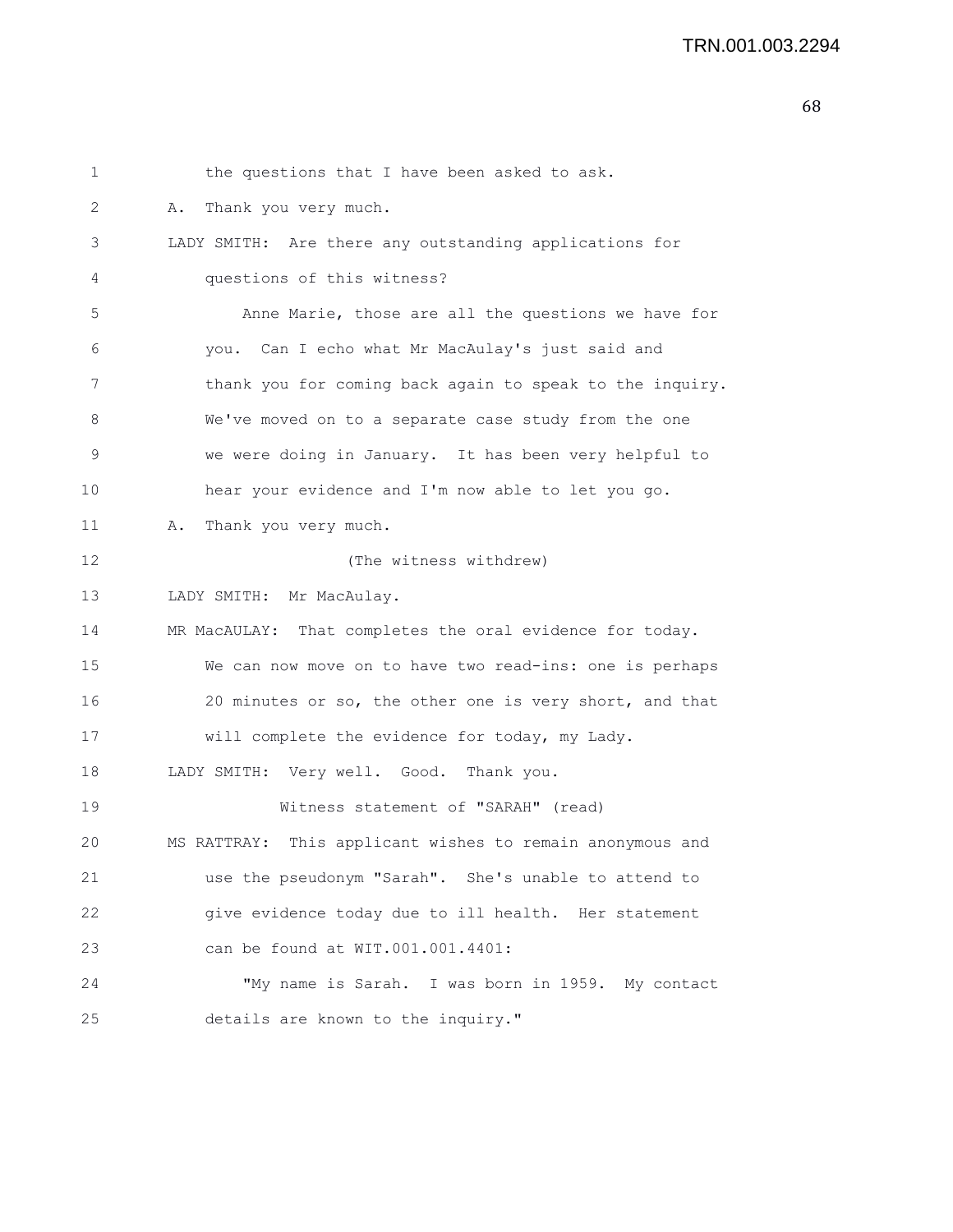1 At paragraphs 2 to 10 she speaks about her family 2 life in Paisley with her parents and five older and five 3 younger siblings. She entered Nazareth House Kilmarnock 4 when her mother became ill. Sarah does not mention the 5 date or her age at that time. The admission records of 6 Nazareth House have a date in 1967 when Sarah would have 7 been 8 years old.

8 Turning now to paragraph 11 at page 4403:

9 "I can't remember my first day at Nazareth House, 10 but it was like an old hospital with square windows. It 11 had gravel at the front, a fence round it, and a long 12 avenue surrounded by trees. At the back, there was 13 grass and trees which were separated from fields by 14 a wall. Nazareth House must have been on the edge of 15 the town because there were fields nearby. The fields 16 went off into yonder.

17 "It was built on three levels. I think the bottom 18 floor was where the nuns had their quarters, then you 19 went up the stairs to the living room, playroom, kitchen 20 and bathrooms for the children. The bedrooms were up 21 the stairs on the top level.

22 "There were at least 20 children there, maybe 30. 23 It was boys and girls. My sister came in for a while. 24 She was 15 when she was there. Other than my sister, 25 I think it was all little children at Nazareth House.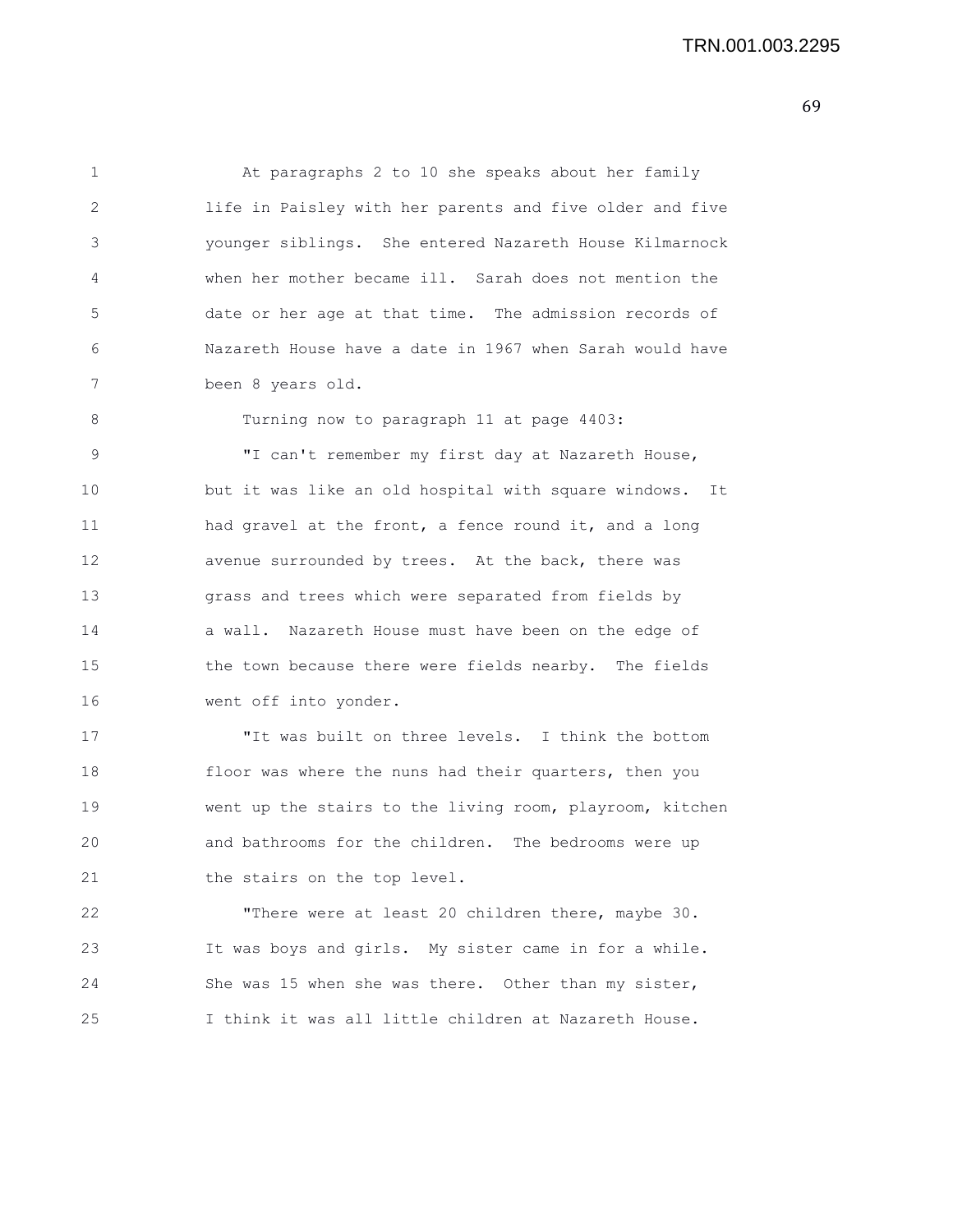1 The nuns usually called us by our surnames. 2 "A Mother Superior ran the home. I think I saw her 3 when I came in, but I never saw her again. When we went 4 in, we were told the rules. They told us we had to do 5 our chores, about lights out, and being up at a certain 6 time, to eat what we were given and be thankful, things 7 like that. It was staffed by nuns. I think priests 8 came in as well, but just for chapel. 9 "I remember two nuns at Nazareth House. 10 Sister LGO was fat. She had a big waist with 11 a crucifix tied around it. Sister **IIZ** was tall and 12 skinny. She also had the rope tied round her waist with 13 the cross on it. 14 "There were dormitories with spring beds, metal beds 15 like you get in a hospital. The number of beds depended 16 upon the size of the room. I think one dormitory had 12

17 beds, one had six and one had four. I think there were 18 six children in my dorm. There was a room upstairs 19 where one of the nuns would sleep to keep an eye on us. 20 Bedtime was set at 7 o'clock. Lights out was at 21 9 o'clock, even for my sister who was 15. We were told 22 to say our prayers and ask God for mercy, but we were 23 left to say our own prayers.

24 "In the morning, we were woken by a bell at 25 7 o'clock. We got up and dressed, got washed and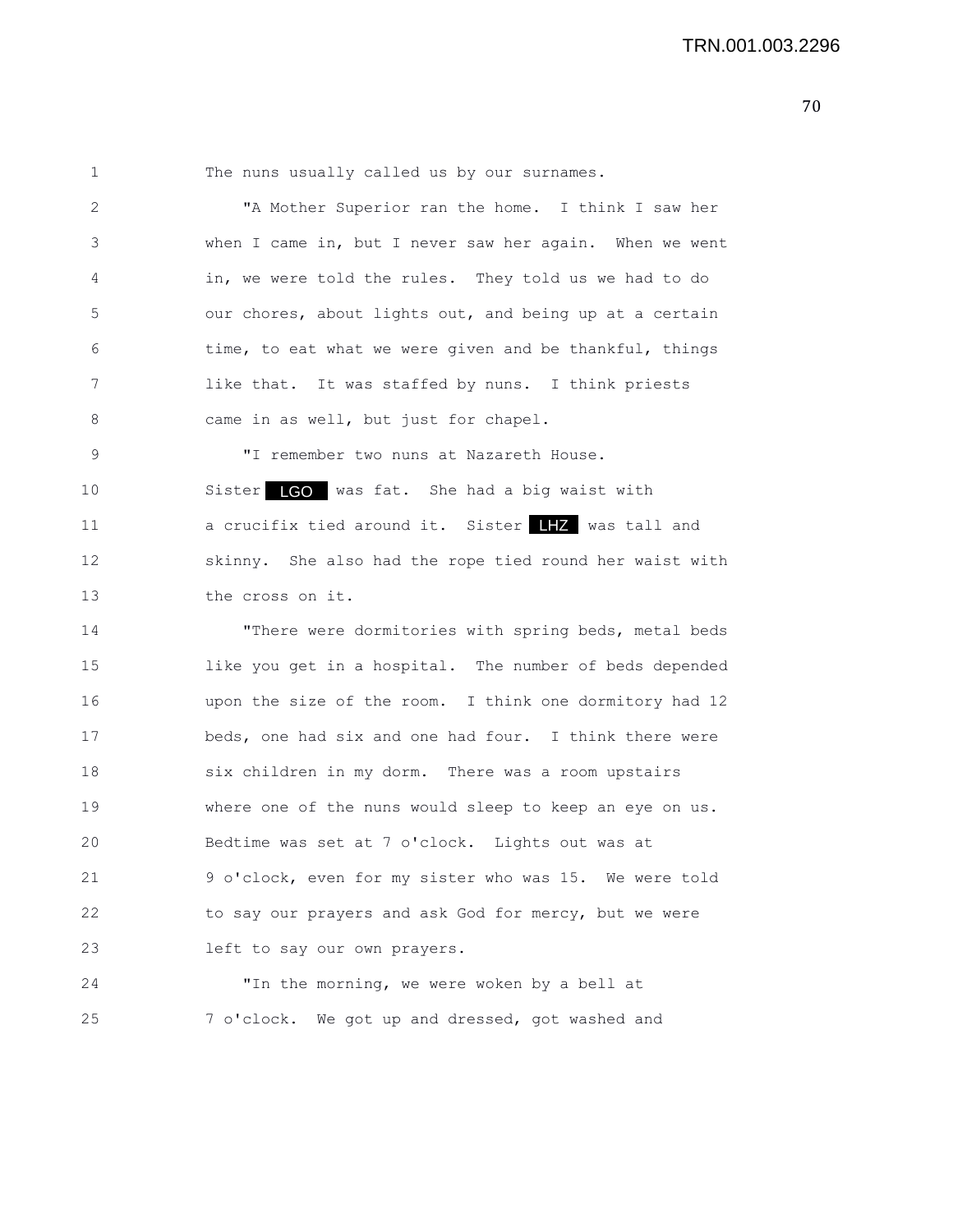1 brushed our teeth. We stood in a line when we were 2 ready to be checked by Sister LGO. If we hadn't 3 washed, we would be whacked.

4 "We would go down for breakfast and say prayers 5 at the table. I don't remember going to school in 6 Kilmarnock. We never left the place so we must have 7 been schooled in the convent.

8 "We all ate our meals together in the dining hall. 9 Breakfast was porridge and sometimes cereal. Lunch was 10 watery soup. I remember getting a lot of potatoes at 11 dinner time. We got chips now and again as a treat. 12 They'd make big pots of stew and mince. At mealtimes, 13 the nuns would walk round the tables with their hands on 14 their hips. Nobody talked, it was completely silent.

15 "After every meal we had to wash the dishes. Three 16 girls would be allocated to the washing and three to the 17 drying and putting away. The boys did the lifting. My 18 little brother had to lift heavy churns of milk, even 19 though he was small.

20 "There were lockers next to sinks but I didn't have 21 any possessions of my own. I don't know what the 22 lockers were used for.

23 "There was carbolic soap to wash yourself with. 24 There was a separate room for showers and a curtain 25 separating the showers. We showered two or three times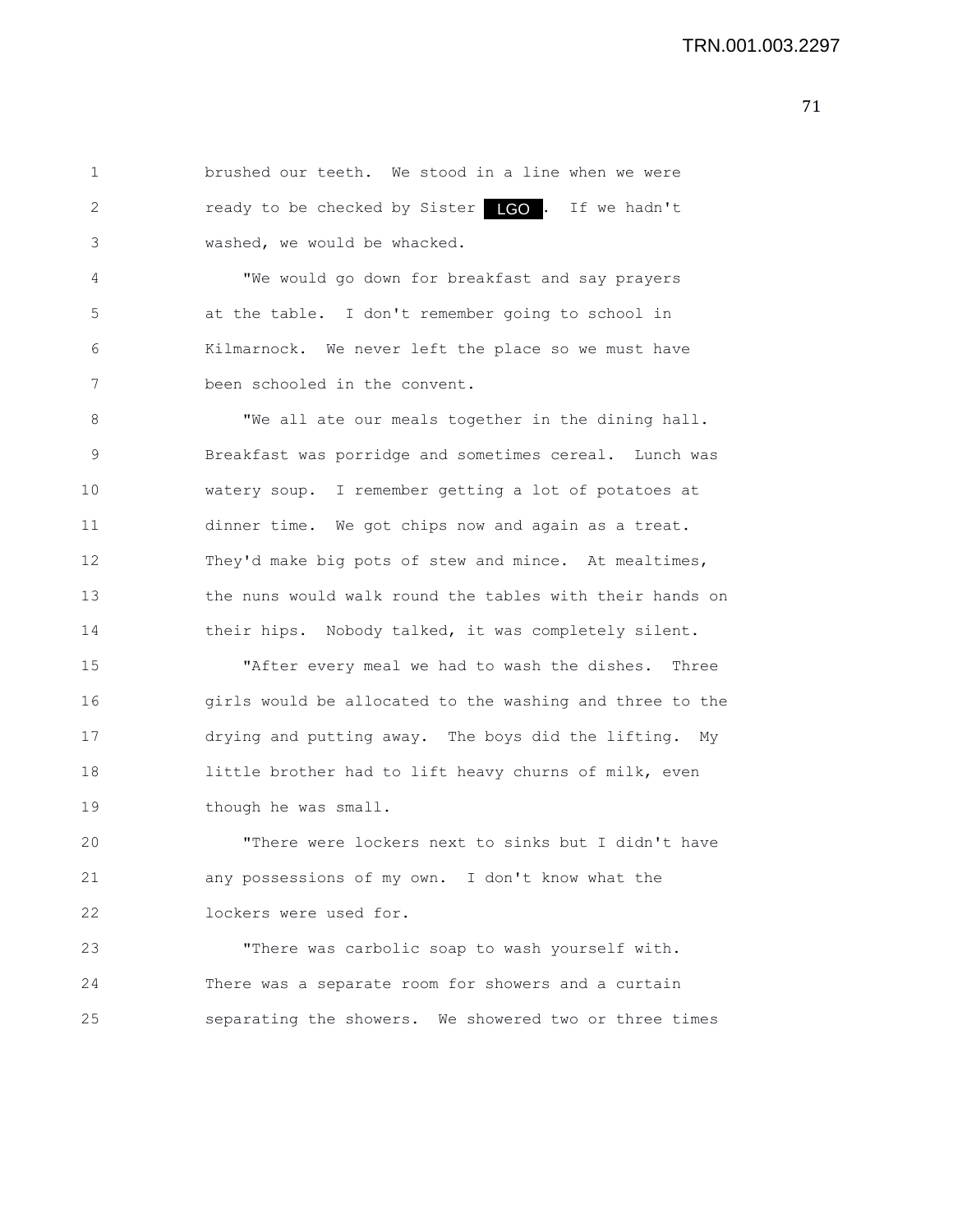|  |                     |  | a week, unless we wetted bet. Children who peed got |  |  |
|--|---------------------|--|-----------------------------------------------------|--|--|
|  | a shower every dav. |  |                                                     |  |  |

3 "There was a lounge downstairs for visitors and 4 a playroom with a telly. After dinner, we watch TV for 5 an hour or so in our jammies. The nuns were always 6 around. You had to check before you spoke because you 7 felt like they were scrutinising you. If I told my 8 sister I'd been hit by a nun and a nun heard, I'd get 9 another clout.

10 "There were boxes with toys in them, like balls, 11 **jigsaws or books.** Nothing spectacular. We weren't 12 allowed out the front of the house; mainly we got out 13 the back. There was a swing on the grounds and we could 14 kick a ball about. Sometimes we got a chance to talk 15 outside because the nuns stayed inside and watched us 16 from the window. Nazareth House was like a prison. We 17 never got out of there.

18 "We did the dishes after mealtimes. We also did 19 hoovering, sweeping and dusting on a daily basis, after 20 we finished our lessons. The children did the laundry. 21 I don't think I did it at the beginning, but before 22 I left I remember being in the laundry with big machines 23 and the boiler. I was classed as a bigger kid by then. 24 We didn't get a day off.

25 "We went to a chapel in the convent once a week.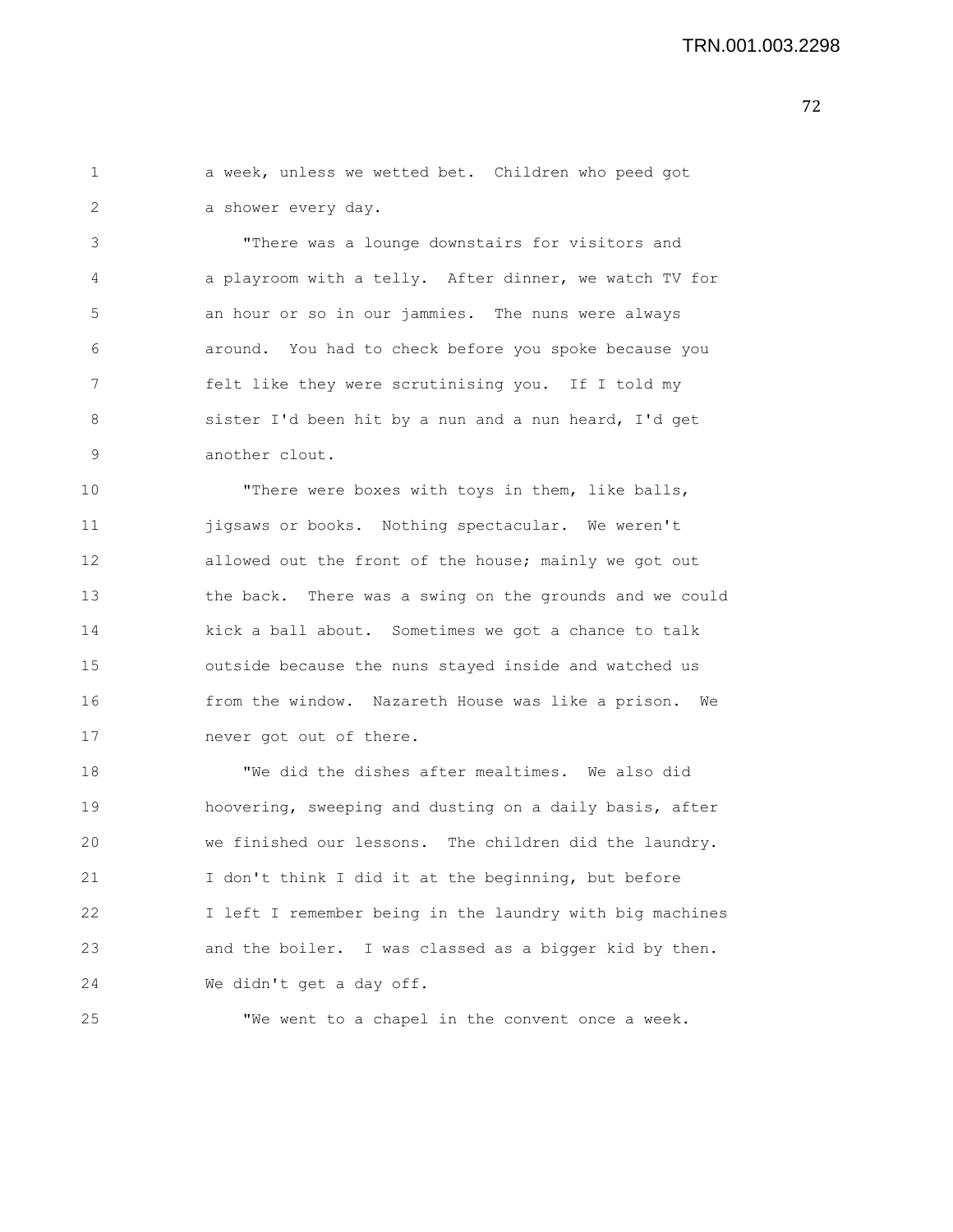1 Priests came in from outside. I must have made my first 2 communion at Nazareth House but I have no recollection 3 of it.

4 "The only Christmas I remember is the one before my 5 mum died. She came to visit three weeks before and 6 brought us all a gift. Seeing her was better than any 7 present. Otherwise, birthdays and Christmas weren't 8 celebrated.

9 "We didn't have any connection to a social worker 10 when we were in Nazareth House. We weren't encouraged 11 to write home. We knew letters would be vetted 12 if we tried to say anything. You were allowed to walk 13 around the grounds if you had visitors. We only got one 14 visit at Nazareth House and that was the only time 15 I ever got out of the front door.

16 "My mum was ill and she wasn't fit enough to visit. 17 She had TB. She knew she was dying and she managed to 18 come to visit us at Christmastime in 1968, three weeks 19 before she died. We hadn't known she was sick but 20 I knew when I looked at her that day. I held her hand 21 and she was so thin. I remember we had a photograph 22 taken outside next to the statue of the Virgin Mary. My 23 mum was wearing a green coat with brown fur round it and 24 a green bobbly hat. She had a pair of furry boots. The 25 coat was hanging off her. My mum, dad and my brother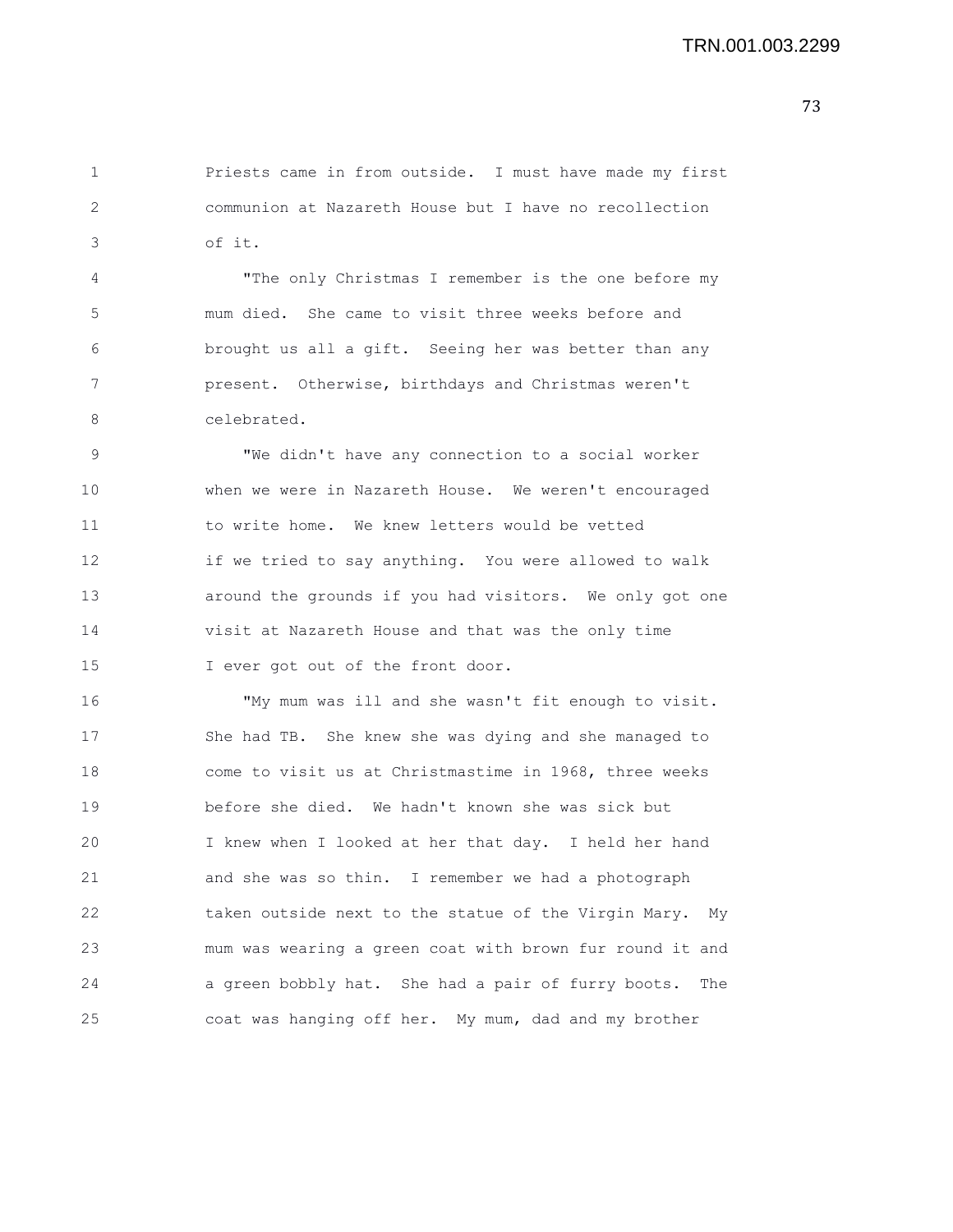1 and sisters were in the photo.

2 "My sister came into Nazareth House for a while; 3 I think it was about 1965. came in around 4 that time as well because my mother was getting really 5 ill. My younger sister came to Nazareth House but she 6 was young and doesn't remember much about it. 7 "She wasn't there for long before we got moved. She 8 used to shake all the time and I tried to cuddle her. 9 My other sisters were in another home because they were 10 just babies. At Nazareth House they tried to separate 11 us. We always tried to catch up with each other to 12 talk. When we tried to talk, they would swing the rope 13 with the chain and they would batter us. They would 14 pull us by the ear. We weren't encouraged to talk to 15 our siblings. 16 TMy mum died in 1969. Sister LGO received that 17 information that same day. She shouted us to the 18 washroom. A washroom. A state washroom. A state of and I all trooped into 19 that washroom with the lockers. But that time my other 20 sister had gone to Hansel Village. Sister LGO said, 21 'Just to let you know, your mum died yesterday, back to 22 work'. She dismissed us with her hands. We stood there 23 stunned. We didn't know whether to cry or what to do. 24 My little brother bolted away. The lockers were open 25 and he hit every one of them on his way out. He didn't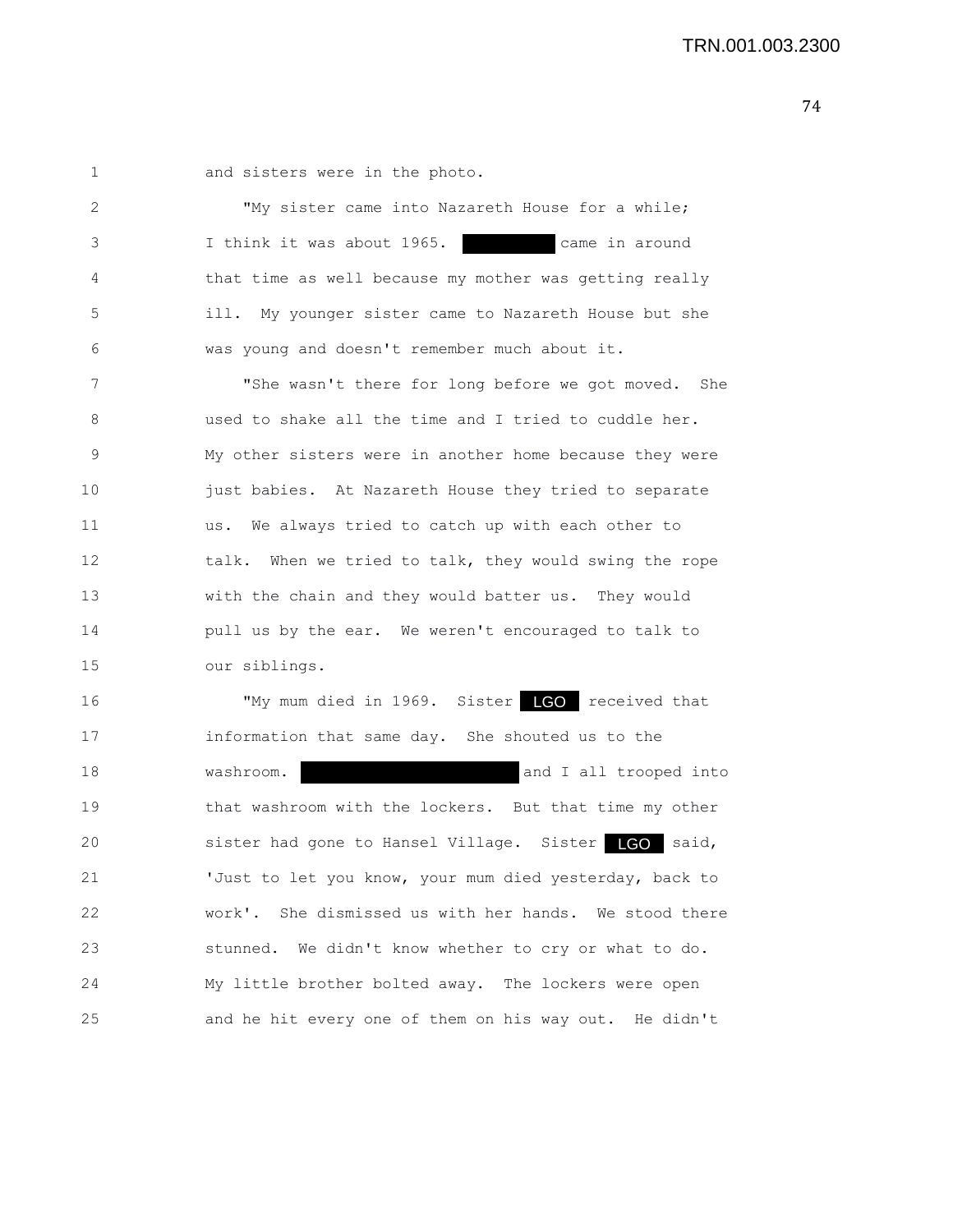1 want to cry in front of us. He ran and he ran. We 2 started crying because we didn't know where he'd gone. 3 The police found him three days later in a stable. He'd 4 slept there for two days,underneath a horse.

5 "We didn't get to go to the funeral. The nuns never 6 mentioned our mother's death again. Six weeks later my 7 9 granny passed away. Sister LGO broke the news to us 8 again in much the same way.

9 "I don't remember my first day, but I have 10 a horrible and clear memory about a month after 11 I arrived. We used to eat in a dining room with 12 six children at each table. One day I had celery on my 13 plate. I had never tasted it before and I just didn't 14 like it. I ate everything else on my plate but I didn't 15 eat the celery. Sister LCO came up and asked me why 16 I wasn't finishing what was on my plate. I was scared 17 to talk but I said I didn't like it. She told me to eat 18 it. I sat there and I didn't say a word.

19 "The next day she dragged me into the dining room at 20 breakfast time in front of all the other children. The 21 celery was put in front of me. Sister LGO said, 22 'You will eat that'. It was put down before me for 23 breakfast, dinner and tea. She was getting to the end 24 of her tether. Eventually she pushed it toward my head 25 to eat it. I wouldn't eat it. I ended up being sick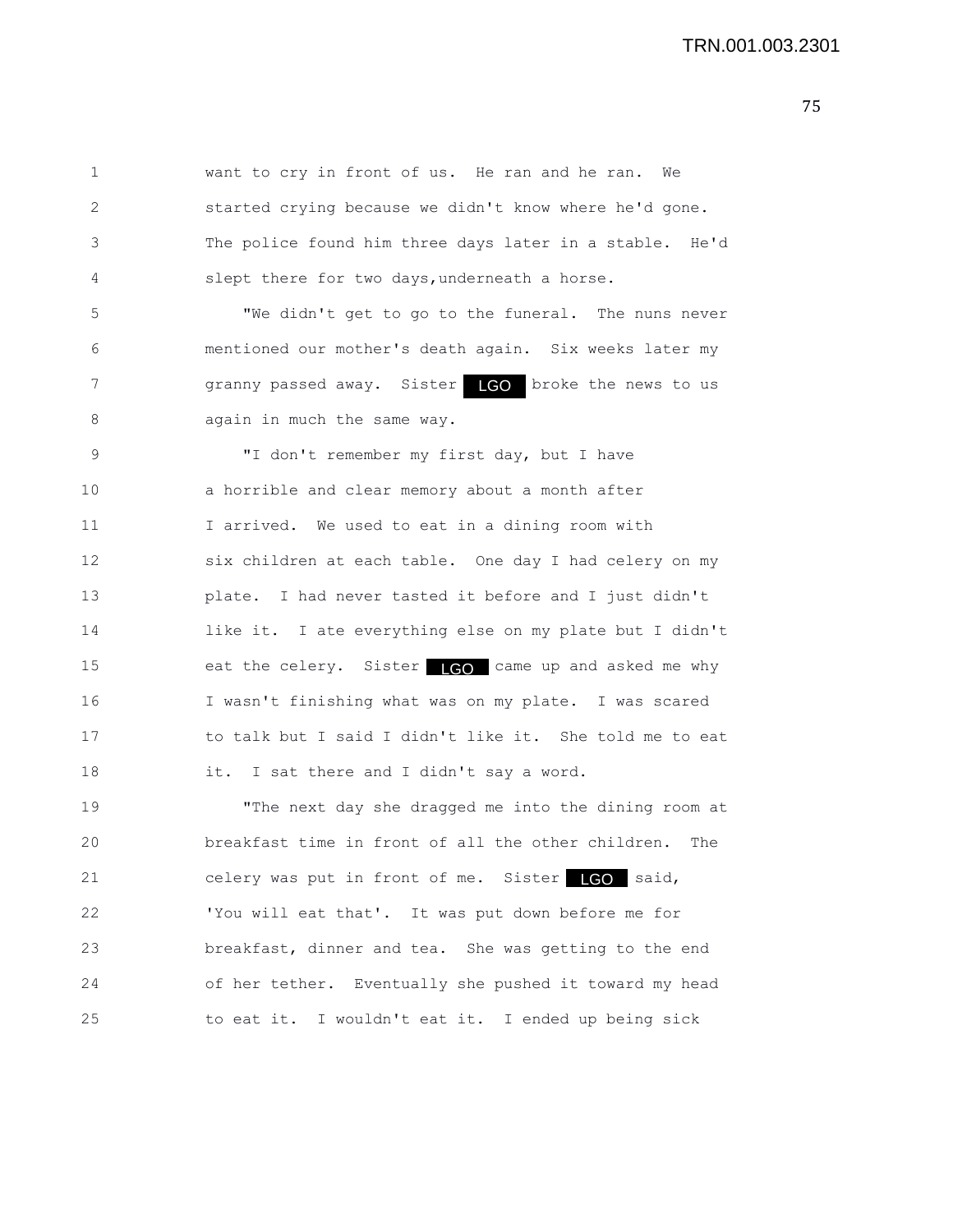1 all over the table. She was hitting me all over the 2 back of my head with her hand. After that, I got a meal 3 the following breakfast time. To this day I can't eat 4 celery.

5 "Sister LGO was so angry I didn't eat the celery 6 she locked me up in isolation for the whole night. She 7 walked me out to a metal fire escape and took me to a 8 level even higher than the bedrooms. She took me to 9 a room with a mirror in it. She kept on telling me that 10 the devil was in the mirror. I was terrified. There 11 was no light in the room. There was a bed with 12 blankets. I was locked in. There was no toilet. 13 I just held it in. I would open my eyes and I could 14 just see the devil and the fire coming out of the 15 mirror. In the morning Sister LGO came to get me and 16 dragged me out by my ear into the showers. It was the 17 most horrific thing to be locked in that room at the age 18 of six. Even now, I still can't have a mirror in the 19 bedroom in case I wake up to go to the toilet during the 20 night and it brings back memories.

21 **"Sister LGO** pulled me by the ear a lot. Girls 22 that had long hair were pulled by their hair. The nuns 23 wore a crucifix round their waists. They would swing it 24 and hit you with it unexpectedly for no reason.

25 The Suiter LHZ kept a cane or a riding crop all the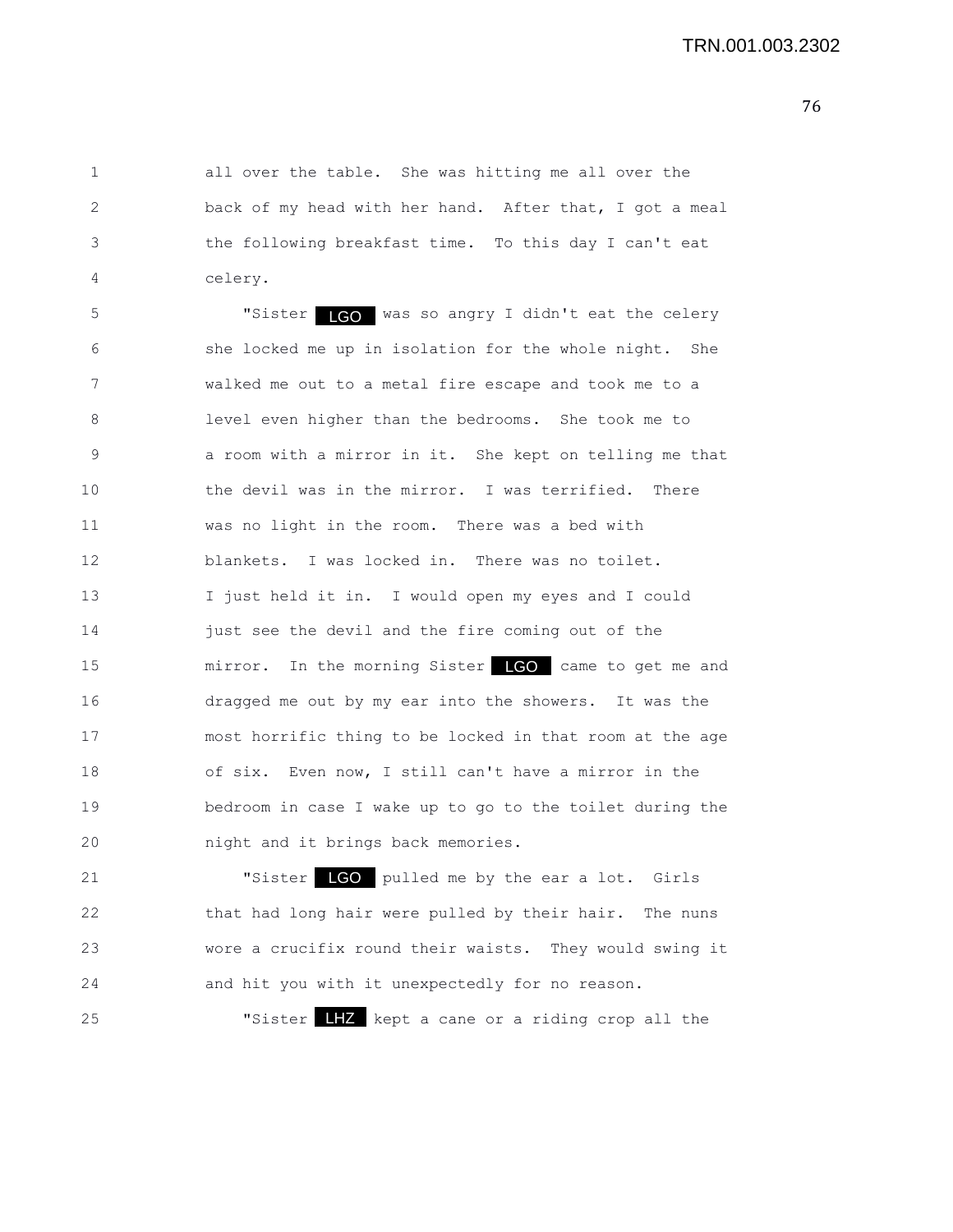1 time. She would hit you every time you passed her. You 2 could hear it swishing. She'd do it for no reason. 3 I would just be setting the table and she'd come up and 4 hit me. She did it to other children as well. She did 5 it to me numerous times. I used to have welts on my 6 legs all the time. I was never bad in Nazareth House; 7 I was too afraid to be bad.

8 "On one occasion my brother and I were in the 9 corridor. It was a big, long corridor. We saw 10 Sister THZ coming and we knew we would get it because 11 she hit us for no reason. My brother said, we'll need 12 to hide. We jumped into a cupboard and hid. She didn't 13 see us. We managed to escape that time.

14 "The physical abuse carried on right up until we 15 left. I was hit two or three times a week. It just 16 depended on who was there and where you were at the 17 time. If the nuns were in a mood you got hit. Every 18 kid there got penalised one way or another.

19 "My sister was a bed-wetter. She was very nervous 20 when we were at Kilmarnock. Bed-wetters were severely 21 punished. If you wet the bed you had to take your sheet 22 along to the washroom in front of everybody. Everybody 23 would be watching you. They would wear their wet 24 pyjamas on the cold floor and then boys and girls had to 25 walk back from the washroom naked. We girls would be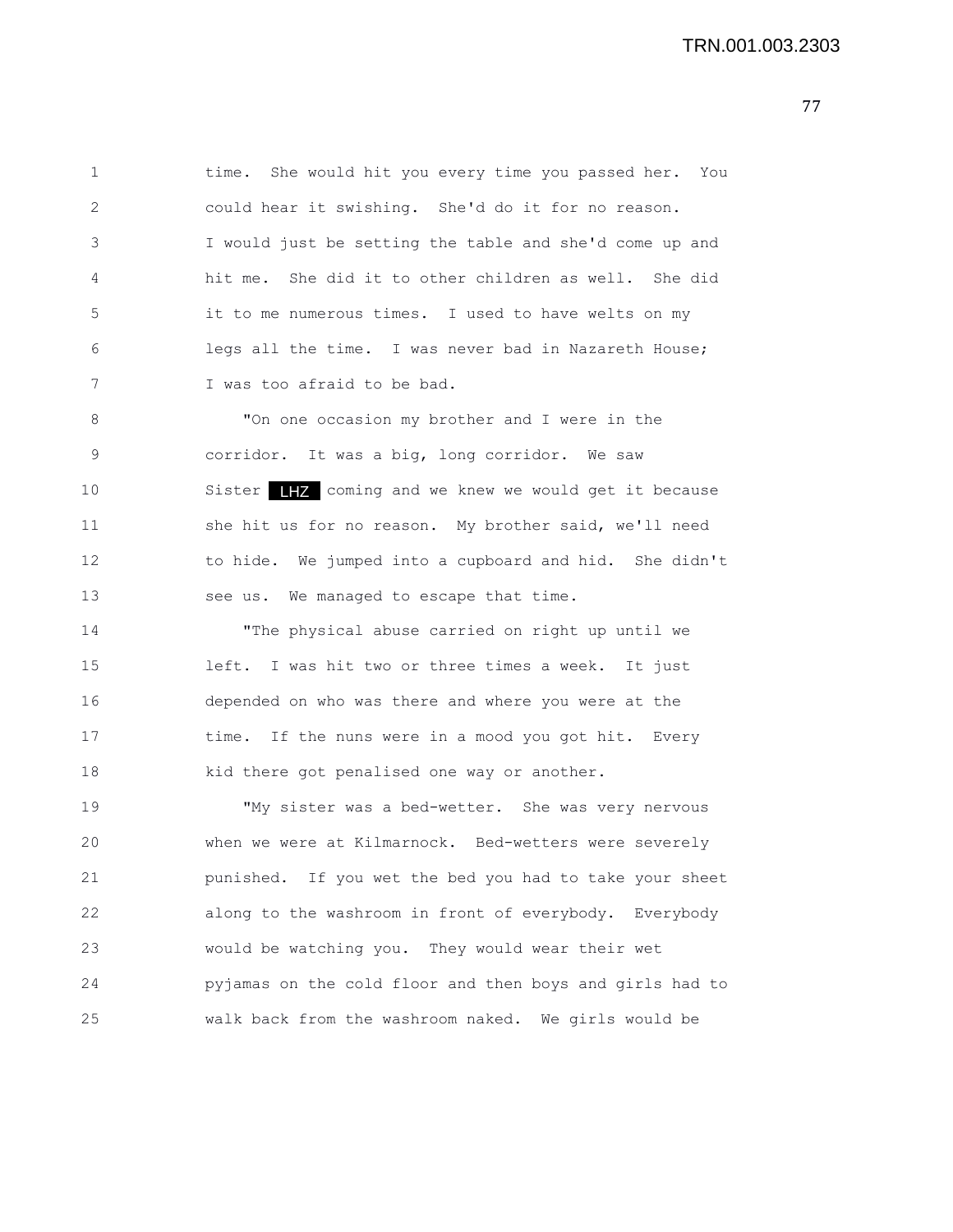| 1            | looking at wee boys saying, 'They are different from     |
|--------------|----------------------------------------------------------|
| $\mathbf{2}$ | us'. We didn't know that at that age.                    |
| 3            | "Bed-wetters were shouted at and humiliated.             |
| 4            | We were shouted at all the time. We didn't get spoken    |
| 5            | to like a person or a child. The nuns were the bosses.   |
| 6            | We had to do what they told us to do.                    |
| 7            | "They didn't encourage laughter but I don't think        |
| 8            | anybody laughed much. We were always full of fear,       |
| 9            | which was worse than any injury. I felt alone all the    |
| 10           | time. I was glad when my siblings came.                  |
| 11           | "My siblings and I left Nazareth House in 1969,          |
| 12           | three months after my mum passed away. I don't know how  |
| 13           | it came about. Nothing was said to us; we were just      |
| 14           | told to get our stuff together. I was wearing a blue     |
| 15           | velvet dress with a lace collar. My sister was wearing   |
| 16           | the same, but her dress was red. My brother was wearing  |
| 17           | a brown corduroy suit. The nuns at Nazareth House had    |
| 18           | dressed us up in smart clothes to show that we were well |
| 19           | taken care of. We'd never worn those clothes before,     |
| 20           | not even at Christmas or birthdays. We were taken to     |
| 21           | Smyllum."                                                |
|              |                                                          |

22 From paragraphs 36 to 93, Sarah speaks of her 23 experiences in Smyllum. At paragraphs 94 to 102, Sarah 24 tells us about her life after care. After leaving 25 Smyllum at the age of 16, Sarah lived with one of her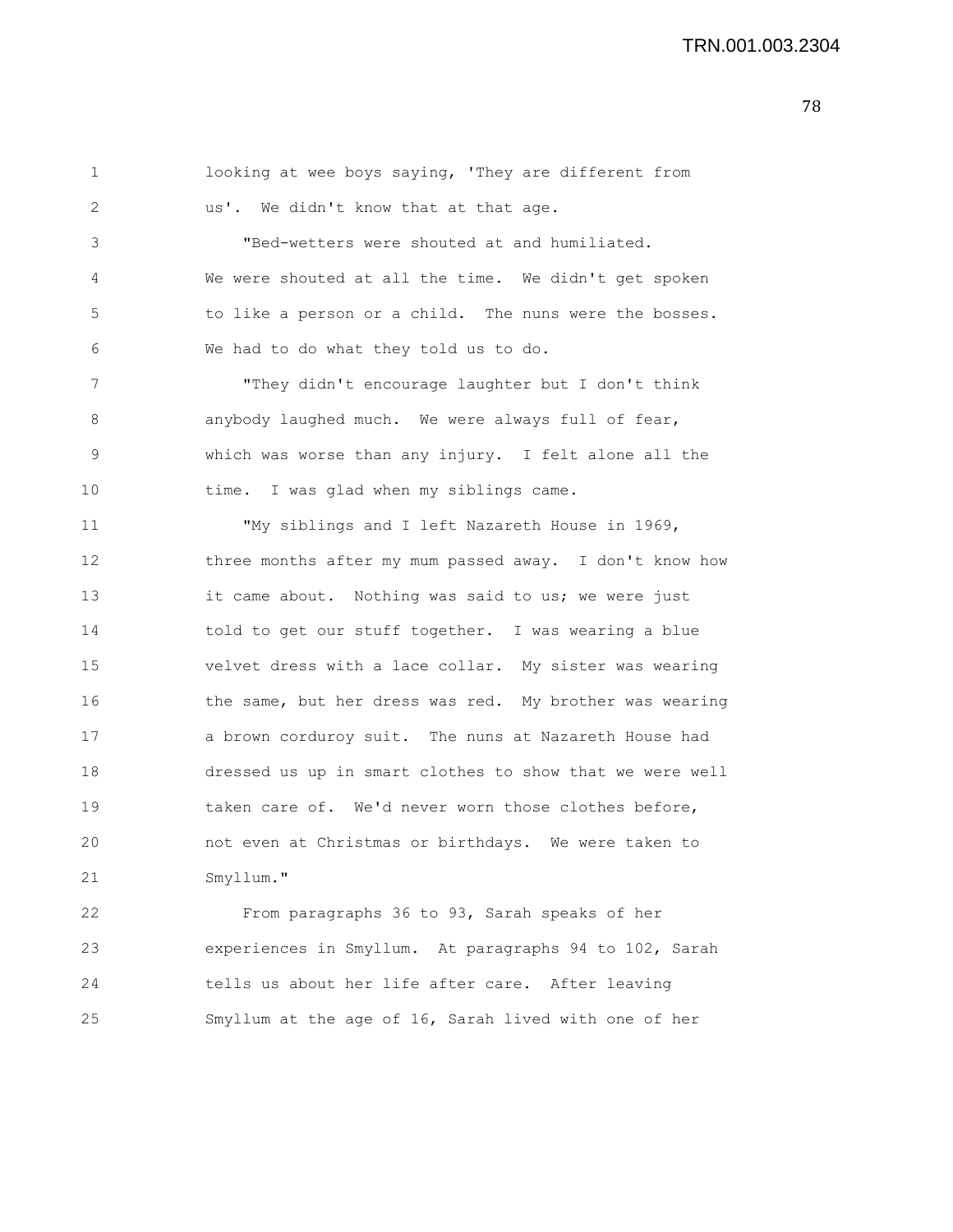1 sisters and got a job in a clothes shop. Three years 2 later she got a job in an oil works, which is where she 3 met her husband. They have two children and one 4 grandchild. 5 My Lady, I'll now turn to page 4425 at 6 paragraph 103, where Sarah speaks about reporting abuse: 7 When I was a child, I was too scared to say 8 **anything about the abuse in case there were** 9 repercussions. There was really nobody I could talk to. 10 I would never have told my father. He suffered from 11 a mental illness and it would have brought it all back. 12 He was diagnosed as suffering from schizophrenia. He 13 died 18 years ago. When we were older, my sisters and 14 I discussed it but we didn't want to tell him because we 15 didn't want to set anything off. We shielded him from 16 everything." 17 Moving to the last three lines of paragraph 104: 18 "I told my husband about the abuse in Nazareth House 19 and Smyllum as I got to know him. He knew I had been in 20 the homes and I wasn't like other 19-year-olds." 21 My Lady, Sarah goes on to say that she spoke about 22 abuse with her sisters and gave a statement to the 23 police. 24 Moving over the page to 4426 and paragraph 107, 25 Sarah speaks of the impact that being in care had on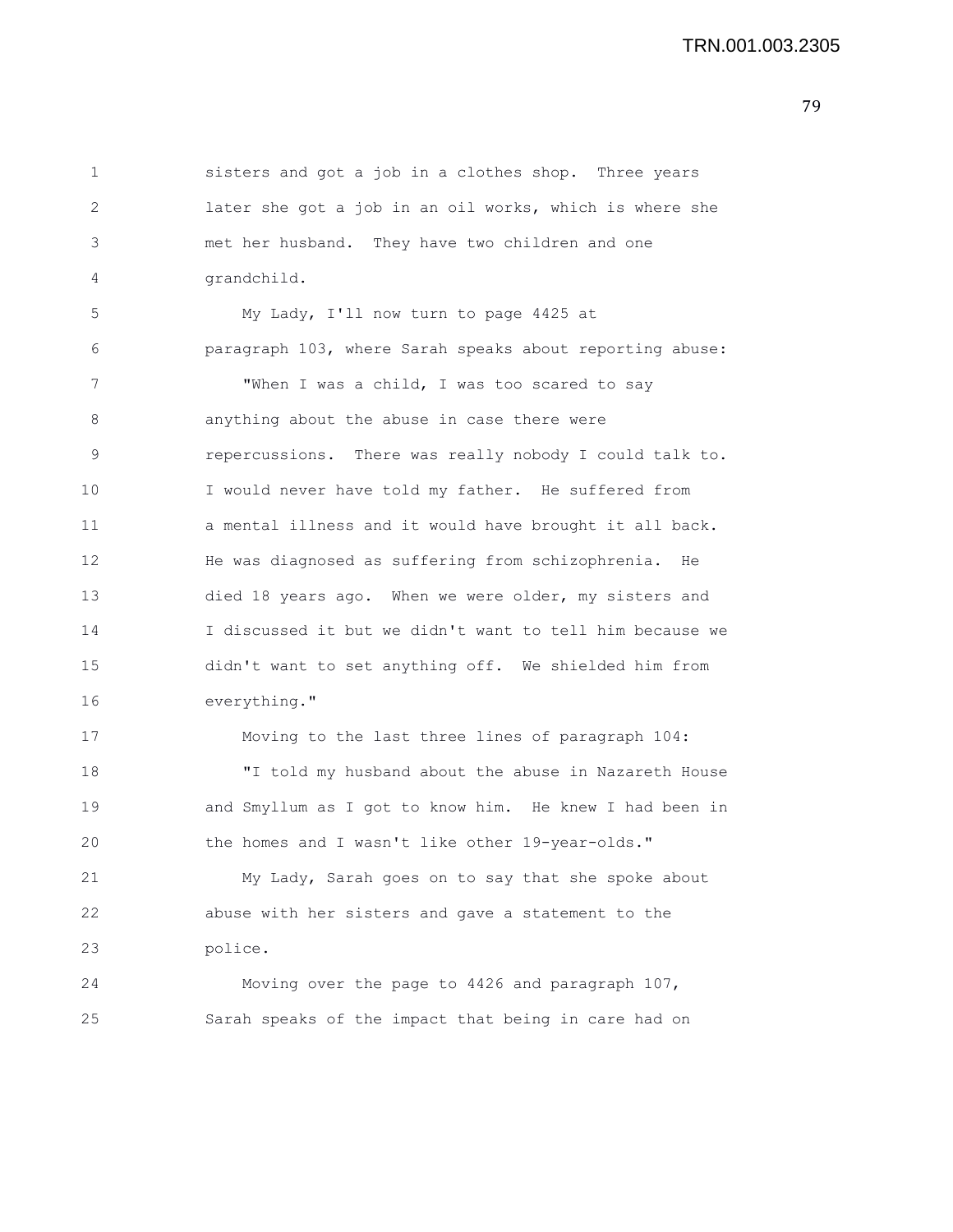1 her: 2 "When I left care, I didn't know my older siblings 3 as well as I should have. I hadn't seen them at all 4 when I was in Nazareth House. I'm now very close to my 5 siblings. We survived it and we're still here. Most of 6 my siblings have happy lives and nice children. The 7 nuns didn't get us. 8 "I was brought up as a Catholic. We had to go to 9 church in the homes. When I left Smyllum, I didn't go 10 to church at all because it had been forced on me so 11 much. 12 "I loved learning. I think that helped me when 13 I left. I have always worked when I've needed to. 14 I have just got on with my life, working, and looking 15 after my children. 16 "My time in care made me very wary of people. 17 I don't trust people until I get to know them. I was 18 very naive when it came to sexual relationships. We 19 didn't know as much as other than children on the scheme 20 who had mums and dads to explain things to them." 21 Moving over the page to paragraph 112: 22 "Sometimes I do think about being in care. When 23 people show me pictures of holidays they went on as 24 weans, it reminds me of what we didn't have. They have 25 snaps of mum, dad and the weans. We just have that one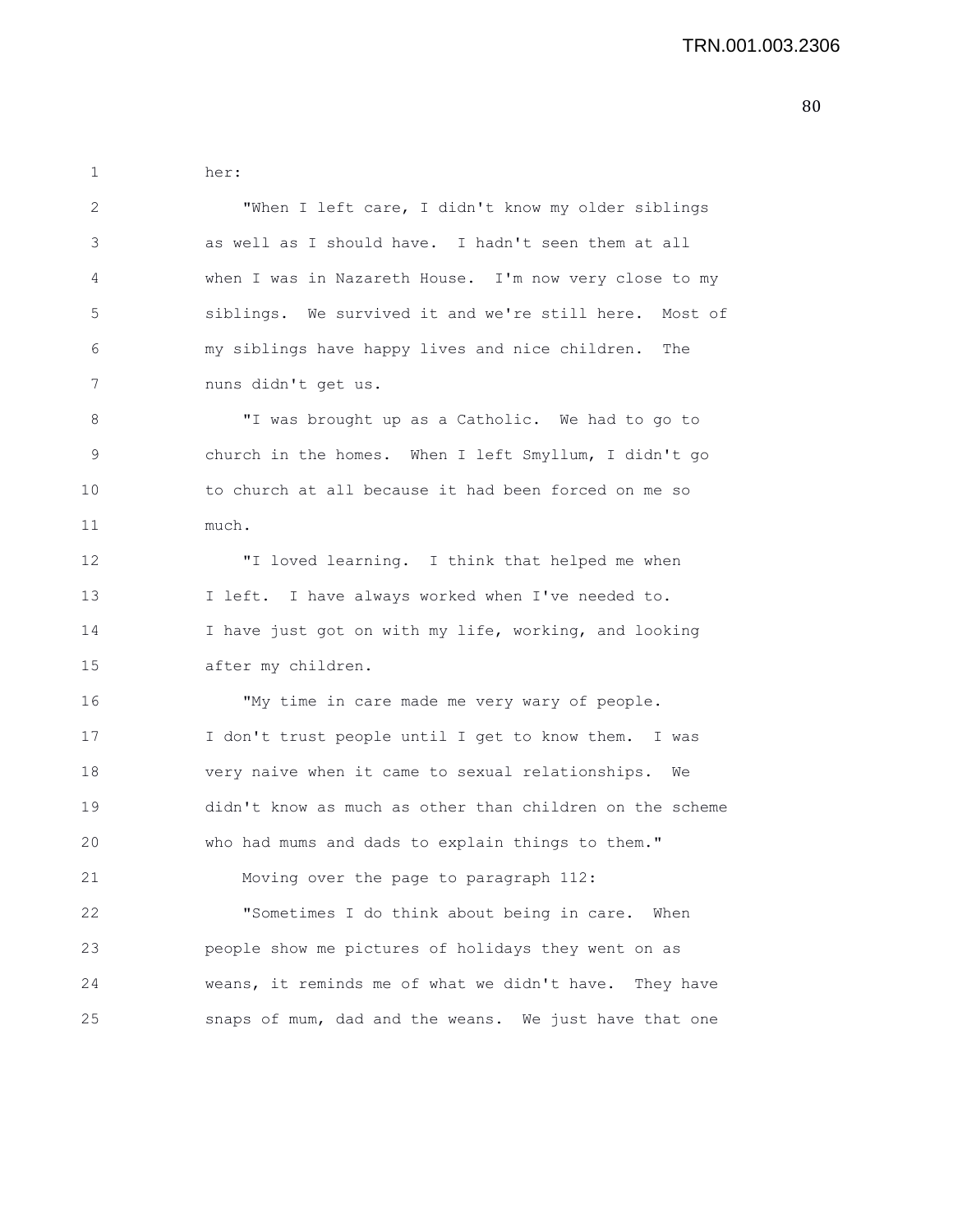1 photo of us on holiday in Girvan. We lost our family 2 unit.

3 "I don't have any records from my time at 4 Nazareth House in Kilmarnock. I sent away and asked for 5 them but they replied saying they didn't have anything. 6 I'd love to get the photograph that was taken three 7 weeks before my mother died.

8 "In 2014, my sister and I went down to Mill Hill in 9 Luton, hoping to get our records from the Sisters of 10 Nazareth. We stayed overnight at the convent. All we 11 got was a wee photograph of each of us and something 12 about our baptism. We have not even got our original 13 birth certificates. Apparently all the records got 14 burnt in 1980s. You'd think all the records would have 15 been moved to a safe place. You can't get them back, 16 the memories."

17 Moving to the end of paragraph 114:

18 "These things are important. I have no medical 19 records. I don't know if I had illnesses as a child. 20 I'm hoping Future Pathways can help me obtain more of my 21 records."

22 I now move to page 4428, paragraph 116. Sarah says: 23 "Children should be listened to because most of what 24 they say is true. I hope care isn't like it was when 25 I was a child. We needed somebody appropriate to talk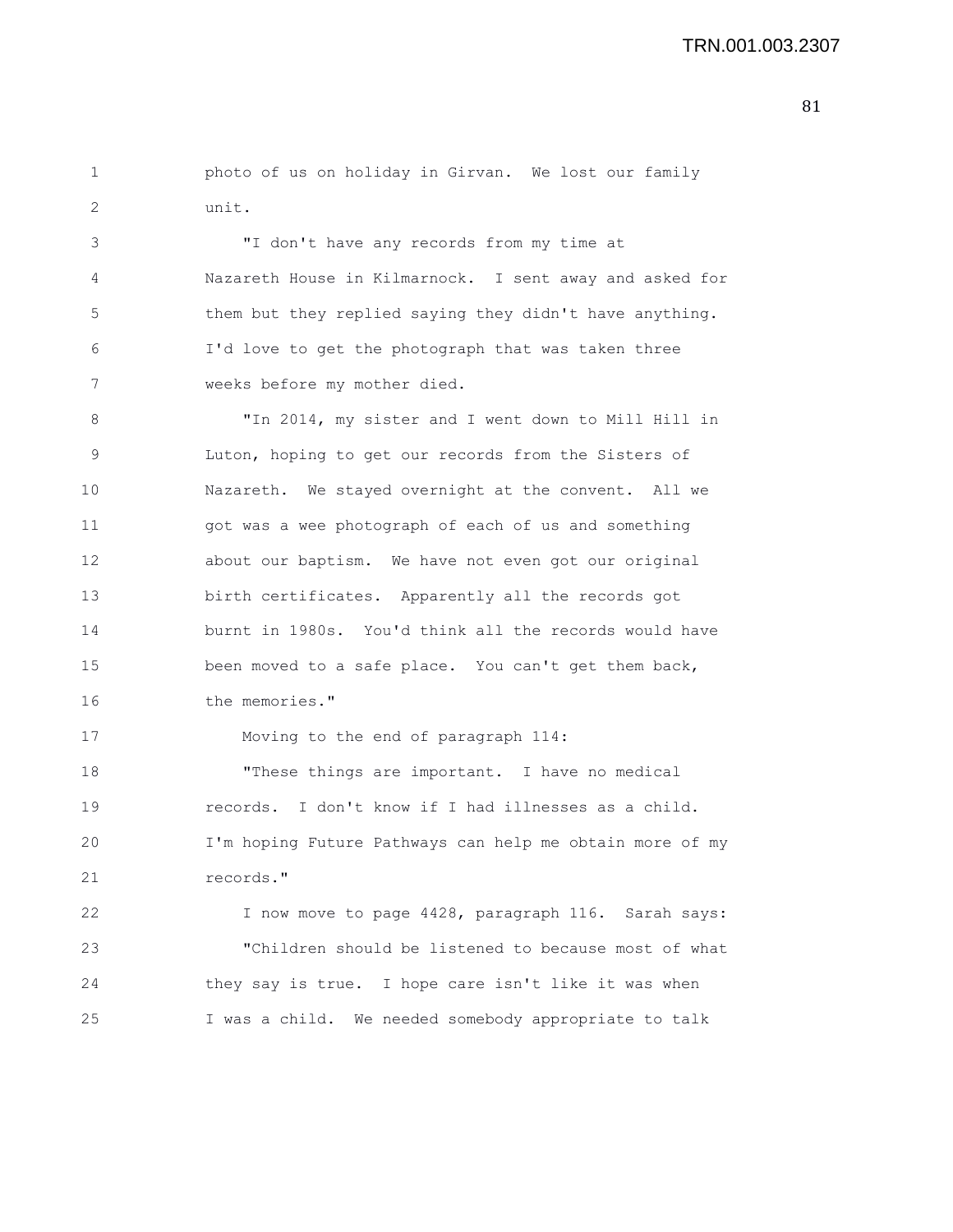```
1 to. Mr Brannigan wasn't the right person. We lasses
2 can talk to a woman more than a man. Men are scary to
3 wee people."
4 My Lady, Mr Brannigan was Sarah's social worker when
5 she was in Smyllum:
6 "I hope that by coming forward to the inquiry
7 I might help other people who are going through similar
8 bad experiences. You can talk about it. You're not
9 alone.
10 "I have no objection to my witness statement being
11 published as part of the evidence to the inquiry.
12 I believe the facts stated in this witness statement are
13 true."
14 The statement was signed by Sarah on
15 26 January 2018.
16 LADY SMITH: Thank you.
17 Witness statement of "PAUL" (read)
18 MS RATTRAY: My Lady, a final statement to read in today.
19 Whilst it's quite a lengthy statement, this part will be
20 very brief because the applicant speaks at length about
21 his experiences in other establishments, but it was only
22 for a short period when he was young in Nazareth House
23 and has little to say about it.
24 LADY SMITH: Did I pick up correctly the previous statement
25 was somebody who was in Nazareth House for a couple of
```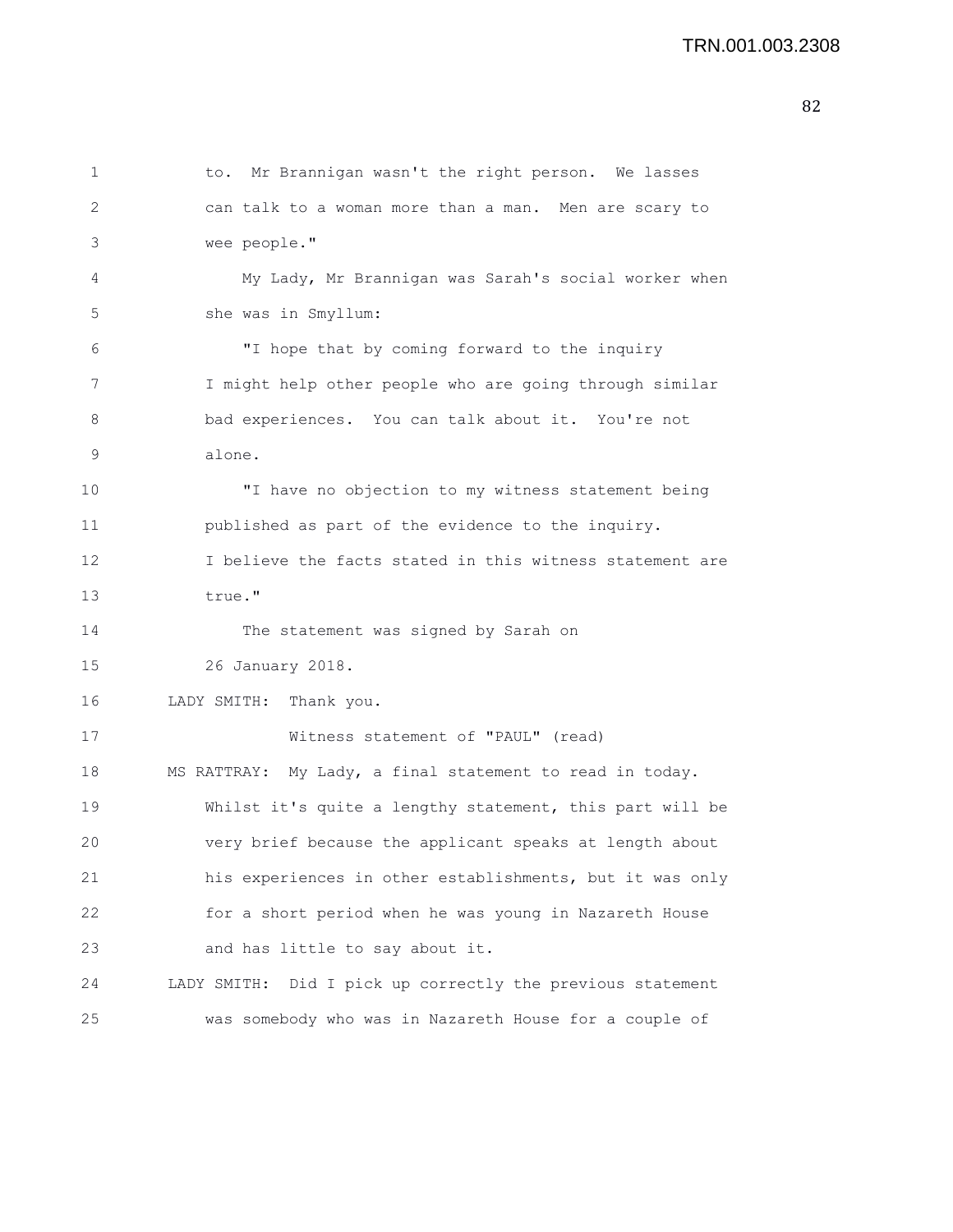1 years? 2 MS RATTRAY: Yes. 3 LADY SMITH: About eight years to 10 years old, something 4 like that? 5 MS RATTRAY: That's correct, my Lady. If I remember 6 correctly, I ought to have said that, I think: it was 7 from about 1967 to 1969. 8 LADY SMITH: Thanks. 9 MS RATTRAY: In relation to the next statement, this is an 10 applicant who also wishes to remain anonymous and has 11 chosen the pseudonym "Paul". He's unable to attend to 12 give oral evidence for health reasons. His statement 13 can be found at WIT.001.001.4014: 14 "My name is Paul. I was born in 1963. My contact 15 details are known to the inquiry." 16 My Lady, from paragraphs 2 to 6 Paul speaks about 17 his family life living with his mother and siblings. 18 All but two of his siblings died before he went to care. 19 Paul says he was in about five different homes over a 20 four-year period and is confused about what age he was 21 in the different places. He knows he was in 22 Nazareth House for short periods of time. He thinks 23 he was in two places run by nuns, one of which was in 24 Kilmarnock. The admission records of Nazareth House 25 Kilmarnock indicate that Paul was there in 1968 and left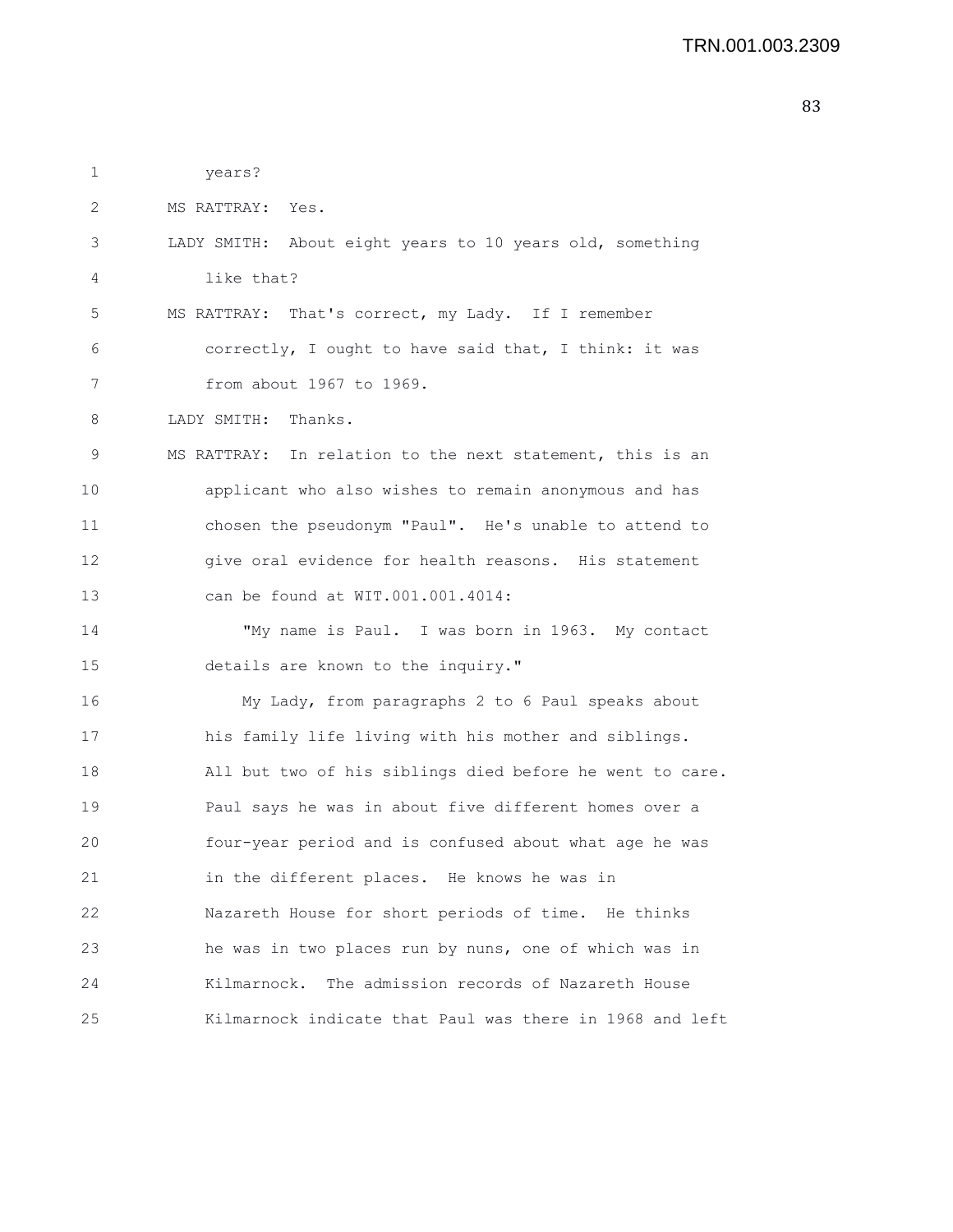1 in 1970. Accordingly, he would have been aged between 2 about 5 and 7 years.

3 Turning now to paragraph 7 on page 4015, Paul says: 4 "I know that I was definitely in Nazareth House. 5 That is locked in my mind. I don't know what age I was. 6 I was there each time for maybe a month or a couple of 7 months and then returned to my mother. My memory 8 is that my mum kept trying to have us back to look after 9 us at home, but she wasn't able to. I'm not sure how 10 long we spent back in her care. I lived in the home 11 seven days a week when I was there and my mum used to 12 come and visit us.

13 "My younger brother and I were in a dormitory 14 together with about 20 to 30 other children. The home 15 was run by nuns who were really cruel. They battered us 16 and whipped us with canes for things like not sitting 17 correctly, not sitting in the right place and not doing 18 what we were told. They hit us constantly. I was hit 19 and saw other children being hit. I don't remember the 20 names of any of the nuns. They were all the same. They 21 were all twisted.

22 "I don't actually remember telling my mother what 23 the nuns did, but I think I would have as I would have 24 had marks and bruises on me.

25 "I never received any medical attention for the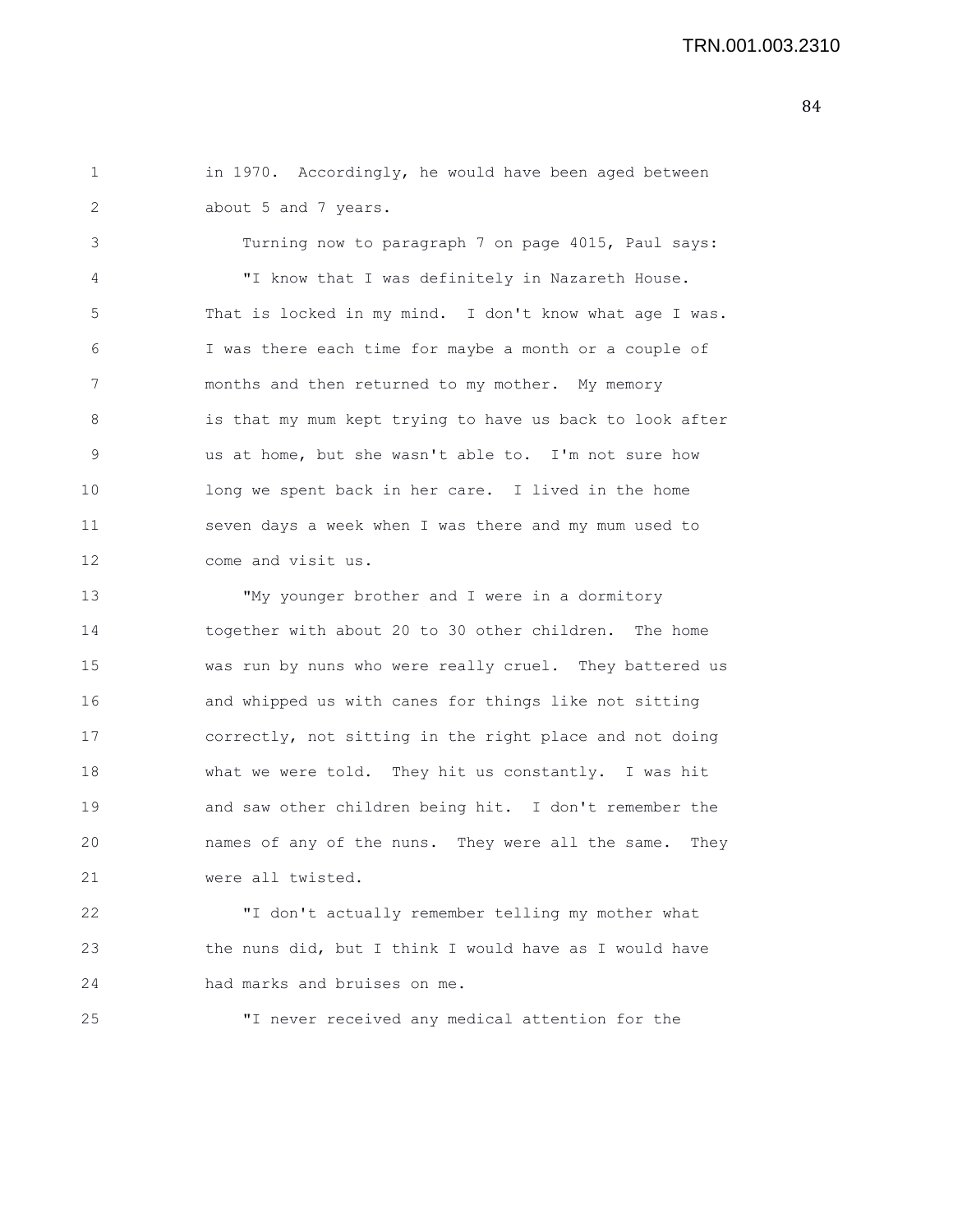1 beatings. I did get medical treatment once when I broke 2 my arm falling off a witch's hat in the playground. 3 I think it happened in Nazareth House's own playground." 4 My Lady, most of the rest of the statement addresses 5 life in other places, which will be considered at 6 another time. So the final part of this statement is to 7 move to page 4024 and paragraph 60. There, Paul says: 8 "My mother had a social worker called Mr Stansfield. 9 I think he was the family social worker. I saw him over 10 a period of about three to four years. He is dead now. 11 He used to take my brother, mum and me out for fish 12 suppers. I think that was around the time we were in 13 and out of Nazareth House." 14 My Lady, in effect this concludes the statement for 15 Paul because when speaking of his life after care and 16 the impact that clearly relates to his experiences in 17 other establishments rather than in Nazareth House. 18 LADY SMITH: Thank you. 19 MS RATTRAY: My Lady, that concludes the evidence for today. 20 LADY SMITH: Thank you very much for that, Ms Rattray. I'll 21 rise now until tomorrow when we will resume with oral 22 evidence at 10 o'clock tomorrow morning. 23 (12.30 pm) 24 (The hearing adjourned until 10.00 am 25 on Wednesday 30 May 2018)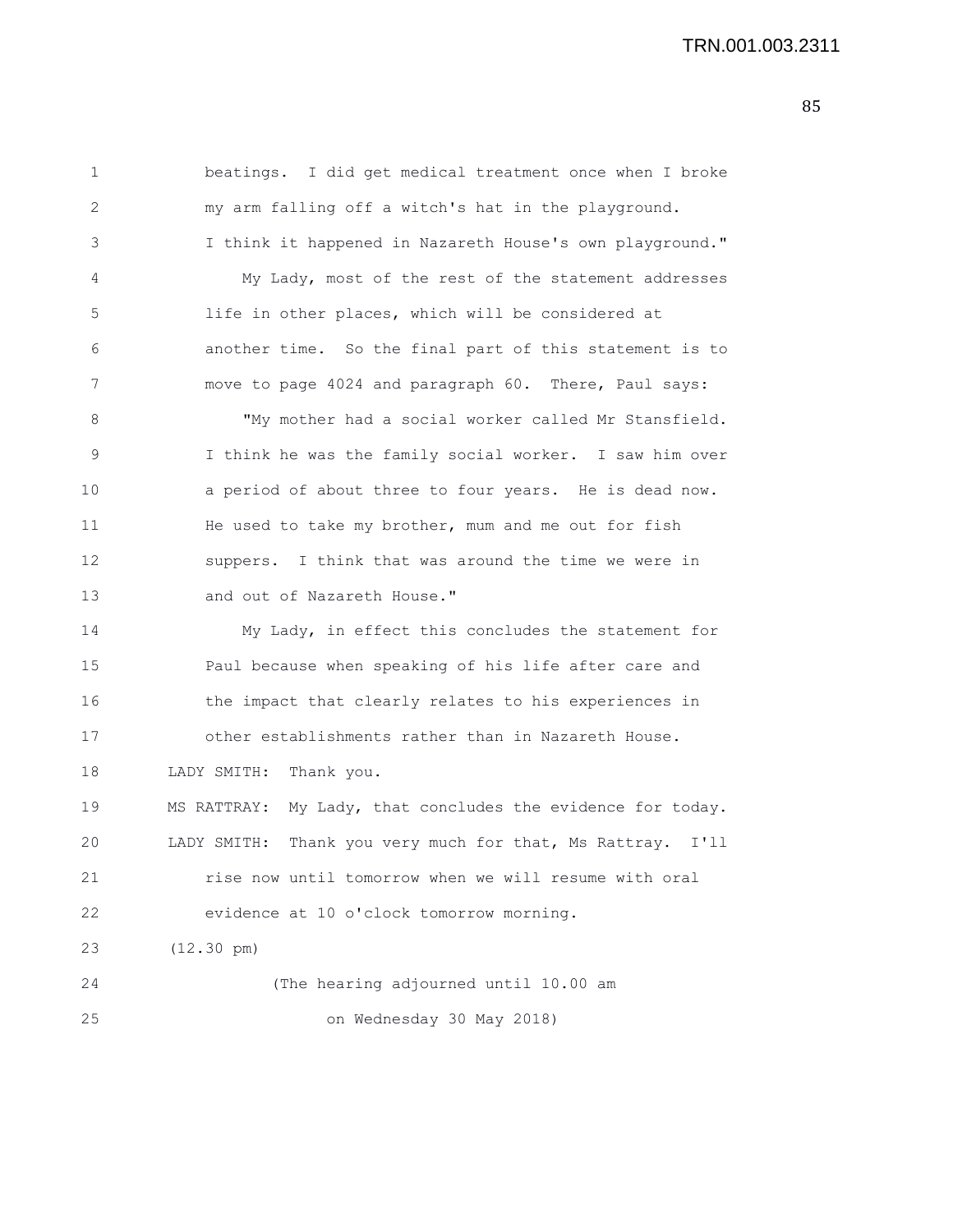| 1            | INDEX                                   |
|--------------|-----------------------------------------|
| $\mathbf{2}$ |                                         |
| 3            |                                         |
| 4            |                                         |
| 5            | Questions from Mr MacAULAY 1            |
| 6            |                                         |
| 7            | Witness statement of "JANICE" (read) 27 |
| 8            |                                         |
| 9            | ANNE MARIE CARR (sworn) 44              |
| 10           |                                         |
| 11           | Questions from Mr MacAULAY 44           |
| 12           |                                         |
| 13           | Witness statement of "SARAH" (read) 68  |
| 14           |                                         |
| 15           | Witness statement of "PAUL" (read) 82   |
| 16           |                                         |
| 17           |                                         |
| 18           |                                         |
| 19           |                                         |
| 20           |                                         |
| 21           |                                         |
| 22           |                                         |
| 23           |                                         |
| 24           |                                         |
| 25           |                                         |